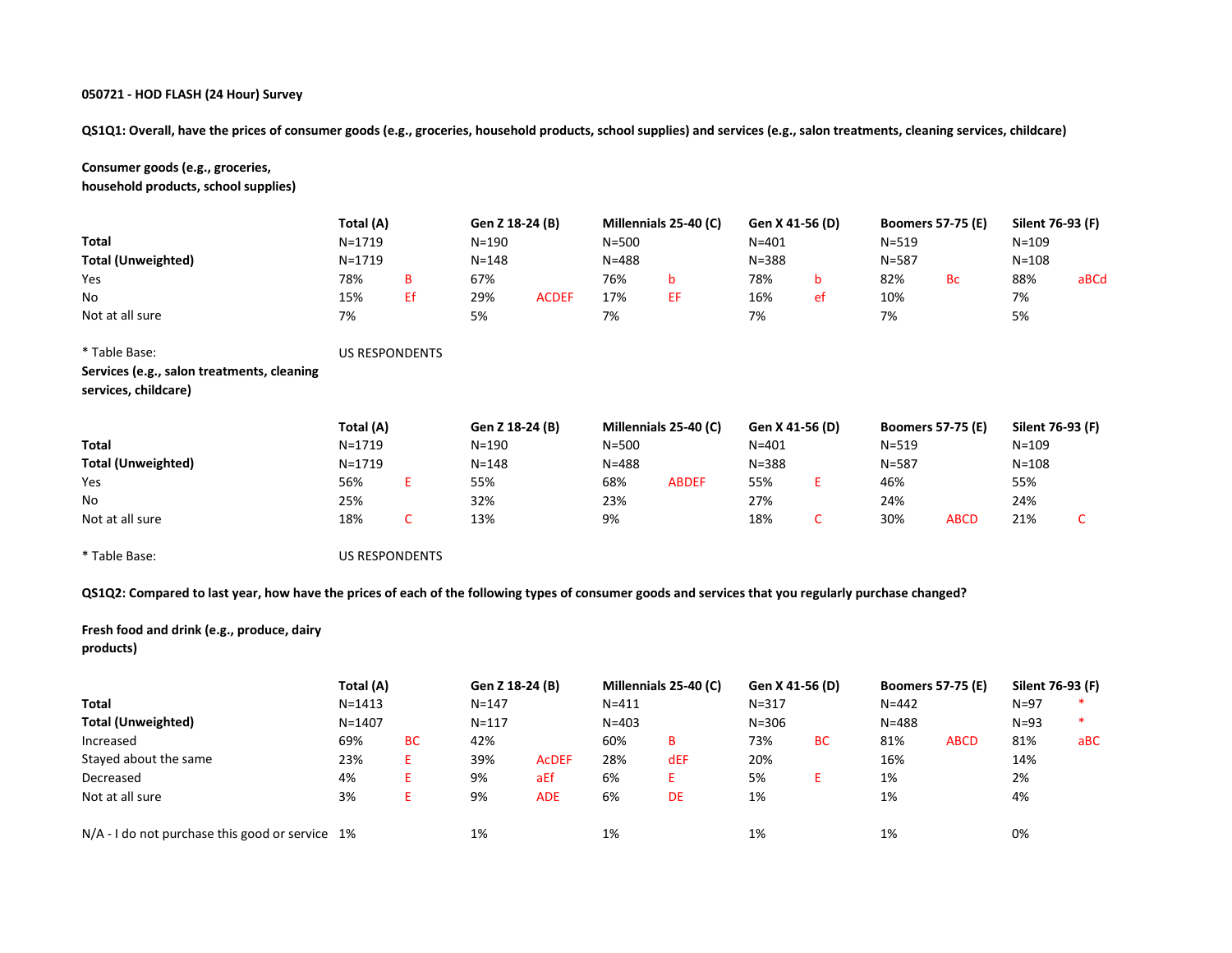# Packaged food and drink (e.g., bottled water, dry pasta, frozen foods)

| <b>Total</b>                                                            | Total (A)<br>$N = 1413$                              |                                                      | Gen Z 18-24 (B)<br>$N = 147$ |              | $N = 411$ | Millennials 25-40 (C) | Gen X 41-56 (D)<br>$N = 317$ |           | <b>Boomers 57-75 (E)</b><br>$N = 442$ |            | Silent 76-93 (F)<br>$N=97$ |    |
|-------------------------------------------------------------------------|------------------------------------------------------|------------------------------------------------------|------------------------------|--------------|-----------|-----------------------|------------------------------|-----------|---------------------------------------|------------|----------------------------|----|
| <b>Total (Unweighted)</b>                                               | $N = 1407$                                           |                                                      | $N = 117$                    |              | $N = 403$ |                       | $N = 306$                    |           | $N = 488$                             |            | $N=93$                     |    |
| Increased                                                               | 63%                                                  | в                                                    | 46%                          |              | 60%       | b                     | 64%                          | в         | 71%                                   | <b>ABC</b> | 69%                        | B  |
| Stayed about the same                                                   | 28%                                                  |                                                      | 34%                          |              | 28%       |                       | 27%                          |           | 27%                                   |            | 26%                        |    |
| Decreased                                                               | 3%                                                   | E                                                    | 5%                           | E.           | 4%        | E.                    | 4%                           | E.        | 0%                                    |            | 1%                         |    |
| Not at all sure                                                         | 5%                                                   | E                                                    | 14%                          | <b>ACDE</b>  | 6%        | E                     | 3%                           |           | 2%                                    |            | 5%                         |    |
| $N/A$ - I do not purchase this good or service 1%                       |                                                      |                                                      | 2%                           |              | 3%        | e                     | 1%                           |           | 1%                                    |            | 0%                         |    |
| * Table Base:                                                           |                                                      | BELIEVES THE PRICES OF GOODS OR SERVICES HAS CHANGED |                              |              |           |                       |                              |           |                                       |            |                            |    |
| Household goods (e.g., cleaning supplies,<br>pet products, decorations) |                                                      |                                                      |                              |              |           |                       |                              |           |                                       |            |                            |    |
|                                                                         | Total (A)                                            |                                                      | Gen Z 18-24 (B)              |              |           | Millennials 25-40 (C) | Gen X 41-56 (D)              |           | <b>Boomers 57-75 (E)</b>              |            | Silent 76-93 (F)           |    |
| <b>Total</b>                                                            | $N = 1413$                                           |                                                      | $N = 147$                    |              | $N = 411$ |                       | $N = 317$                    |           | $N = 442$                             |            | $N=97$                     |    |
| <b>Total (Unweighted)</b>                                               | $N = 1407$                                           |                                                      | $N = 117$                    |              | $N = 403$ |                       | $N = 306$                    |           | $N = 488$                             |            | $N=93$                     |    |
| Increased                                                               | 64%                                                  | <b>Bc</b>                                            | 35%                          |              | 57%       | В                     | 70%                          | <b>BC</b> | 75%                                   | <b>ABC</b> | 67%                        | B  |
| Stayed about the same                                                   | 25%                                                  | e                                                    | 36%                          | adE          | 28%       | E.                    | 24%                          |           | 20%                                   |            | 23%                        |    |
| Decreased                                                               | 4%                                                   | E                                                    | 6%                           | E.           | 7%        | adE                   | 3%                           |           | 1%                                    |            | 1%                         |    |
| Not at all sure                                                         | 6%                                                   | d                                                    | 20%                          | <b>ACDEF</b> | 5%        | d                     | 2%                           |           | 4%                                    |            | 4%                         |    |
| N/A - I do not purchase this good or service 2%                         |                                                      |                                                      | 3%                           |              | 3%        |                       | 1%                           |           | 1%                                    |            | 5%                         | dE |
| * Table Base:                                                           | BELIEVES THE PRICES OF GOODS OR SERVICES HAS CHANGED |                                                      |                              |              |           |                       |                              |           |                                       |            |                            |    |
| Personal services (e.g., haircuts,<br>manicures)                        |                                                      |                                                      |                              |              |           |                       |                              |           |                                       |            |                            |    |

|                                                 | Total (A)  |    | Gen Z 18-24 (B) |            |           | Millennials 25-40 (C) | Gen X 41-56 (D) |    | <b>Boomers 57-75 (E)</b> |             | Silent 76-93 (F) |    |
|-------------------------------------------------|------------|----|-----------------|------------|-----------|-----------------------|-----------------|----|--------------------------|-------------|------------------|----|
| <b>Total</b>                                    | $N = 1413$ |    | $N = 147$       |            | $N = 411$ |                       | $N = 317$       |    | $N = 442$                |             | $N = 97$         |    |
| <b>Total (Unweighted)</b>                       | $N = 1407$ |    | $N = 117$       |            | $N = 403$ |                       | $N = 306$       |    | $N = 488$                |             | $N = 93$         |    |
| Increased                                       | 41%        | b  | 29%             |            | 43%       | в                     | 46%             | Be | 37%                      |             | 49%              | Be |
| Stayed about the same                           | 31%        |    | 30%             |            | 33%       |                       | 29%             |    | 34%                      |             | 24%              |    |
| Decreased                                       | 10%        | Εf | 19%             | <b>AEF</b> | 15%       | aEF                   | 11%             | Εf | 5%                       |             | 3%               |    |
| Not at all sure                                 | 8%         | u  | 16%             | <b>ACD</b> | 4%        |                       | 7%              |    | 10%                      |             | 8%               |    |
| N/A - I do not purchase this good or service 9% |            |    | 7%              |            | 5%        |                       | 7%              |    | 15%                      | <b>AbCD</b> | 15%              | Cd |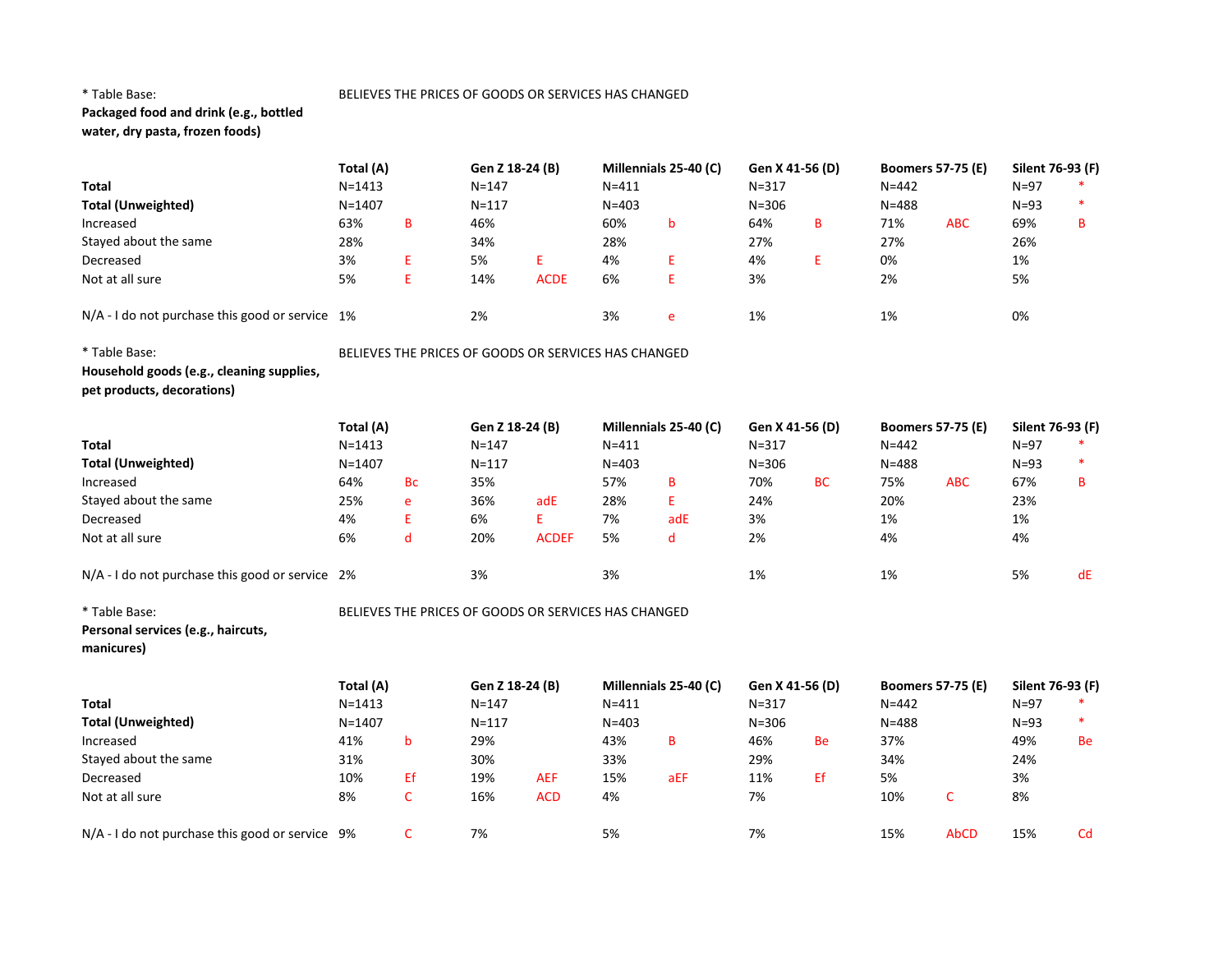# Household services (e.g., gardener, cleaning services)

|                                                                   | Total (A)  |              | Gen Z 18-24 (B)                                      |              |           | Millennials 25-40 (C) |           | Gen X 41-56 (D) |           | <b>Boomers 57-75 (E)</b> | Silent 76-93 (F) |              |
|-------------------------------------------------------------------|------------|--------------|------------------------------------------------------|--------------|-----------|-----------------------|-----------|-----------------|-----------|--------------------------|------------------|--------------|
| <b>Total</b>                                                      | $N = 1413$ |              | $N = 147$                                            |              | $N = 411$ |                       | $N = 317$ |                 | $N = 442$ |                          | $N=97$           |              |
| <b>Total (Unweighted)</b>                                         | $N = 1407$ |              | $N = 117$                                            |              | $N = 403$ |                       | $N = 306$ |                 | $N = 488$ |                          | $N=93$           | $\ast$       |
| Increased                                                         | 36%        | E            | 30%                                                  |              | 47%       | <b>ABEF</b>           | 39%       | E               | 25%       |                          | 32%              |              |
| Stayed about the same                                             | 26%        |              | 42%                                                  | <b>ACDEF</b> | 26%       |                       | 26%       |                 | 21%       |                          | 17%              |              |
| Decreased                                                         | 5%         | E            | 7%                                                   | E.           | 8%        | Ef                    | 6%        | E               | 2%        |                          | 1%               |              |
| Not at all sure                                                   | 6%         |              | 14%                                                  | <b>ACDeF</b> | 5%        |                       | 5%        |                 | 7%        |                          | 2%               |              |
| N/A - I do not purchase this good or service 27%                  |            | <b>BC</b>    | 6%                                                   |              | 14%       | b                     | 24%       | <b>BC</b>       | 45%       | <b>ABCD</b>              | 47%              | <b>ABCD</b>  |
| * Table Base:                                                     |            |              | BELIEVES THE PRICES OF GOODS OR SERVICES HAS CHANGED |              |           |                       |           |                 |           |                          |                  |              |
| Childcare services (e.g., daycare,<br>babysitters)                |            |              |                                                      |              |           |                       |           |                 |           |                          |                  |              |
|                                                                   | Total (A)  |              | Gen Z 18-24 (B)                                      |              |           | Millennials 25-40 (C) |           | Gen X 41-56 (D) |           | <b>Boomers 57-75 (E)</b> | Silent 76-93 (F) |              |
| Total                                                             | $N = 1413$ |              | $N = 147$                                            |              | $N = 411$ |                       | $N = 317$ |                 | $N = 442$ |                          | $N=97$           |              |
| <b>Total (Unweighted)</b>                                         | $N = 1407$ |              | $N = 117$                                            |              | $N = 403$ |                       | $N = 306$ |                 | $N = 488$ |                          | $N=93$           | $\ast$       |
| Increased                                                         | 23%        | EF           | 26%                                                  | EF           | 39%       | <b>AbDEF</b>          | 22%       | Ef              | 12%       |                          | 10%              |              |
| Stayed about the same                                             | 14%        | EF           | 34%                                                  | <b>ACDEF</b> | 22%       | <b>ADEF</b>           | 14%       | EF              | 3%        |                          | 1%               |              |
| Decreased                                                         | 6%         | Ef           | 8%                                                   | EF           | 12%       | <b>AEF</b>            | 8%        | EF              | 0%        |                          | 1%               |              |
| Not at all sure                                                   | 8%         | $\mathbf{f}$ | 14%                                                  | CF           | 6%        |                       | 8%        | f               | 9%        | $\mathsf{f}$             | 1%               |              |
| N/A - I do not purchase this good or service 49%                  |            | <b>BC</b>    | 19%                                                  |              | 21%       |                       | 48%       | <b>BC</b>       | 76%       | <b>ABCD</b>              | 87%              | <b>ABCDe</b> |
| * Table Base:                                                     |            |              | BELIEVES THE PRICES OF GOODS OR SERVICES HAS CHANGED |              |           |                       |           |                 |           |                          |                  |              |
| Healthcare services (e.g., doctor's visits,<br>medical insurance) |            |              |                                                      |              |           |                       |           |                 |           |                          |                  |              |
|                                                                   | Total (A)  |              | Gen Z 18-24 (B)                                      |              |           | Millennials 25-40 (C) |           | Gen X 41-56 (D) |           | <b>Boomers 57-75 (E)</b> | Silent 76-93 (F) |              |
| <b>Total</b>                                                      | $N = 1413$ |              | $N = 147$                                            |              | $N = 411$ |                       | $N = 317$ |                 | $N = 442$ |                          | $N=97$           |              |
| <b>Total (Unweighted)</b>                                         | $N = 1407$ |              | $N = 117$                                            |              | $N = 403$ |                       | $N = 306$ |                 | $N = 488$ |                          | $N=93$           | $\ast$       |
| Increased                                                         | 39%        |              | 33%                                                  |              | 46%       | abE                   | 37%       |                 | 36%       |                          | 38%              |              |
| Stayed about the same                                             | 41%        | b            | 29%                                                  |              | 37%       |                       | 44%       | B               | 47%       | aBC                      | 44%              |              |
| Decreased                                                         | 6%         | F            | 19%                                                  | <b>ACDEF</b> | 6%        | F                     | 7%        | F               | 4%        |                          | 0%               |              |
| Not at all sure                                                   | 9%         |              | 15%                                                  | $\mathsf{C}$ | 6%        |                       | 8%        |                 | 10%       |                          | 14%              | C            |
| N/A - I do not purchase this good or service 4%                   |            |              | 4%                                                   |              | 5%        |                       | 4%        |                 | 3%        |                          | 4%               |              |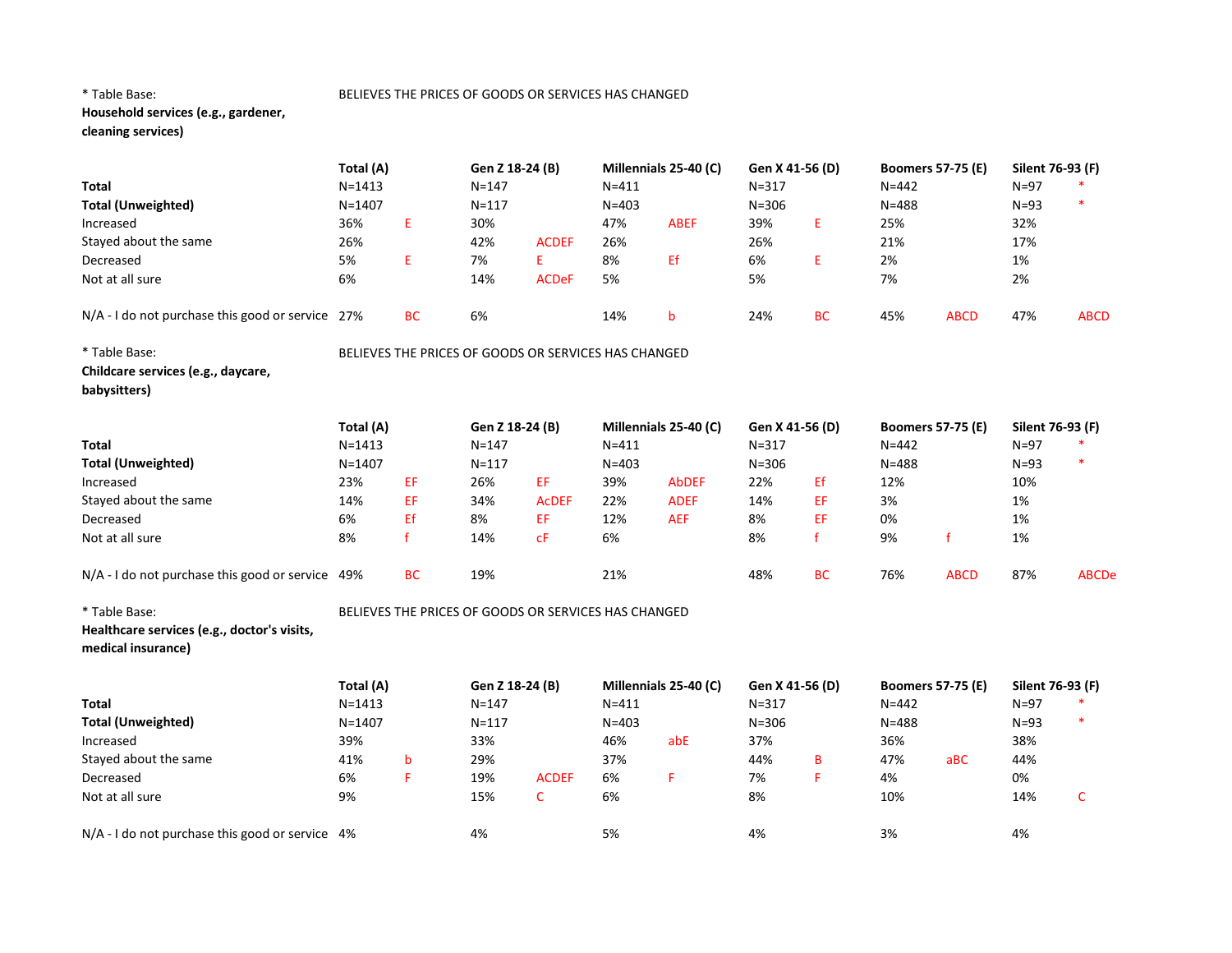# Non-medical insurance (e.g., automotive insurance, renter's insurance)

Total (A) Gen Z 18-24 (B) Millennials 25-40 (C) Gen X 41-56 (D) Boomers 57-75 (E) Silent 76-93 (F) Total N=1413 N=147 N=411 N=317 N=442 N=97 \* Total (Unweighted) N=1407 N=117 N=403 N=306 N=488 N=93 \* Increased 38% B 21% 43% B 37% B 38% B 47% B Stayed about the same 43% 43% 39% 47% 44% 37% Decreased 6% 8% 7% 7% 5% 5% Not at all sure 6% 20% ACDEF 4% 5% 7% 2% N/A - I do not purchase this good or service 7% 8% 8% 8% 8% 8% 5% 5% 6% 6% 9% 9%

\* Table Base: BELIEVES THE PRICES OF GOODS OR SERVICES HAS CHANGED Utilities (e.g., water, electric, gas)

|                                                   | Total (A)  |              | Gen Z 18-24 (B) |              |           | Millennials 25-40 (C) |           | Gen X 41-56 (D) |           | <b>Boomers 57-75 (E)</b> | Silent 76-93 (F) |   |
|---------------------------------------------------|------------|--------------|-----------------|--------------|-----------|-----------------------|-----------|-----------------|-----------|--------------------------|------------------|---|
| <b>Total</b>                                      | $N = 1413$ |              | $N = 147$       |              | $N = 411$ |                       | $N = 317$ |                 | $N = 442$ |                          | $N=97$           |   |
| <b>Total (Unweighted)</b>                         | $N = 1407$ |              | $N = 117$       |              | $N = 403$ |                       | $N = 306$ |                 | $N = 488$ |                          | $N=93$           |   |
| Increased                                         | 50%        | в            | 31%             |              | 56%       | <b>Be</b>             | 56%       | Be              | 47%       | B                        | 51%              | в |
| Stayed about the same                             | 38%        | $\sim$<br>c. | 38%             |              | 31%       |                       | 36%       |                 | 44%       | aC                       | 38%              |   |
| Decreased                                         | 5%         |              | 7%              | e            | 7%        |                       | 4%        |                 | 3%        |                          | 4%               |   |
| Not at all sure                                   | 6%         | d            | 19%             | <b>ACDEF</b> | 5%        |                       | 2%        |                 | 4%        |                          | 5%               |   |
| $N/A$ - I do not purchase this good or service 2% |            |              | 4%              |              | 1%        |                       | 1%        |                 | 2%        |                          | 2%               |   |

\* Table Base: BELIEVES THE PRICES OF GOODS OR SERVICES HAS CHANGED

Telecommunication services (e.g., internet,

cable)

|                                                   | Total (A)  |    | Gen Z 18-24 (B) |              |           | Millennials 25-40 (C) |           | Gen X 41-56 (D) |           | <b>Boomers 57-75 (E)</b> | Silent 76-93 (F) |   |
|---------------------------------------------------|------------|----|-----------------|--------------|-----------|-----------------------|-----------|-----------------|-----------|--------------------------|------------------|---|
| Total                                             | $N = 1413$ |    | $N = 147$       |              | $N = 411$ |                       | $N = 317$ |                 | $N = 442$ |                          | $N = 97$         |   |
| <b>Total (Unweighted)</b>                         | $N = 1407$ |    | $N = 117$       |              | $N = 403$ |                       | $N = 306$ |                 | $N = 488$ |                          | $N = 93$         |   |
| Increased                                         | 44%        | в  | 28%             |              | 49%       | <b>BE</b>             | 46%       | в               | 40%       |                          | 52%              | в |
| Stayed about the same                             | 45%        |    | 42%             |              | 40%       |                       | 44%       |                 | 52%       | aC                       | 42%              |   |
| Decreased                                         | 5%         | Εf | 10%             | aEF          | 6%        | Ef                    | 6%        | Ef              | 2%        |                          | 0%               |   |
| Not at all sure                                   | 5%         |    | 19%             | <b>ACDEF</b> | 3%        |                       | 2%        |                 | 4%        |                          | 6%               |   |
| $N/A - I$ do not purchase this good or service 2% |            |    | 1%              |              | 2%        |                       | 1%        |                 | 3%        |                          | 0%               |   |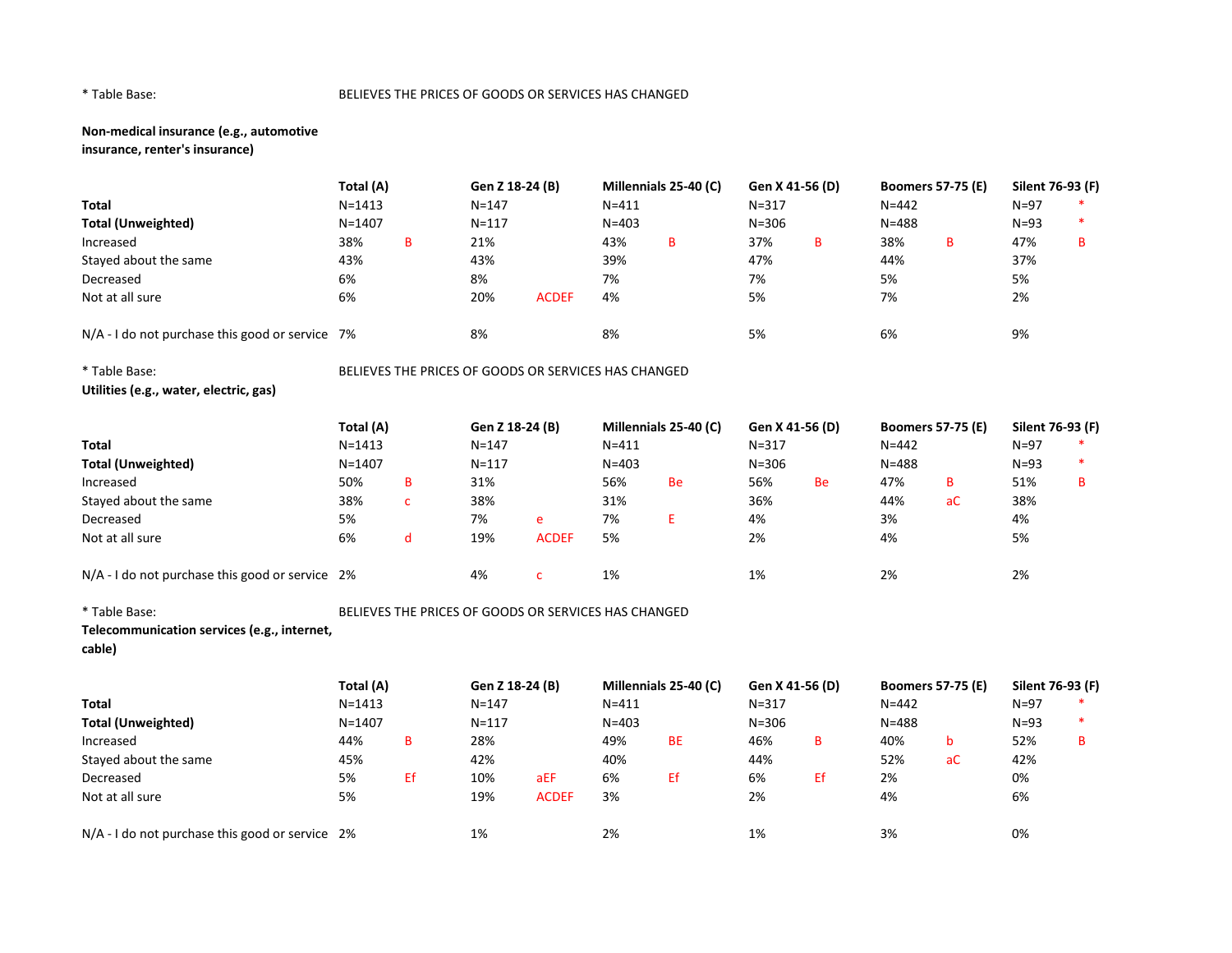# Schooling and school supplies (e.g., tuition fees, books)

|                                                    | Total (A)  |            | Gen Z 18-24 (B) |              | Millennials 25-40 (C) |             | Gen X 41-56 (D) |            | <b>Boomers 57-75 (E)</b> |             | Silent 76-93 (F) |              |
|----------------------------------------------------|------------|------------|-----------------|--------------|-----------------------|-------------|-----------------|------------|--------------------------|-------------|------------------|--------------|
| <b>Total</b>                                       | $N = 1413$ |            | $N = 147$       |              | $N = 411$             |             | $N = 317$       |            | $N = 442$                |             | $N = 97$         |              |
| <b>Total (Unweighted)</b>                          | $N = 1407$ |            | $N = 117$       |              | $N = 403$             |             | $N = 306$       |            | $N = 488$                |             | $N=93$           | ∗            |
| Increased                                          | 27%        | ΕF         | 25%             | e            | 39%                   | <b>ABEF</b> | 32%             | EF         | 16%                      |             | 13%              |              |
| Stayed about the same                              | 21%        | EF         | 34%             | <b>AEF</b>   | 27%                   | aEF         | 28%             | <b>AEF</b> | 10%                      |             | 7%               |              |
| Decreased                                          | 9%         | EF         | 17%             | <b>ADEF</b>  | 15%                   | <b>ADEF</b> | 8%              | ΕF         | 3%                       |             | 0%               |              |
| Not at all sure                                    | 9%         |            | 21%             | <b>ACDEF</b> | 7%                    |             | 7%              |            | 9%                       |             | 3%               |              |
| $N/A$ - I do not purchase this good or service 35% |            | <b>BCD</b> | 4%              |              | 13%                   | B           | 26%             | <b>BC</b>  | 63%                      | <b>ABCD</b> | 77%              | <b>ABCDE</b> |

\* Table Base: BELIEVES THE PRICES OF GOODS OR SERVICES HAS CHANGED

QS1Q3: Compared to last year, how have the changing prices of consumer goods (e.g., groceries, household products, school supplies) affected your household spending?

|                                        | Total (A)  |   | Gen Z 18-24 (B) |              |           | Millennials 25-40 (C) | Gen X 41-56 (D) |           | <b>Boomers 57-75 (E)</b> | Silent 76-93 (F) |  |
|----------------------------------------|------------|---|-----------------|--------------|-----------|-----------------------|-----------------|-----------|--------------------------|------------------|--|
| Total                                  | $N = 1343$ |   | $N = 126$       |              | $N = 381$ |                       | $N = 312$       | $N = 427$ |                          | N=96             |  |
| <b>Total (Unweighted)</b>              | $N = 1352$ |   | $N = 102$       |              | $N = 385$ |                       | $N = 300$       | $N = 473$ |                          | $N=92$           |  |
| My household is spending more          | 61%        | в | 40%             |              | 67%       | в                     | 61%             | 61%       | B                        | 68%              |  |
| My household spending has stayed about |            |   |                 |              |           |                       |                 |           |                          |                  |  |
| the same                               | 32%        |   | 56%             | <b>ACDEF</b> | 28%       |                       | 31%             | 30%       |                          | 31%              |  |
| My household is spending less          | 6%         |   | 4%              |              | 5%        |                       | 8%              | 9%        | r+                       | 2%               |  |

\* Table Base: BELIEVES THE PRICES OF GOODS OR SERVICES HAS CHANGED

QS1Q4: Compared to last year, how have the changing prices of services (e.g., salon treatments, cleaning services, childcare) affected your household spending?

|                                        | Total (A) | Gen Z 18-24 (B) |    |           | Millennials 25-40 (C) | Gen X 41-56 (D) |   | <b>Boomers 57-75 (E)</b> |    | Silent 76-93 (F) |     |
|----------------------------------------|-----------|-----------------|----|-----------|-----------------------|-----------------|---|--------------------------|----|------------------|-----|
| <b>Total</b>                           | $N = 968$ | $N = 105$       |    | $N = 341$ |                       | $N = 221$       |   | $N = 240$                |    | $N = 60$         |     |
| <b>Total (Unweighted)</b>              | $N = 913$ | $N = 87$        |    | $N = 310$ |                       | $N = 200$       |   | $N = 261$                |    | $N = 55$         |     |
| My household is spending more          | 48%       | 34%             |    | 56%       | <b>ABEF</b>           | 49%             | b | 42%                      |    | 37%              |     |
| My household spending has stayed about |           |                 |    |           |                       |                 |   |                          |    |                  |     |
| the same                               | 36%       | 47%             | de | 36%       |                       | 32%             |   | 33%                      |    | 51%              | aDe |
| My household is spending less          | 16%       | 19%             |    | 7%        |                       | 19%             | ◡ | 25%                      | AC | 12%              |     |

\* Table Base: BELIEVES THE PRICES OF GOODS OR SERVICES HAS CHANGED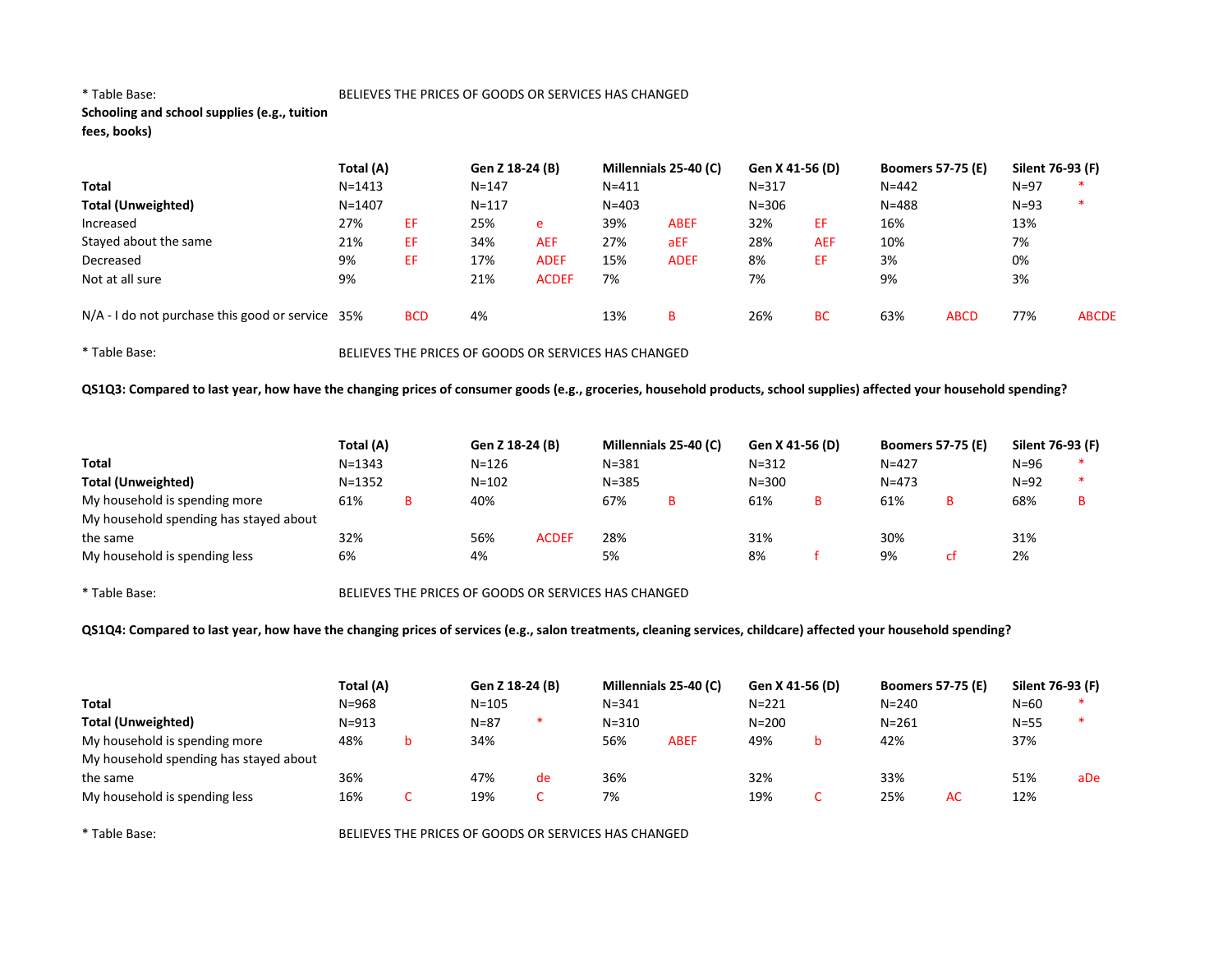# QS1Q5: Compared to one year ago, is your household's overall financial situation better, worse, or about the same?

|                           | Total (A) |                       | Gen Z 18-24 (B) |           | Millennials 25-40 (C) | Gen X 41-56 (D) |   |           | <b>Boomers 57-75 (E)</b> | Silent 76-93 (F) |
|---------------------------|-----------|-----------------------|-----------------|-----------|-----------------------|-----------------|---|-----------|--------------------------|------------------|
| Total                     | N=1719    |                       | N=190           | $N = 500$ |                       | $N = 401$       |   | $N = 519$ |                          | $N = 109$        |
| <b>Total (Unweighted)</b> | N=1719    |                       | $N = 148$       | $N = 488$ |                       | $N = 388$       |   | $N = 587$ |                          | $N = 108$        |
| Worse                     | 24%       |                       | 16%             | 25%       |                       | 27%             | b | 23%       |                          | 26%              |
| About the same            | 60%       |                       | 66%             | 53%       |                       | 60%             |   | 64%       |                          | 60%              |
| <b>Better</b>             | 16%       |                       | 17%             | 22%       | <b>ADE</b>            | 13%             |   | 13%       |                          | 14%              |
| * Table Base:             |           | <b>US RESPONDENTS</b> |                 |           |                       |                 |   |           |                          |                  |

QS1Q6: According to the Bureau of Labor Statistics, from March 2020 to March 2021, inflation (price increase) for all items has increased an average of 2.6%.

| <b>Total</b><br><b>Total (Unweighted)</b><br><b>NET: HHI Increased</b>                   | Total (A)<br>$N = 1719$<br>$N = 1719$<br>53% | E.                   | Gen Z 18-24 (B)<br>$N = 190$<br>$N = 148$<br>58% | E.           | Millennials 25-40 (C)<br>$N = 500$<br>$N = 488$<br>60% | <b>ADE</b>  | Gen X 41-56 (D)<br>$N = 401$<br>$N = 388$<br>50% |                      | <b>Boomers 57-75 (E)</b><br>$N = 519$<br>$N = 587$<br>44% |                   | Silent 76-93 (F)<br>$N = 109$<br>$N = 108$<br>58% | Ε         |
|------------------------------------------------------------------------------------------|----------------------------------------------|----------------------|--------------------------------------------------|--------------|--------------------------------------------------------|-------------|--------------------------------------------------|----------------------|-----------------------------------------------------------|-------------------|---------------------------------------------------|-----------|
| It has risen higher than the rate of inflation                                           | 18%                                          | e                    | 17%                                              |              | 26%                                                    | <b>ADEf</b> | 15%                                              |                      | 14%                                                       |                   | 16%                                               |           |
| It has risen at the same rate as inflation                                               | 20%                                          | Ε.                   | 26%                                              | E.           | 21%                                                    | E.          | 21%                                              | Ε.                   | 14%                                                       |                   | 26%                                               |           |
| It has risen lower than the rate of inflation                                            | 15%                                          |                      | 16%                                              |              | 13%                                                    |             | 14%                                              |                      | 17%                                                       |                   | 16%                                               |           |
| My household income has not changed<br>My household income has fallen<br>Not at all sure | 28%<br>10%<br>9%                             | <b>BC</b><br>в<br>Ef | 16%<br>3%<br>23%                                 | <b>ACDEF</b> | 21%<br>10%<br>10%                                      | B<br>Ef     | 27%<br>13%<br>10%                                | b<br><b>Bf</b><br>Εf | 39%<br>12%<br>4%                                          | <b>ABCD</b><br>Bf | 33%<br>5%<br>3%                                   | <b>BC</b> |

\* Table Base: US RESPONDENTS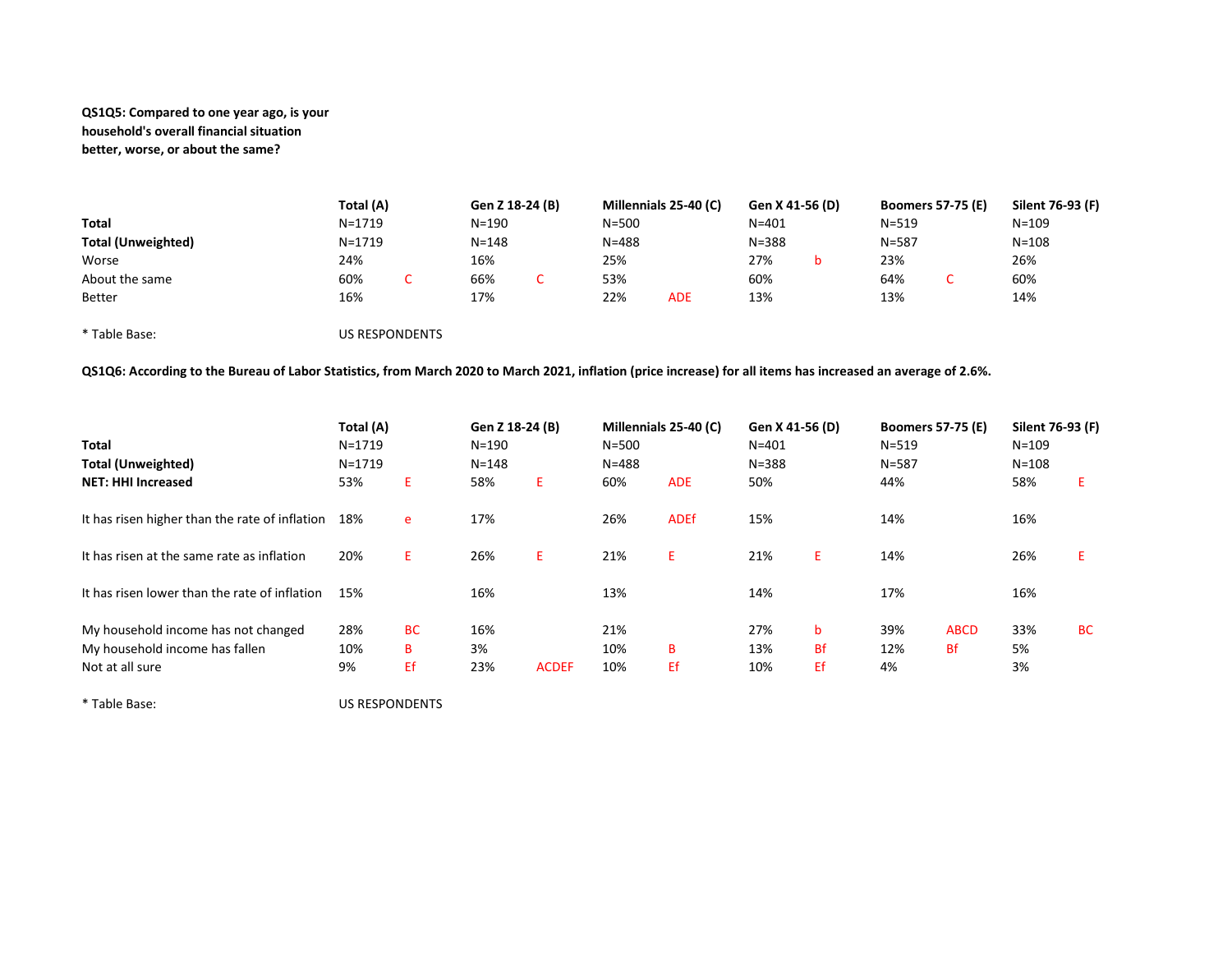QS1Q1: Overall, have the prices of consumer goods (e.g., groceries, household products, school supplies) and services (e.g., salon treatments, cleaning services,<br>childcare) that you regularly purchase changed over the last

| er goods (e.g., grocerie:                                                           |                                   |                                                      | Gender                                                                                                             |                                                              |                                                                             |                                                            |                                                                           |                                            |                                                                |                                                                                         | Male Ag                                                             |                                           |                                               |                                                                               |                                                      |                                                                 |                                               |                                                          |                                                               |                                                  |                                           |                                                 |
|-------------------------------------------------------------------------------------|-----------------------------------|------------------------------------------------------|--------------------------------------------------------------------------------------------------------------------|--------------------------------------------------------------|-----------------------------------------------------------------------------|------------------------------------------------------------|---------------------------------------------------------------------------|--------------------------------------------|----------------------------------------------------------------|-----------------------------------------------------------------------------------------|---------------------------------------------------------------------|-------------------------------------------|-----------------------------------------------|-------------------------------------------------------------------------------|------------------------------------------------------|-----------------------------------------------------------------|-----------------------------------------------|----------------------------------------------------------|---------------------------------------------------------------|--------------------------------------------------|-------------------------------------------|-------------------------------------------------|
|                                                                                     | Total (A)<br>$N = 1719$           | Male (B)<br>N=799                                    | Female (C)<br>$N = 888$                                                                                            | $18-34(D)$<br>N=499                                          | 35-44 (E)                                                                   | 45-54 (F)<br>$N = 255$                                     | 55-64 (G)<br>$N = 292$                                                    | 65+ (H)<br>N=383                           | $18-34(1)$                                                     | 35-44 (J)                                                                               | 45-54 (K)<br>$N = 115$                                              | 55-64 (L)<br>N=142<br>N=145<br>87%        | 65+ (M)<br>N=175                              | 18-34 (N)<br>N=256                                                            | 35-44 (O)<br>$N = 147$                               | 45-54 (P)                                                       | $55 - 64 (Q)$<br>$N = 150$                    | 65+ (R)<br>N=208<br>N=237<br>88%                         |                                                               | South (T)<br>N=648<br>N=698<br>76%<br>19%<br>19% | N=359                                     | West (V)<br>N=408<br>N=314<br>80%<br>10%<br>10% |
| Total (L)<br>Yes                                                                    | $N = 1719$<br>78%                 | $N=666$<br>80%                                       | $N = 1025$                                                                                                         | $N = 416$<br>70%                                             | $N=289$<br>$N=334$<br>$80%$<br>$12%$<br>$\bullet$                           | $N=217$<br>77%<br>18%<br>5%                                | $N=311$<br>83%<br>$\mathbf{D}$                                            | $N = 441$<br>84%<br><b>Df</b>              | $N=244$<br>$N=131$<br>$71\%$<br>$25\%$<br>$4\%$                | N=143<br>N=143<br>85%                                                                   | $N = 56$<br>82%                                                     |                                           | $N=204$<br>$N=204$<br>$79%$<br>$11%$<br>$10%$ | $N = 285$<br>69%                                                              | N=14,<br>N=191<br>76%<br>12%<br>13%                  | $N=140$<br>$N=161$<br>73%<br>21%<br>6%                          | N=166<br>79%<br>16%                           | <b>NOPQ</b>                                              | North<br>N=304<br>N=319<br>82%                                |                                                  | N=388<br>77%                              |                                                 |
| Not at all sure                                                                     | $15\%$<br>7%                      | 15%<br>5%                                            | 77%<br>15%                                                                                                         | 23%<br>EGH                                                   |                                                                             | еH                                                         | $\begin{array}{l} 11\% \\ 6\% \end{array}$                                | 9%<br>7%                                   | JLM                                                            | $12\%$                                                                                  | $14\%$<br>3%                                                        | 6%<br>7%                                  |                                               | 22%<br>9%<br>OR                                                               |                                                      | oR                                                              |                                               | $\frac{7\%}{5\%}$                                        | $14\%$                                                        |                                                  | $15\%$                                    |                                                 |
| Table Base<br>Services (e.g., salon treatments, cleaning<br>ervices, childcare)     | US RESPONDENTS                    |                                                      |                                                                                                                    |                                                              |                                                                             |                                                            |                                                                           |                                            |                                                                |                                                                                         |                                                                     |                                           |                                               |                                                                               |                                                      |                                                                 |                                               |                                                          |                                                               |                                                  |                                           |                                                 |
|                                                                                     | Total (A)                         | Male (B)                                             | Gender<br>Female (C)                                                                                               | $18-34(D)$                                                   | 35-44 (E)                                                                   | 45-54 (F)                                                  | 55-64 (G)                                                                 | 65+ (H)                                    | $18-34(1)$                                                     | 35-44 (J)                                                                               | Male Ag<br>45-54 (K)                                                | $55-64$ (L)                               | 65+ (M)                                       | 18-34 (N)                                                                     | 35-44 (O)                                            | 45-54 (P)                                                       | $55 - 64 (Q)$                                 | $65 + (R)$                                               | Northeast (S)                                                 | South (T)                                        | Region<br>Midwest (U)                     | West (V)                                        |
| Total (Un                                                                           | $N = 1719$<br>N=1719              | $N=799$<br>$N=666$<br>$61%$<br>$25%$                 | $N = 888$<br>$N = 1025$                                                                                            | $N = 499$<br>$N = 416$                                       | $N=289$<br>$N=334$<br>$66%$<br>$24%$                                        | N=255<br>N=217<br>S5%<br>29%<br>17%                        | $N=292$<br>$N=311$                                                        | $N = 383$<br>$N = 441$                     | $N=244$<br>$N=131$<br>$67%$<br>$26%$                           | N=143<br>N=143<br>70%<br>25%                                                            | $N=115$<br>$N=56$<br>$67%$<br>$27%$                                 | N=142<br>N=145<br>54%<br>19%<br>27%       | $N=175$<br>$N=204$<br>$47%$<br>$28%$<br>$25%$ | $N=256$<br>$N=285$                                                            | $N=147$<br>$N=191$<br>$62%$<br>$24%$                 | $N=140$<br>$N=161$<br>$45%$<br>$30%$<br>$25%$                   | $N=150$<br>$N=166$<br>$43%$<br>$23%$<br>$34%$ | $N = 208$<br>$N = 237$                                   | $N=304$<br>$N=319$<br>$63%$<br>$18%$                          | N=648<br>N=698<br>54%<br>27%<br>19%              | N=359<br>N=388                            | $N = 408$<br>$N = 314$                          |
| Yes<br>Mo                                                                           | 56%<br>25%                        |                                                      | 52%<br>26%                                                                                                         | $\begin{array}{l} 62\% \\ 26\% \end{array}$<br><b>GH</b>     | FGH                                                                         |                                                            | $\substack{48\% \\ 21\%}$                                                 | 48%<br>25%                                 | IM                                                             | LM                                                                                      | $\overline{\mathbf{M}}$                                             |                                           |                                               | 58%<br>27%<br>pQ                                                              | PQr                                                  |                                                                 |                                               | 50%<br>23%                                               | TU.                                                           |                                                  | 49%<br>33%                                | <b>tu</b>                                       |
| Not at all sure                                                                     | 18%                               | 13%                                                  | 23%                                                                                                                | 12%                                                          | 10%                                                                         |                                                            | 30%<br>DEE                                                                | 27%<br>DEE                                 | 7%                                                             | 4%                                                                                      | 6%                                                                  | $\overline{10}$                           | TIK                                           | 16%                                                                           | 15%                                                  |                                                                 | <b>NO</b>                                     | 27%<br><b>NO</b>                                         | 19%                                                           | sv                                               | S<br>18%                                  | 62%<br>20%<br>18%                               |
| * Table Base:                                                                       | <b>US RESPONDENTS</b>             |                                                      |                                                                                                                    |                                                              |                                                                             |                                                            |                                                                           |                                            |                                                                |                                                                                         |                                                                     |                                           |                                               |                                                                               |                                                      |                                                                 |                                               |                                                          |                                                               |                                                  |                                           |                                                 |
|                                                                                     |                                   |                                                      | have the prices of each of the following types of consumer goods and services that you regularly purchase changed? |                                                              |                                                                             |                                                            |                                                                           |                                            |                                                                |                                                                                         |                                                                     |                                           |                                               |                                                                               |                                                      |                                                                 |                                               |                                                          |                                                               |                                                  |                                           |                                                 |
|                                                                                     |                                   |                                                      |                                                                                                                    |                                                              |                                                                             |                                                            |                                                                           |                                            |                                                                |                                                                                         |                                                                     |                                           |                                               |                                                                               |                                                      |                                                                 |                                               |                                                          |                                                               |                                                  |                                           |                                                 |
|                                                                                     | $N = 1413$                        | Male (B)<br>N=671                                    | Gender<br>Female (C)<br>$N=713$                                                                                    | 18-34 (D)                                                    | 35-44 (E)<br>N=238                                                          | 45-54 (F)<br>N=200                                         | 55-64 (G)                                                                 | 65+ (H)<br>N=327                           | 18-34 (I)                                                      | 35-44 (J)<br>N=122                                                                      | Male Ag<br>45-54 (K)                                                | 55-64 (L)<br>N=125                        | $65 + (M)$<br>N=141                           | 18-34 (N)<br>$N=192$                                                          | 35-44 (O)<br>N=116                                   | 45-54 (P)<br>N=104                                              | 55-64 (Q)<br>N=127                            | $65 + (R)$<br>N=186                                      | Northeast (S)<br>N=263                                        | South (T)<br>N=526                               | Midwe<br>N=283                            | West (V)<br>N=342                               |
| Total (Un                                                                           | $N = 1407$                        | N=558                                                | N=827<br>71%                                                                                                       | N=396<br>N=336                                               |                                                                             |                                                            | $N = 251$<br>$N=257$<br>78%                                               | $N=372$<br>83%                             | $N = 204$                                                      |                                                                                         | $N = 96$<br>$N=46$<br>70%                                           | $N=122$<br>74%                            | $N=166$<br>77%                                |                                                                               |                                                      |                                                                 |                                               | N=206<br>87%                                             |                                                               |                                                  | $N=311$<br>$73\%$                         |                                                 |
| Increased<br>Stayed about the sam                                                   | 69%<br>23%<br>4%                  | 69%<br>25%                                           | 20%<br>5%                                                                                                          | 52%<br>$\frac{33\%}{7\%}$<br>FGH<br>GH                       | $N=274$<br>64%<br>26%<br>8%<br>$\mathbf{D}$<br>$\frac{\text{H}}{\text{gH}}$ | <b>De</b>                                                  | <b>DE</b>                                                                 | $\begin{array}{l} 14\% \\ 1\% \end{array}$ | $N=2.12$<br>$N=112$<br>$54\%$<br>$34\%$<br>$5\%$<br><b>IN</b>  | $N=122$<br>$72\%$<br>$22\%$<br>$3\%$                                                    | $\frac{23\%}{7\%}$                                                  | $_{1\%}^{21\%}$                           | $^{19\%}_{2\%}$                               | PQR<br>pR                                                                     | PQR<br>pqR                                           | $N=1.07$<br>$N=1.22$<br>81%<br>15%<br>2%<br>NO                  | $N=135$<br>81%<br>15%<br>2%<br>NO             | NO<br>$^{10\%}_{1\%}$                                    | $N=200$<br>$N=280$<br>$71\%$<br>$18\%$<br>$7\%$               | $N = 555$<br>68%<br>24%<br>4%                    | $^{21\%}_{1\%}$                           | $N=261$<br>66%<br>26%<br>5%                     |
| Decreased<br>Not at all sure                                                        | 3%                                | 4%<br>3%                                             | 4%                                                                                                                 | 7%<br>EGH                                                    | 4%                                                                          | $N=168$<br>$76%$<br>$19%$<br>$4%$<br>$1%$                  | $\begin{array}{l} 18\% \\ 2\% \\ 1\% \end{array}$                         | $2\%$                                      | $7\%$                                                          | 3%                                                                                      | 0%                                                                  | $1\%$                                     | $2\%$                                         | $N=224$<br>$N=224$<br>$50\%$<br>$31\%$<br>$8\%$<br>pQR                        | $N=152$<br>$N=152$<br>$56%$<br>$29%$<br>$9%$<br>$4%$ | 2%                                                              | $1\%$                                         | $1\%$                                                    | 4%                                                            | $3\%$                                            | $5\%$                                     | 3%                                              |
| N/A - I do not purchase this good or<br>service                                     | 1%                                | 0%                                                   | 1%                                                                                                                 | 1%                                                           | 1%                                                                          | 0%                                                         | 1%                                                                        | 0%                                         | 0%                                                             | 0%                                                                                      | 0%                                                                  | 2%                                        | 0%                                            | 2%                                                                            | 2%                                                   | 0%                                                              | 0%                                            | 0%                                                       | 0%                                                            | 1%                                               | 0%                                        | 1%                                              |
| Table Base                                                                          |                                   | BELIEVES THE PRICES OF GOODS OR SERVICES HAS CHANGED |                                                                                                                    |                                                              |                                                                             |                                                            |                                                                           |                                            |                                                                |                                                                                         |                                                                     |                                           |                                               |                                                                               |                                                      |                                                                 |                                               |                                                          |                                                               |                                                  |                                           |                                                 |
| Packaged food and drink (e.g., bottled<br>water, dry pasta, frozen foods)           |                                   |                                                      |                                                                                                                    |                                                              |                                                                             |                                                            |                                                                           |                                            |                                                                |                                                                                         | Male Ag                                                             |                                           |                                               |                                                                               |                                                      |                                                                 |                                               |                                                          |                                                               |                                                  |                                           |                                                 |
|                                                                                     | <b>Total (A)</b><br>$N = 1413$    | Male (B)<br>N=671                                    | Female (C)<br>$N = 713$                                                                                            | 18-34 (D)<br>$N = 396$<br>$N = 336$                          | 35-44 (E)<br>$N = 238$<br>$N = 274$                                         | 45-54 (F)<br>$N = 200$<br>$N = 168$                        | 55-64 (G)<br>$N = 251$                                                    | 65+ (H)<br>$N = 327$                       | 18-34 (1)<br>v=204                                             | 35-44 (J)<br>$N = 122$                                                                  | 45-54 (K)<br>$N=96$<br>$N=46$                                       | 55-64 (L)<br>$N = 125$                    | $65+$ (M<br>$N = 141$                         | 18-34 (N)<br>$N = 192$                                                        | 35-44 (0)<br>$N = 116$                               | 45-54 (P)<br>$N = 104$                                          | 55-64 (0)<br>$N = 127$                        | $65 + (R)$<br>$N=186$<br>$N=206$                         | Northeast (S)<br>N=263<br>N=280                               | South (T)<br>N=526<br>N=526<br>N=555             | Midwest (U)<br>$N = 283$                  | West (V)<br>$N = 342$                           |
| <b>Total (Unweighted)</b><br>Increased                                              | $N = 1407$                        | $N = 558$<br>63%                                     | $N = 827$                                                                                                          |                                                              |                                                                             |                                                            | $N = 257$                                                                 | $N = 372$                                  | $N = 112$                                                      | $N = 122$                                                                               |                                                                     | $N = 122$                                 | $N = 166$                                     | $N = 224$                                                                     | $N = 152$                                            | $N = 122$                                                       | N=135                                         | NO                                                       | TUV                                                           |                                                  | $N = 311$                                 | $N = 261$                                       |
| Stayed about the sam                                                                | 63%<br>28%<br>3%                  | 30%                                                  | 65%<br>27%                                                                                                         | $\frac{54\%}{30\%}$                                          | 63%<br>29%                                                                  | 68%<br>24%<br>$\mathbf H$                                  | 66%<br>29%                                                                | $\frac{71\%}{25\%}$                        | 55%<br>32%                                                     | 66%<br>29%                                                                              | 69%<br>19%<br><b>M</b>                                              | 64%<br>33%                                | 64%<br>29%                                    | 52%<br>28%                                                                    | 61%<br>30%                                           | 66%<br>29%                                                      | 68%<br>26%                                    | 76%<br>22%                                               | $\frac{74\%}{17\%}$                                           | 63%<br>27%                                       | 60%<br>32%                                | 59%<br>33%<br>$\overline{\phantom{a}}$          |
| Not at all sure<br>N/A - I do not purchase this good o                              | 5%                                | $\begin{array}{l} 2\% \\ 4\% \end{array}$            | 2%<br>5%                                                                                                           | $5\%$ 10%<br>eH<br>EfGH                                      | $\frac{2\%}{3\%}$                                                           | 5%<br>3%                                                   | $\frac{2\%}{2\%}$                                                         | 0%<br>3%                                   | $\frac{5\%}{7\%}$                                              | $\frac{1\%}{2\%}$                                                                       | $\frac{7\%}{5\%}$                                                   | $_{1\%}^{2\%}$                            | $\frac{1\%}{4\%}$                             | $\frac{5\%}{12\%}$<br>$rac{R}{OPQR}$                                          | $\frac{2\%}{3\%}$                                    | $\frac{2\%}{2\%}$                                               | $\frac{1\%}{3\%}$                             | $\frac{0\%}{2\%}$                                        | 3%<br>6%                                                      | 3%<br>4%                                         | $\begin{array}{l} 1\% \\ 5\% \end{array}$ | $\frac{4\%}{3\%}$                               |
| service                                                                             | 1%                                | 1%                                                   | 2%                                                                                                                 | 2%                                                           | 3%                                                                          | 0%                                                         | 1%                                                                        | 1%                                         | 2%                                                             | 2%                                                                                      | 0%                                                                  | 0%                                        | $2\%$                                         | $2\%$                                                                         | 5%                                                   | O%                                                              | 2%                                            | 0%                                                       | 0%                                                            | $2\%$                                            | $1\%$                                     | 2%                                              |
| Table Base<br>Household goods (e.g., cleaning supplies<br>pet products, decorations |                                   | BELIEVES THE PRICES OF GOODS OR SERVICES HAS CHANGED |                                                                                                                    |                                                              |                                                                             |                                                            |                                                                           |                                            |                                                                |                                                                                         |                                                                     |                                           |                                               |                                                                               |                                                      |                                                                 |                                               |                                                          |                                                               |                                                  |                                           |                                                 |
|                                                                                     | Total (A)                         | Male (B)                                             | Female (C)                                                                                                         | 18-34 (D)                                                    | 35-44 (E)                                                                   | 45-54 (F)                                                  | 55-64 (G)                                                                 | 65+ (H)                                    | $18-34(1)$                                                     | 35-44 (J)                                                                               | 45-54 (K)                                                           | 55-64 (L)                                 | 65+ (M)                                       | 18-34 (N)                                                                     | 35-44 (0)                                            | 45-54 (P)                                                       | 55-64 (Q)                                     | 65+ (R)                                                  | Northeast (S)                                                 | South (T)                                        |                                           | West (V)                                        |
| Total<br><b>Total (Unv</b>                                                          | $N = 1413$<br>$N = 1407$          | $N = 671$<br>N=558                                   | $N = 713$<br>$N = 827$                                                                                             | $N=396$<br>$N=336$                                           |                                                                             |                                                            |                                                                           | N=327                                      |                                                                | $N = 122$<br>$N = 122$                                                                  | $N=96$<br>$N=46$<br>74%                                             | $N = 125$                                 |                                               |                                                                               |                                                      | $N = 104$                                                       | $N = 127$                                     |                                                          |                                                               | $N = 526$<br>N=555                               | $N = 283$<br>$N = 311$                    | N=342<br>$N = 261$                              |
| Increased<br>Stayed about the sam                                                   | 64%<br>25%                        | 62%<br>27%                                           | 66%<br>22%                                                                                                         | 45%<br>33%                                                   | $N=238$<br>$N=274$<br>$68%$<br>$23%$<br>$\blacksquare$                      | $N=200$<br>$N=168$<br>$72%$<br>$23%$                       | N=251<br>N=251<br>N=257<br>70%<br>24%                                     | N=372<br>75%<br>18%                        | $N=204$<br>$N=112$<br>$41%$<br>$39%$<br>$\rm{J} \rm{L} \rm{m}$ | $\frac{70\%}{21\%}$                                                                     | 25%                                                                 | $N=122$<br>70%<br>21%                     | $N=141$<br>$N=166$<br>$67%$<br>$25%$          | $N=192$<br>$N=224$<br>$50\%$<br>$26\%$<br>$9\%$<br>$10\%$<br>$\mathbf R$      | $N=116$<br>$N=152$<br>$65%$<br>25%                   | N=104<br>N=122<br>71%<br>22%<br>$\mathbf{N}$                    | $N=135$<br>69%<br>27%<br>$\frac{N}{R}$        | N=186<br>N=206<br>80%<br>12%<br><b>NOo</b>               | N=263<br>N=280<br>71%<br>21%                                  | 64%<br>26%                                       | $\frac{63\%}{22\%}$                       | 59%<br>28%                                      |
| Decreased<br>Not at all sure                                                        | 4%<br>6%                          | 3%                                                   | 4%<br>5%                                                                                                           | Ef <sub>ri</sub> h<br>FGH<br>EFGH<br>$_{\rm 11\%}^{\rm 8\%}$ | $\mathbf{h}$<br>$\frac{5\%}{4\%}$                                           | $\frac{1\%}{3\%}$                                          | $\frac{2\%}{4\%}$                                                         | 1%<br>4%                                   | $\frac{6\%}{12\%}$<br><b>BA</b>                                | 5%<br>4%                                                                                | 0%<br>$1\%$                                                         | 2%<br>7%                                  | $\frac{2\%}{2\%}$                             | $\frac{\mathsf{p}\mathsf{q}\mathsf{R}}{\mathsf{Q}\mathsf{r}}$                 | $\frac{5\%}{4\%}$                                    | 2%<br>4%                                                        | $\frac{3\%}{1\%}$                             | 1%<br>4%                                                 | 3%<br>3%                                                      | $\frac{1\%}{7\%}$                                | $\tau$<br>$\frac{7\%}{6\%}$               | $\mathbf{r}$<br>$\frac{6\%}{6\%}$               |
| N/A - I do not purchase this good o                                                 |                                   |                                                      |                                                                                                                    |                                                              |                                                                             |                                                            |                                                                           |                                            |                                                                |                                                                                         |                                                                     |                                           |                                               |                                                                               |                                                      |                                                                 |                                               |                                                          |                                                               |                                                  |                                           |                                                 |
|                                                                                     | 2%                                | 2%                                                   | 2%                                                                                                                 | 3%                                                           | 1%                                                                          | $1\%$                                                      | 0%                                                                        | 2%                                         | $2\%$                                                          | 1%                                                                                      | 1%                                                                  | 0%                                        | 3%                                            | 5%                                                                            | 1%                                                   | $1\%$                                                           | $1\%$                                         | 2%                                                       | 2%                                                            | 2%                                               | 1%                                        | $1\%$                                           |
| * Table Raser<br>Personal services (e.g., haircuts<br>manicures)                    |                                   | RELIEVES THE PRICES OF GOODS OR SERVICES HAS CHANGED |                                                                                                                    |                                                              |                                                                             |                                                            |                                                                           |                                            |                                                                |                                                                                         | Male Ag                                                             |                                           |                                               |                                                                               |                                                      |                                                                 |                                               |                                                          |                                                               |                                                  | Regior                                    |                                                 |
|                                                                                     | Total (A)                         | Male (B)                                             | Gender<br>Female (C)<br>N=713                                                                                      | 18-34 (D)                                                    | 35-44 (E)                                                                   | 45-54 (F)                                                  | $55 - 64$ (G)                                                             | 65+ (H)                                    | $18-34(1)$                                                     | 35-44 (J)                                                                               | 45-54 (K)                                                           | 55-64 (L)                                 | 65+ (M)                                       | 18-34 (N)                                                                     | 35-44 (O)                                            | 45-54 (P)                                                       | 55-64 (0)                                     | $65 + (R)$                                               | Northeast (S)                                                 | South (T)                                        | Midwest (U)<br>$N = 283$                  | West (V)<br>$N = 342$                           |
| <b>Total (Unweighted)</b>                                                           | $N = 1413$<br>$N = 1407$          | $N = 671$<br>$N = 558$                               | $N = 827$                                                                                                          | N=396<br>$N = 336$                                           | $N = 238$<br>$N = 274$                                                      | $N = 200$<br>$N = 168$                                     | $N = 251$<br>$N = 257$                                                    | $N = 327$<br>$N = 372$                     | $N = 204$<br>$N = 112$                                         | $N = 122$<br>$N = 122$                                                                  | N=96<br>N=46                                                        | $N=125$<br>$N=122$                        | $N=141$<br>$N=166$                            | $N = 192$<br>$N = 224$                                                        | $N = 116$<br>$N = 152$                               | $N = 104$<br>$N = 122$                                          | $N = 127$<br>N=135                            | $N=186$<br>$N=206$                                       | $N=263$<br>$N=280$                                            | N=526<br>N=526                                   | $N = 311$                                 | $N = 261$                                       |
| Increased<br>Stayed about the same                                                  | $41\%$<br>$\frac{31\%}{10\%}$     | $47\%$<br>31%                                        | $35\%$<br>$32\%$ 13%                                                                                               | 36%<br>$\frac{34\%}{17\%}$                                   | $44\%$<br>$\frac{31\%}{14\%}$                                               | 53%<br>DGH<br>25%<br>10%                                   | 36%<br>$\frac{31\%}{8\%}$                                                 | $41\%$<br>$\frac{32\%}{2\%}$               | 42%<br>$\frac{34\%}{11\%}$                                     | 50%<br>31%<br>10%                                                                       | $72\%$<br><b>ULM</b><br>$\begin{array}{l} 11\% \\ 12\% \end{array}$ | $38\%$<br>37%<br>5%<br>$\mathbf{K}$       | 39%<br>34%<br>1%                              | 30%<br>$\frac{34\%}{22\%}$                                                    | $37\%$<br>32%<br>19%                                 | 36%<br>$\frac{38\%}{7\%}$                                       | 35%<br>25%<br>12%                             | $42\%$<br>$\overline{a}$<br>$\frac{31\%}{3\%}$           | 46%<br>24%                                                    | 40%<br>33%<br>10%                                | $38\%$<br>$\frac{31\%}{9\%}$              | $41\%$<br>35%<br>9%<br>$\sim$                   |
| Decreased<br>Not at all sure                                                        | 8%                                | 6%                                                   | 9%                                                                                                                 | <b>GH</b><br>$8\%$<br>Æ.                                     | $\mathbf{H}$<br>$3\%$                                                       | $7\%$                                                      | 11%                                                                       | $9\%$                                      | 9%                                                             | 3%                                                                                      | $\overline{M}$<br>2%                                                | $8\%$                                     | $6\%$                                         | PqR<br>$8\%$                                                                  | PR<br>$4\%$                                          | 11%                                                             | 13%                                           | 11%                                                      | 14%<br>$7\%$                                                  | 7%                                               | 10%                                       | $7\%$                                           |
| N/A - I do not purchase this good o<br>service                                      | 9%                                | 8%                                                   | 11%                                                                                                                | 5%                                                           | 7%                                                                          | 5%                                                         | 14%                                                                       | 16%                                        | 3%                                                             | 6%                                                                                      | 2%                                                                  | 12%                                       | 19%<br><b>UK</b>                              | $7\%$                                                                         | $8\%$                                                | 9%                                                              | 16%                                           | 14%                                                      | 8%                                                            | 10%                                              | 13%                                       | 8%                                              |
| Table Base:<br>Household services (e.g., gan<br>cleaning services)                  |                                   | BELIEVES THE PRICES OF GOODS OR SERVICES HAS CHANGED |                                                                                                                    |                                                              |                                                                             |                                                            |                                                                           |                                            |                                                                |                                                                                         |                                                                     |                                           |                                               |                                                                               |                                                      |                                                                 |                                               |                                                          |                                                               |                                                  |                                           |                                                 |
|                                                                                     | Total (A                          | Male (B)                                             | Female (C)                                                                                                         | 18-34 (D)                                                    | 35-44 (E)                                                                   | 45-54 (F)                                                  | 55-64 (G)                                                                 | 65+ (H                                     | 18-34 (I)                                                      | 35-44 (J)                                                                               | 15-54 (K)                                                           | $55-64$ (L)                               | 65+ (M                                        | 18-34 (N)                                                                     | 35-44 (O)                                            | 45-54 (P)                                                       | 55-64 (Q)                                     | 65+ (R)                                                  |                                                               | South (T)                                        |                                           | West (V)                                        |
| Total                                                                               | $N = 1413$                        | $N = 671$                                            | $N = 713$                                                                                                          | N=396<br>N=336                                               | $35$<br>$N = 238$<br>$N = 274$<br>$44%$<br>$28%$<br>$8%$<br>$4%$            | $N=200$<br>$N=168$<br>$42%$<br>$24%$<br>$4%$<br>$6%$<br>6% | $N = 251$                                                                 | $N = 327$                                  | $N = 204$                                                      | $\frac{\mathsf{N}=122}{\mathsf{N}=122}$                                                 | $N=96$<br>$N=46$<br>$61%$<br>$26%$<br>$5%$                          | N=125<br>N=122<br>35%<br>18%<br>6%<br>6%  | $N = 141$                                     | $N = 192$<br>$N = 224$                                                        | $N=116$<br>$N=152$                                   | $N = 10.4$                                                      | $N = 127$                                     | $N = 186$                                                | Northeast (S<br>North<br>N=263<br>N=280<br>38%<br>24%         | N=526<br>N=555                                   | $N = 283$                                 | N=342                                           |
| <b>Total (Unweighted</b><br>Increased                                               | $N = 1407$<br>$\frac{36\%}{26\%}$ | N=558<br>41%                                         | $N = 827$<br>$\frac{31\%}{24\%}$                                                                                   | 40%<br>32%<br>GH<br>GH                                       | GH                                                                          | GH                                                         | $N = 257$                                                                 | N=372<br>26%<br>22%                        | $N=112$<br>$44%$<br>$35%$<br>M                                 | M                                                                                       | <b>ILM</b>                                                          | $\blacksquare$                            | $N=166$<br>22%<br>24%<br>24%<br>0%<br>2%      | $\mathbf{p}\mathbf{Q}$                                                        | PQR                                                  | $N=122$<br>24%<br>22%                                           | N=135<br>21%<br>20%                           | $N = 206$<br>$\begin{array}{l} 28\% \\ 21\% \end{array}$ |                                                               | 37%<br>27%<br>$\mathbf u$                        | $N = 311$<br>$\frac{26\%}{23\%}$          | $N = 261$<br>39%<br>27%                         |
| Stayed about the same<br>Decreased                                                  | 5%                                | 28%<br>4%                                            | 5%                                                                                                                 | $8\%$<br>$\mathbf{H}$                                        | $\frac{8}{11}$                                                              | $\mathbf{H}$                                               | $\begin{array}{r} 1.188 \\ 2.8\% \\ 1.9\% \\ 4\% \\ 8\% \end{array}$<br>H | 1%                                         | - L<br>$4\%$<br>$\frac{m}{M}$                                  | 46%<br>30%<br>10%                                                                       | $\overline{\mathbf{M}}$                                             | <b>M</b>                                  |                                               | $\begin{array}{r} 11.78 \\ 2.9\% \\ 2.9\% \\ 1.2\% \\ 7\% \end{array}$<br>pQR | $43\%$<br>26%<br>6%                                  | 4%                                                              | 3%                                            | 1%                                                       | 5%                                                            |                                                  |                                           |                                                 |
| Not at all sure<br>N/A - I do not purchase this good of                             | 6%                                | 6%                                                   | 7%                                                                                                                 | 8%                                                           |                                                                             |                                                            |                                                                           | 4%                                         | $9\%$                                                          | $4\%$                                                                                   | 3%                                                                  |                                           |                                               |                                                                               | 5%                                                   | 9%                                                              | 6%                                            | $6\%$                                                    | 7%                                                            | $\frac{4\%}{7\%}$                                | $\frac{4\%}{8\%}$                         | 8%<br>3%                                        |
| service                                                                             |                                   | 21%                                                  | 33%                                                                                                                | 12%                                                          | 15%                                                                         | 24%                                                        | $41\%$                                                                    | 47%                                        | $8\%$                                                          | 109                                                                                     | 4%                                                                  | 32%                                       | 52%                                           | 15%                                                                           | 21%                                                  | 42%                                                             | 50%                                           | 43%                                                      |                                                               | 25%                                              | 38%                                       | 24%                                             |
| Table Base:<br>Childcare services (e.g., daycare,<br>abvsitters)                    |                                   | BELIEVES THE PRICES OF GOODS OR SERVICES HAS CHANGED |                                                                                                                    |                                                              |                                                                             |                                                            |                                                                           |                                            |                                                                |                                                                                         |                                                                     |                                           |                                               |                                                                               |                                                      |                                                                 |                                               |                                                          |                                                               |                                                  |                                           |                                                 |
|                                                                                     |                                   |                                                      |                                                                                                                    | 18-34 (D)                                                    | 35-44 (E)<br>N=238                                                          | 45-54 (F)<br>N=200                                         | 55-64 (G)                                                                 | 65+ (H)<br>N=327                           | 18-34 (I)                                                      | 35-44 (J)<br>N=122                                                                      | Male Ag<br>45-54 (K)                                                | 55-64 (L)<br>N=125                        | $65 + (M)$<br>N=141                           | 18-34 (N)<br>N=192                                                            | 35-44 (O)<br>N=116                                   | 45-54 (P)                                                       | 55-64 (Q)                                     | $65 + (R)$<br>N=186                                      | Northeast (S)<br>$N=263$                                      | South (T)<br>N=526                               | Midwest (U)<br>N=283                      | West (V)<br>N=342                               |
|                                                                                     |                                   |                                                      |                                                                                                                    |                                                              |                                                                             |                                                            | $N = 251$<br>$N=257$<br>13%                                               | $N=372$<br>11%                             | $N = 204$                                                      |                                                                                         |                                                                     | $N=122$<br>20%                            |                                               |                                                                               |                                                      | $N = 104$                                                       | $N = 127$<br>$N=135$<br>6%                    | $N = 206$<br>11%                                         | $N = 280$<br>25%                                              | $N = 555$<br>24%                                 | $N=311$<br>$22%$                          | $N=261$<br>22%                                  |
| Total                                                                               | Total (A)<br>$N = 1413$           | Male (B)<br>N=671                                    | Female (C)<br>$N=713$                                                                                              | $N = 396$                                                    |                                                                             |                                                            |                                                                           |                                            | <b>LM</b>                                                      |                                                                                         | $\dot{M}$                                                           |                                           | N=166<br>12%                                  | PQR                                                                           | POR<br>POR<br>OR                                     |                                                                 |                                               |                                                          |                                                               |                                                  |                                           |                                                 |
| Total (Unw<br>Increased                                                             | $N=1407$<br>$23%$                 | N=558<br>28%                                         | $N=827$<br>18%                                                                                                     | $N = 336$<br>$34%$<br>FGH                                    |                                                                             | $\mathbf{h}$                                               |                                                                           |                                            |                                                                |                                                                                         |                                                                     |                                           |                                               |                                                                               |                                                      |                                                                 |                                               |                                                          |                                                               |                                                  |                                           | su                                              |
| Stayed about the san<br>Decreased                                                   | $14\%$<br>6%                      | 17%<br>5%                                            | $11\%$<br>7%                                                                                                       | 25%<br>12%<br>FGH<br>GH                                      | $N=274$<br>$N=274$<br>$36\%$<br>$21\%$<br>$8\%$<br>FGH<br>GH<br>GH          | GH<br>GH                                                   | $\frac{4\%}{1\%}$                                                         | $_{\rm 2\%}^{2\%}$                         | $N=112$<br>$38\%$<br>$30\%$<br>$10\%$<br>$_{\rm LM}^{\rm LM}$  | $N=122$<br>$42\%$<br>$19\%$<br>$8\%$<br>$\begin{array}{c}\nLM \\ LM \\ IM\n\end{array}$ | N=96<br>N=46<br>30%<br>22%<br>22%<br>$\frac{LM}{LM}$                | $\frac{3\%}{1\%}$                         | $\frac{3\%}{1\%}$                             | $N=224$<br>31%<br>20%<br>15%<br>$rac{PQR}{QR}$                                | $N=1.52$<br>$N=152$<br>$30\%$<br>$22\%$<br>$9\%$     | $N=122$<br>$N=122$<br>$7\%$<br>$8\%$<br>$8\%$<br>$\frac{R}{qR}$ | $\frac{4\%}{1\%}$                             | $\frac{2\%}{0\%}$                                        | $\begin{array}{l} 12\% \\ 11\% \end{array}$<br>$\frac{u}{T}v$ | 15%<br>5%                                        | $\frac{6\%}{7\%}$                         | $\begin{array}{l} 20\% \\ 4\% \end{array}$      |
| Not at all sure<br>N/A - I do not purchase this good or                             | <b>R%</b>                         | 8%                                                   | 8%                                                                                                                 | $8\%$                                                        | 5%                                                                          | $N=168$<br>18%<br>15%<br>15%<br>9%<br>11%<br>$\mathbf{c}$  | $7\%$                                                                     | $8\%$                                      | 10%                                                            | 5%                                                                                      | 10%                                                                 | 5%                                        | 9%                                            | $7\%$                                                                         | 6%                                                   | 13%                                                             | 9%                                            | 7%                                                       | 6%                                                            | 9%                                               | 10%                                       | $7\%$                                           |
| cervine                                                                             | 49%                               | 41%                                                  | 56%                                                                                                                | 20%                                                          | 29%                                                                         | 47%<br><b>Inc.</b>                                         | 75%<br><b>DER</b>                                                         | 79%                                        | 13%                                                            | 26%                                                                                     | 28%                                                                 | 70%<br>$\overline{10}$                    | $76\%$                                        | 27%                                                                           | 33%                                                  | 64%<br>NO <sub>1</sub>                                          | 79%<br>NOn                                    | 81%                                                      | 46%                                                           | 48%                                              | sss                                       | 47%                                             |
| * Table Base:<br>lealthcare services (e.g., doctor's visit<br>medical insurance)    |                                   | BELIEVES THE PRICES OF GOODS OR SERVICES HAS CHANGED |                                                                                                                    |                                                              |                                                                             |                                                            |                                                                           |                                            |                                                                |                                                                                         |                                                                     |                                           |                                               |                                                                               |                                                      |                                                                 |                                               |                                                          |                                                               |                                                  |                                           |                                                 |
|                                                                                     | Total (A)                         | Male (B)                                             |                                                                                                                    | 18-34 (D)                                                    | 35-44 (E)                                                                   | 45-54 (F)                                                  | 55-64 (G)                                                                 | 65+ (H)                                    | $18-34(1)$                                                     | 35-44 (J)                                                                               | Male Ag<br>45-54 (K)                                                | 55-64 (L)                                 | 65+ (M)                                       | 18-34 (N)                                                                     | 35-44 (0)                                            | 45-54 (P)                                                       | 55-64 (0)                                     | $65 + (R)$                                               | Northeast (S)                                                 | South (T)                                        | Midwest (U)                               | West (V)                                        |
| <b>Total (Unweighted</b>                                                            | $N = 1413$<br>$N = 1407$          | $N = 671$<br>N=558                                   | Female (C)<br>$N=713$<br>$N = 827$                                                                                 | N=396<br>N=336                                               | $N = 238$<br>$N = 274$                                                      | $N = 200$<br>$N = 168$                                     | $N = 251$<br>$N = 257$                                                    | $N = 327$<br>N=372                         | $N = 204$<br>$N = 112$                                         | $N = 122$<br>$N = 122$                                                                  | N=96<br>$N = 46$                                                    | $N = 125$<br>$N = 122$                    | $N=141$<br>$N=166$                            | $N=192$<br>$N=224$                                                            | $N = 116$<br>$N = 152$                               | $N = 104$<br>$N = 122$                                          | N=127<br>N=135                                | $N = 186$<br>$N = 206$                                   | N=263<br>N=280                                                | N=526<br>N=526                                   | $N = 283$<br>$N = 311$                    | $N = 342$<br>$N = 261$                          |
| Increased<br>Stayed about the sam                                                   | 39%<br>41%                        | $\substack{42\% \\ 41\%}$                            | $\frac{36\%}{42\%}$                                                                                                | 39%<br>35%                                                   | 45%<br>39%<br>$\mathbf H$                                                   | 40%<br>43%                                                 | $\begin{array}{l} 37\% \\ 45\% \end{array}$<br>$\mathbf d$                | 35%<br>47%<br>$\overline{\phantom{a}}$     | $\frac{44\%}{32\%}$<br>M                                       | 49%<br>38%<br>M                                                                         | 49%<br>35%<br>${\bf M}$                                             | $\frac{42\%}{45\%}$                       | 29%<br>58%<br><b>UKI</b>                      |                                                                               | $\frac{41\%}{39\%}$                                  | 32%<br>50%                                                      | 32%<br>46%                                    | 40%<br>38%                                               | 45%<br>39%                                                    | 38%<br>40%                                       | $\frac{38\%}{42\%}$                       | 36%<br>45%                                      |
| Decreased<br>Not at all sure<br>N/A - I do not put                                  | 6%<br>9%                          | $\frac{6\%}{7\%}$                                    | $\frac{7\%}{11\%}$                                                                                                 | $11\%$<br><b>FH</b><br>10%                                   | 7%<br>5%<br>$\mathbf{H}$                                                    | 4%<br>10%                                                  | $\frac{6\%}{7\%}$                                                         | $\begin{array}{l} 2\% \\ 14\% \end{array}$ | 10%<br>9%<br>M                                                 | 5%<br>3%                                                                                | 5%<br>8%                                                            | $\begin{array}{l} 5\% \\ 4\% \end{array}$ | $\begin{array}{l} 1\% \\ 10\% \end{array}$    | 33%<br>39%<br>39%<br>12%<br>11%<br>PR                                         | 9%<br>6%                                             | $\frac{2\%}{11\%}$                                              | 8%<br>10%                                     | $\frac{3\%}{17\%}$                                       | $\begin{array}{l} 6\% \\ 6\% \end{array}$                     | $\frac{7\%}{11\%}$                               | $\frac{6\%}{8\%}$                         | $\frac{6\%}{11\%}$                              |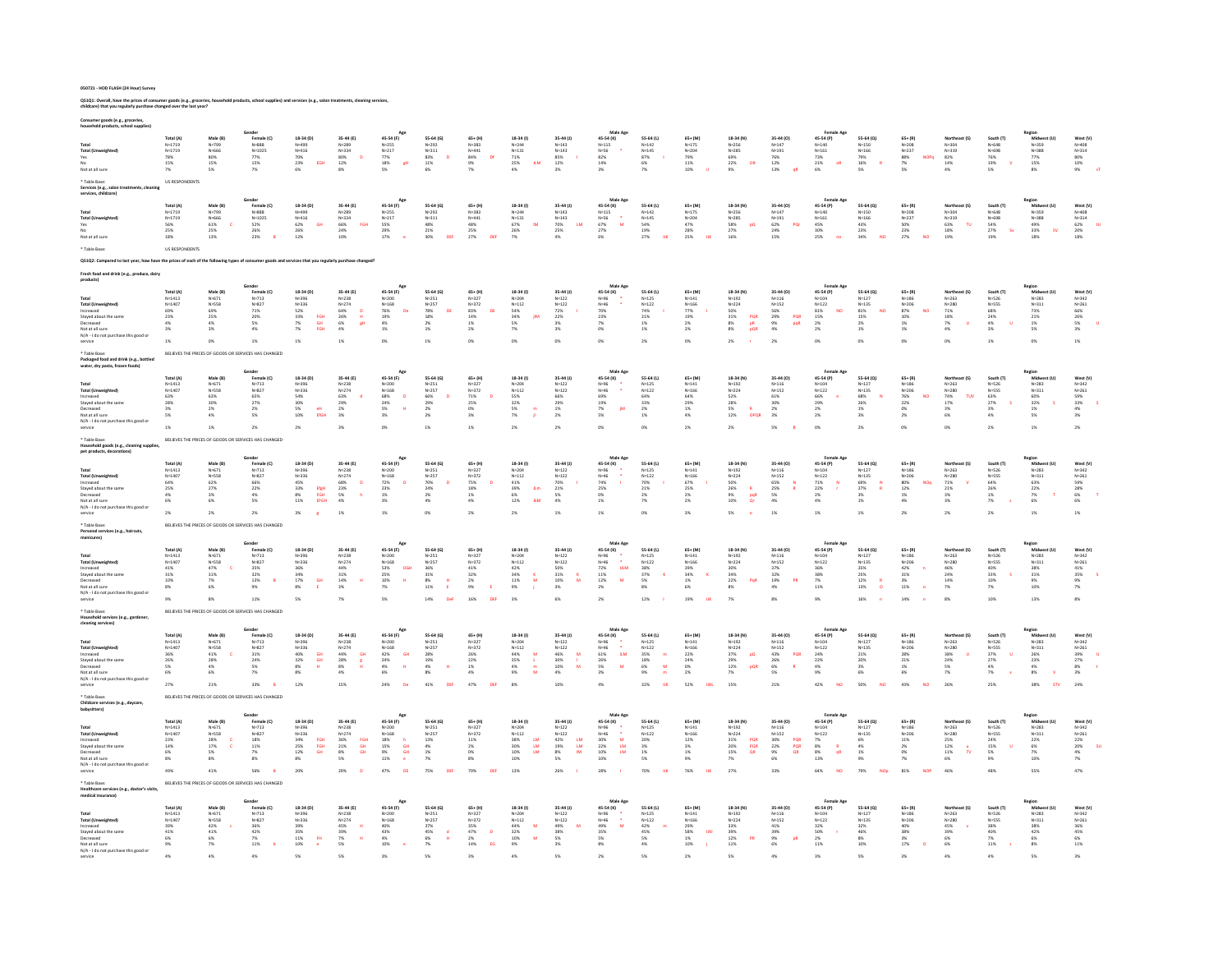| ∽dical insurance (e.g.,<br>insurance, renter's insurance)                                                                                                                |                                                    |                                                     |                                                       |                                                   |                                                   |                                                   |                                                                  |                                                |                                                             |                                                   |                                                 |                                                      |                                                |                                                            |                                                   |                                                          |                                                      |                                                             |                                                   |                                              |                                                                |                                                     |
|--------------------------------------------------------------------------------------------------------------------------------------------------------------------------|----------------------------------------------------|-----------------------------------------------------|-------------------------------------------------------|---------------------------------------------------|---------------------------------------------------|---------------------------------------------------|------------------------------------------------------------------|------------------------------------------------|-------------------------------------------------------------|---------------------------------------------------|-------------------------------------------------|------------------------------------------------------|------------------------------------------------|------------------------------------------------------------|---------------------------------------------------|----------------------------------------------------------|------------------------------------------------------|-------------------------------------------------------------|---------------------------------------------------|----------------------------------------------|----------------------------------------------------------------|-----------------------------------------------------|
| <b>Total (Unweighter</b><br>Increased<br>Stayed about the same                                                                                                           | Total (A)<br>$N = 1413$<br>N=1407<br>38%<br>$43\%$ | Male (R)<br>$N = 671$<br>$N = 558$<br>41%<br>$42\%$ | Female (C)<br>$N=713$<br>$N = 827$<br>34%<br>45%      | 18-34 (0)<br>$N = 396$<br>N=336<br>34%<br>$41\%$  | 35-44 (F)<br>$N = 238$<br>$N = 274$<br>38%<br>44% | 45-54 (F)<br>$N = 200$<br>$N = 168$<br>40%<br>44% | 55-64 (6)<br>$N = 251$<br>N=257<br>38%<br>46%                    | 65+ (H)<br>$N = 327$<br>N=377<br>41%<br>$41\%$ | 18-34 (1)<br>$N = 204$<br>$N = 112$<br>39%<br>$36\%$        | 35.44 (1)<br>$N = 122$<br>$N = 122$<br>38%<br>43% | 45-54 (K)<br>$N = 96$<br>$N = 46$<br>54%<br>38% | 55.64 (1)<br>$N = 125$<br>$N = 122$<br>42%<br>$48\%$ | 65+ (M<br>$N = 141$<br>$N = 166$<br>41%<br>42% | 18-34 (N)<br>$N = 192$<br>$N_{\rm H}$ 224<br>29%<br>$46\%$ | 35-44 (0)<br>$N = 116$<br>$N = 152$<br>38%<br>46% | 45-54 (P)<br>$N = 104$<br>$N = 122$<br>28%<br>50%        | 55-64 (0)<br>$N = 127$<br>$N = 135$<br>34%<br>$43\%$ | $65 + (R)$<br>$N = 186$<br>$N = 206$<br>41%<br>np<br>$41\%$ | Northeast (S)<br>$N = 263$<br>N=280<br>44%<br>40% | South (T)<br>N=526<br>Nusss<br>38%<br>$41\%$ | Regior<br>Midwest (11)<br>$N = 283$<br>$N = 311$<br>37%<br>43% | West (V)<br>$N = 342$<br>$N = 261$<br>34%<br>$48\%$ |
| Decreased                                                                                                                                                                | 6%<br>6%                                           | <b>SW</b>                                           | 7%                                                    | 7%<br>10%                                         | 7%<br>3%                                          | 6%                                                | 4%<br>5%                                                         | 7%<br>$6\%$                                    | $\frac{7\%}{11\%}$                                          | 6%<br>5%                                          | 1%                                              | 0%<br>6%                                             | 10%<br>4%                                      | $8\%$<br>$8\%$                                             | 9%<br>2%                                          | 10%                                                      | 8%<br>5%                                             | 4%<br>7%<br>$\bullet$                                       | 4%                                                | 8%<br>8%                                     | $8\%$<br>5%                                                    | 5%<br>5%                                            |
| Not at all sure<br>N/A - I do not purchase this good or<br>service                                                                                                       | 7%                                                 | 7%<br>5%                                            | 6%<br>7%                                              | 8%                                                | 7%                                                | 7%<br>3%                                          | 7%                                                               | 6%                                             | 8%                                                          | 9%                                                | 6%<br>1%                                        | 3%                                                   | 4%                                             | 8%                                                         | 6%                                                | 8%<br>5%                                                 | 11%                                                  | 8%                                                          | 7%<br>6%                                          | 6%                                           | 7%                                                             | 7%                                                  |
| * Table Base:                                                                                                                                                            |                                                    |                                                     | BELIEVES THE PRICES OF GOODS OR SERVICES HAS CHANGED  |                                                   |                                                   |                                                   |                                                                  |                                                |                                                             |                                                   |                                                 |                                                      |                                                |                                                            |                                                   |                                                          |                                                      |                                                             |                                                   |                                              |                                                                |                                                     |
| Utilities (e.g., water, electric, gas)                                                                                                                                   |                                                    |                                                     |                                                       |                                                   |                                                   |                                                   |                                                                  |                                                |                                                             |                                                   |                                                 |                                                      |                                                |                                                            |                                                   |                                                          |                                                      |                                                             |                                                   |                                              |                                                                |                                                     |
|                                                                                                                                                                          | Total (A)                                          | Male (B)                                            | Female (C)                                            | 18-34 (D)                                         | 35-44 (E)                                         | 45-54 (F)                                         | 55-64 (G)                                                        | $65+ (H)$                                      | $18-34(1)$                                                  | 35-44 (J)                                         | Male Ag<br>45-54 (K)                            | 55-64 (L)                                            | $65 + (M)$                                     | 18-34 (N)                                                  | 35-44 (0)                                         | 45-54 (P)                                                | 55-64 (0)                                            | $65 + (R)$                                                  | Northeast (S)                                     | South (T)                                    | Regior<br>Midwest (U)                                          | West (V)                                            |
| <b>Total (Unweighted)</b>                                                                                                                                                | $N = 1413$<br>$N = 1407$                           | $N = 671$<br>$N = 558$                              | $N = 713$<br>$N = 827$                                | N=396<br>$N = 336$                                | $N = 238$<br>$N = 274$                            | $N = 200$<br>$N = 168$                            | $N = 251$<br>$N = 257$                                           | $N = 327$<br>$N = 372$                         | N=204<br>$N = 112$                                          | $N = 122$<br>$N = 122$                            | N=96<br>$N = 46$                                | $N = 125$<br>$N = 122$                               | $N = 141$<br>$N = 166$                         | $N = 192$<br>$N = 224$                                     | $N = 116$<br>$N = 152$                            | $N = 104$<br>$N = 122$                                   | $N = 127$<br>$N = 135$                               | $N = 186$<br>$N = 206$                                      | $N = 263$<br>$N = 280$                            | $N = 526$<br>N=555                           | $N = 283$<br>N=311                                             | $N = 342$<br>$N = 261$                              |
| Increased<br>Stayed about the same                                                                                                                                       | 50%<br>38%                                         | 51%<br>36%                                          | 50%<br>39%                                            | $44\%$<br>36%                                     | $61\%$<br><b>DGH</b><br>31%                       | $57\%$<br>34%                                     | 47%<br>43%                                                       | 49%<br>42%                                     | 39%<br>36%                                                  | 64%<br><b>IM</b><br>30%                           | 64%<br>$\mathbf{m}$<br>28%                      | $50\%$<br>42%                                        | 47%<br>43%                                     | 48%<br><b>35%</b>                                          | 57%<br>33%                                        | 51%<br>39%                                               | $45\%$<br>45%                                        | $51\%$<br>$41\%$                                            | 56%<br>33%                                        | $53\%$<br>35%                                | $41\%$<br>46%<br><b>ST</b>                                     | $50\%$<br>$37\%$                                    |
| Decreased<br>Not at all sure                                                                                                                                             | 5%<br>6%                                           | 6%<br>6%                                            | 3%<br>6%                                              | 10%<br>EGH<br>$9\%$<br>Fgh                        | 2%<br>5%                                          | 5%<br>2%                                          | 3%<br>4%                                                         | 3%<br>$5\%$                                    | <b>JIM</b><br>13%<br>$9\%$                                  | 2%<br>4%                                          | 6%<br>0%                                        | 5%<br>3%                                             | 3%<br>$7\%$                                    | 5%<br>9%                                                   | 2%<br>$6\%$                                       | 5%<br>4%                                                 | 1%<br>5%                                             | 3%<br>3%                                                    | 3%<br>$7\%$                                       | 4%<br>$5\%$                                  | 5%<br>$7\%$                                                    | 7%<br>4%                                            |
| N/A - I do not purchase this good or<br>service                                                                                                                          | 2%                                                 | $1\%$                                               | 2%                                                    | 2%                                                | 1%                                                | 1%                                                | 2%                                                               | 2%                                             | 2%                                                          | 1%                                                | 2%                                              | 0%                                                   | 0%                                             | 2%                                                         | 1%                                                | 0%                                                       | 5%                                                   | 3%                                                          | 2%                                                | 3%                                           | $1\%$                                                          | $1\%$                                               |
| * Table Base:<br><b>Mon services (e.g.</b><br>Telecon                                                                                                                    |                                                    |                                                     | BELIEVES THE PRICES OF GOODS OR SERVICES HAS CHANGED  |                                                   |                                                   |                                                   |                                                                  |                                                |                                                             |                                                   |                                                 |                                                      |                                                |                                                            |                                                   |                                                          |                                                      |                                                             |                                                   |                                              |                                                                |                                                     |
| internet, cable)                                                                                                                                                         |                                                    |                                                     |                                                       |                                                   |                                                   |                                                   |                                                                  |                                                |                                                             |                                                   | Male Ago                                        |                                                      |                                                |                                                            |                                                   |                                                          |                                                      |                                                             |                                                   |                                              | Regior                                                         |                                                     |
|                                                                                                                                                                          | Total (A)<br>$N = 1413$                            | Male (B)<br>$N = 671$                               | Female (C)<br>$N = 713$                               | 18-34 (D)<br>N=396                                | 35-44 (E)<br>$N = 238$                            | 45-54 (F)<br>$N = 200$                            | 55-64 (G)<br>$N = 251$                                           | $65 + (H)$<br>N=327                            | $18-34(1)$<br>$N = 204$                                     | 35-44 (J)<br>$N = 122$                            | 45-54 (K)<br>$N = 96$                           | 55-64 (L)<br>$N = 125$                               | $65+$ (M)<br>$N = 141$                         | 18-34 (N)<br>$N = 192$                                     | 35-44 (0)<br>$N = 116$                            | 45-54 (P)<br>$N = 104$                                   | 55-64 (0)<br>$N = 127$                               | $65 + (R)$<br>$N = 186$                                     | Northeast (S)<br>N=263                            | South (T)<br>$N = 526$                       | Midwest (U)<br>N=283                                           | West (V)<br>$N = 342$                               |
| <b>Total (Unweighted</b><br>Increased                                                                                                                                    | $N = 1407$<br>44%                                  | $N = 558$<br>45%                                    | $N = 827$<br>42%                                      | N=336<br>38%                                      | $N = 274$<br>52%<br>DG                            | $N = 168$<br>DG.<br>51%                           | $N = 257$<br>37%                                                 | $N = 372$<br>46%                               | $N = 112$<br>36%                                            | $N = 122$<br>56%<br>$\mathbf{u}$                  | $N = 46$<br>55%<br>$\mathbf{H}$                 | $N = 122$<br>36%                                     | $N = 166$<br>52%                               | $N = 224$<br>40%                                           | $N = 152$<br>48%                                  | $N = 122$<br>47%                                         | $N = 135$<br>37%                                     | $N = 206$<br>41%                                            | $N = 280$<br>45%                                  | N=555<br>48%                                 | $N = 311$<br>44%                                               | $N = 261$<br>36%                                    |
| Stayed about the sam<br>Decreased                                                                                                                                        | 45%<br>5%                                          | 46%<br>4%                                           | 44%<br>5%                                             | 42%<br>FGH                                        | 40%<br>$\mathbf{H}$                               | 40%<br>7%<br>$\mathbf{H}$                         | 53%<br>dE                                                        | 48%<br>1%                                      | 48%<br>7%<br><b>M</b>                                       | 38%<br>3%<br>$\blacksquare$                       | 37%<br>8%<br><b>M</b>                           | 59%<br>JKm<br>2%                                     | 44%<br>0%                                      | 36%<br>10%                                                 | 43%<br>4%                                         | 43%<br>5%                                                | 47%<br>3%                                            | $50\%$<br>$\overline{N}$<br>1%                              | 46%<br>5%                                         | 41%<br>4%                                    | $44\%$<br>3%                                                   | $51\%$<br>6%                                        |
| Not at all sure                                                                                                                                                          | 5%                                                 | 4%                                                  | 5%                                                    | $\begin{array}{l} 8\% \\ 9\% \end{array}$<br>EFgh | $\frac{3\%}{2\%}$                                 | 2%                                                | $3\%$ 4%                                                         | $5\%$                                          | 9%                                                          | 2%                                                | $0\%$                                           | 3%                                                   | 3%                                             | $9\%$                                                      | $1\%$                                             | $4\%$                                                    | $6\%$                                                | 6%                                                          | $4\%$                                             | $5\%$                                        | $5\%$                                                          | 6%                                                  |
| N/A - I do not purchase this good or<br>service                                                                                                                          | 2%                                                 | 0%                                                  | 4%                                                    | 2%                                                | 2%                                                | 1%                                                | 3%                                                               | 1%                                             | 0%                                                          | $1\%$                                             | 0%                                              | 0%                                                   | O%                                             | 4%                                                         | 3%                                                | $1\%$                                                    | 6%                                                   | 2%                                                          | 1%                                                | 2%                                           | 5%<br>sty                                                      | 1%                                                  |
| * Table Base:<br>Schooling and school supplies (e.g., tuition<br>fees, books)                                                                                            |                                                    |                                                     | BELIEVES THE PRICES OF GOODS OR SERVICES HAS CHANGED  |                                                   |                                                   |                                                   |                                                                  |                                                |                                                             |                                                   |                                                 |                                                      |                                                |                                                            |                                                   |                                                          |                                                      |                                                             |                                                   |                                              |                                                                |                                                     |
|                                                                                                                                                                          | Total (A)                                          | Male (B)                                            | Gender<br>Female (C)                                  | 18-34 (D)                                         | 35-44 (E)                                         | 45-54 (F)                                         | 55-64 (G)                                                        | $65+ (H)$                                      | $18-34(1)$                                                  | 35-44 (J)                                         | Male Ago<br>45-54 (K)                           | 55-64 (L)                                            | $65+$ (M                                       | 18-34 (N)                                                  | 35-44 (0)                                         | <b>Female Age</b><br>45-54 (P)                           | 55-64 (0)                                            | $65 + (R)$                                                  | Northeast (S)                                     | South (T)                                    | Region<br>Midwest (11)                                         | West (V)                                            |
| <b>Total (Unweighted</b>                                                                                                                                                 | $N = 1413$<br>$N = 1407$                           | $N = 671$<br>$N = 558$                              | $N = 713$<br>$N = 827$                                | $N = 396$<br>N=336                                | $N = 238$<br>$N = 274$                            | $N = 200$<br>$4 = 168$                            | $N = 251$<br>$N = 257$                                           | $N = 327$<br>N=372                             | $N = 204$<br>$N = 112$                                      | $N = 122$<br>$N = 122$                            | $N = 96$<br>$N = 46$                            | $N = 125$<br>$N = 122$                               | $N = 141$<br>$N = 166$                         | $N = 192$<br>$N = 224$                                     | $N = 116$<br>$N = 152$                            | $N = 104$<br>$N = 122$                                   | $N = 127$<br>$N = 135$                               | $N = 186$<br>$N = 206$                                      | $N = 263$<br>$N = 280$                            | $N = 526$<br>$N=555$                         | $N = 283$<br>N=311                                             | $N = 342$<br>$N = 261$                              |
| Increased                                                                                                                                                                | 27%                                                | 31%                                                 | 23%<br>20%                                            | 31%<br><b>GH</b>                                  | 44%<br>DEGH                                       | 30%<br>29%<br>GH<br>GH                            | 16%                                                              | 16%                                            | 31%                                                         | 46%<br><b>ILM</b><br>М                            | 39%<br><b>IM</b>                                | 22%                                                  | 19%                                            | 31%<br>$\frac{\mathsf{QR}}{\mathsf{QR}}$                   | 42%<br>POR                                        | 21%                                                      | 10%                                                  | 14%                                                         | 29%                                               | 26%                                          | 22%                                                            | 30%                                                 |
| Stayed about the same<br>Decreased                                                                                                                                       | 21%<br>9%                                          | 22%<br>9%                                           | $8\%$                                                 | $\overline{GH}$<br>$31\%$<br>$16\%$<br>fGH        | 26%<br>GH<br>$11\%$<br>GH                         | $8\%$                                             | 12%<br>$\begin{array}{l} 4\% \\ 10\% \end{array}$<br>$\mathbf h$ | $8\%$<br>$1\%$                                 | $34\%$<br>$\mathbf{t}\mathbf{M}$<br>$15\%$<br>$\mathsf{LM}$ | 23%<br>11%<br>M                                   | 30%<br>$\mathsf{LM}$<br>10%                     | 13%<br>5%                                            | 9%<br>2%                                       | 28%<br>$18\%$<br>PQR                                       | $\overline{qs}$<br>29%<br>11%<br>qR               | QR<br>28%<br>7%<br>$\mathbf R$                           | $11\%$<br>$\frac{3\%}{13\%}$<br>$\mathcal{L}$        | 7%<br>n%                                                    | 16%<br>10%                                        | 26%<br>su<br>7%                              | $13\%$<br>$10\%$                                               | 23%<br>9%                                           |
| Not at all sure<br>N/A - I do not purchase this good or                                                                                                                  | 9%                                                 | $8\%$                                               | 9%                                                    | 13%<br>EH                                         | 5%                                                | 8%                                                | $\bullet$                                                        | 6%                                             | 12%                                                         | 4%                                                | 8%                                              | 8%                                                   | 5%                                             | 13%<br>or                                                  | 5%                                                | 8%                                                       | $\bullet$                                            | 6%                                                          | 9%                                                | 8%                                           | 10%                                                            | 7%                                                  |
| service                                                                                                                                                                  | 35%                                                | 30%                                                 | 40%                                                   | 9%                                                | 15%                                               | 25%<br>DE                                         | 58%<br><b>DEF</b>                                                | 69%<br><b>DEFG</b>                             | 9%                                                          | 16%                                               | 13%                                             | 52%<br><b>TIK</b>                                    | 65%<br>TIKE                                    | 9%                                                         | 14%                                               | 36%<br><b>NO</b>                                         | 63%<br>NOP                                           | 73%<br><b>NOP</b>                                           | 36%                                               | 32%                                          | 44%<br>TV.                                                     | 31%                                                 |
| * Table Raser                                                                                                                                                            |                                                    |                                                     | BELIEVES THE PRICES OF GOODS OR SERVICES HAS CHANGED. |                                                   |                                                   |                                                   |                                                                  |                                                |                                                             |                                                   |                                                 |                                                      |                                                |                                                            |                                                   |                                                          |                                                      |                                                             |                                                   |                                              |                                                                |                                                     |
| QS1Q3: Compared to last year, how have the changing prices of consumer goods (e.g., groceries, household products, school supplies) affected your household<br>spending? |                                                    |                                                     |                                                       |                                                   |                                                   |                                                   |                                                                  |                                                |                                                             |                                                   |                                                 |                                                      |                                                |                                                            |                                                   |                                                          |                                                      |                                                             |                                                   |                                              |                                                                |                                                     |
| Total<br>Total (Unweighted)                                                                                                                                              | Total (A)<br>$N = 1343$<br>$N = 1352$              | Male (B)<br>$N = 639$<br>$N = 538$                  | Gender<br>Female (C)<br>$N = 684$<br>$N = 797$        | $18-34(D)$<br>$N = 351$<br>N=309                  | 35-44 (E)<br>$N = 232$<br>$N = 265$               | 45-54 (F)<br>$N = 197$<br>$N = 165$               | 55-64 (G)<br>$N = 242$<br>$N = 248$                              | 65+ (H)<br>$N = 322$<br>$N = 365$              | 18-34 (1)<br>$N = 173$<br>$N = 101$                         | 35-44 (J)<br>$N = 121$<br>$N = 120$               | Male Ag<br>45-54 (K)<br>$N = 95$<br>$N = 45$    | 55-64 (L)<br>$N = 123$<br>$N = 117$                  | 65+ (M<br>$N = 138$<br>$N = 162$               | 18-34 (N)<br>$N = 178$<br>$N = 208$                        | 35-44 (0)<br>$N = 111$<br>$N = 145$               | <b>Female Age</b><br>45-54 (P)<br>$N = 102$<br>$N = 120$ | 55-64 (0)<br>$N = 119$<br>$N = 131$                  | $65+$ (R<br>$N = 184$<br>N=203                              | Northeast (S)<br>$N = 248$<br>$N = 268$           | South (T)<br>$N = 492$<br>N=532              | Regior<br><b>MAG</b><br>er (i.f)<br>$N = 277$<br>N=301         | West (V)<br>N=327<br>$N = 251$                      |
| My household is spending more                                                                                                                                            | 61%                                                | 63%                                                 | 59%                                                   | 59%                                               | 62%                                               | 64%                                               | 52%                                                              | 69%<br>ns.                                     | 61%                                                         | 69%                                               | 70%                                             | 54%                                                  | 67%                                            | 58%                                                        | 56%                                               | 59%                                                      | 49%                                                  | 71%<br><b>NOpO</b>                                          | 67%                                               | 63%                                          | 56%                                                            | 60%                                                 |
| My household spending has stayed about<br>the same                                                                                                                       | 32%                                                | 32%                                                 | 33%                                                   | 37%                                               | 30%                                               | 28%                                               | 39%<br>64                                                        | 25%                                            | 35%                                                         | 25%                                               | 27%                                             | 42%                                                  | 27%                                            | 39%                                                        | 36%                                               | 29%                                                      | 36%                                                  | 24%                                                         | 28%                                               | 31%                                          | 37%                                                            | 33%                                                 |
| My household is spending less                                                                                                                                            | 6%                                                 | 5%                                                  | 8%                                                    | 4%                                                | 7%                                                | 8%                                                | 9%<br>$\overline{p}$                                             | 6%                                             | 4%                                                          | 6%                                                | 3%                                              | 4%                                                   | 7%                                             | 3%                                                         | 8%                                                | 12%                                                      | NR<br>15%                                            | 5%                                                          | 4%                                                | 6%                                           | 8%                                                             | 7%                                                  |
| Table Base                                                                                                                                                               |                                                    |                                                     | BELIEVES THE PRICES OF GOODS OR SERVICES HAS CHANGED  |                                                   |                                                   |                                                   |                                                                  |                                                |                                                             |                                                   |                                                 |                                                      |                                                |                                                            |                                                   |                                                          |                                                      |                                                             |                                                   |                                              |                                                                |                                                     |
| QS1Q4: Compared to last year, how have the changing prices of services (e.g., salon treatments, cleaning services, childcare) affected your household sp                 |                                                    |                                                     |                                                       |                                                   |                                                   |                                                   |                                                                  |                                                |                                                             |                                                   |                                                 |                                                      |                                                |                                                            |                                                   |                                                          |                                                      |                                                             |                                                   |                                              |                                                                |                                                     |
| Total                                                                                                                                                                    | Total (A)                                          | Male (B)                                            | Female (C)                                            | 18-34 (D)                                         | 35-44 (E)<br>$N = 191$                            | 45-54 (F)                                         | 55-64 (G)                                                        | 65+ (H)                                        | $18-34(1)$                                                  | 35-44 (J)                                         | 45-54 (K)                                       | 55-64 (L)<br>$N=77$                                  | $65 + (M)$                                     | 18-34 (N)                                                  | 35-44 (0)                                         | 45-54 (P)                                                | 55-64 (Q)                                            | $65 + (R)$                                                  | Northeast (S)                                     | South (T)<br>$N = 349$                       | Region<br>Midwest (U)<br>$N = 174$                             | West (V)                                            |
| Total (Unweighted)                                                                                                                                                       | N=968<br>N=913                                     | N=489<br>$N = 384$                                  | $N = 461$<br>N=514                                    | $N = 311$<br>$N = 257$                            | $N = 201$                                         | $N = 140$<br>$N = 11.4$                           | $N = 141$<br>$N = 1.38$                                          | $N = 185$<br>$Nu=203$                          | $N = 163$<br>N=90                                           | $N = 101$<br>$\sim$<br>$N = 98$                   | $N=77$<br>$N = 37$                              | Na26                                                 | $N = 81$<br>$N = 89$                           | $N = 147$<br>$N = 167$                                     | $N=90$<br>$N = 103$                               | $N = 63$<br>$N = 77$                                     | $N = 64$<br>Nu62                                     | $N = 104$<br>N=114                                          | $N = 191$<br>$N=192$                              | $N = 362$                                    | N=182                                                          | N=254<br>$N = 177$                                  |
| My household is spending more<br>My household spending has stayed abou                                                                                                   | 48%                                                | 54%                                                 | 42%                                                   | 49%                                               | 54%<br><b>CH</b>                                  | 53%                                               | 40%                                                              | 41%                                            | 47%                                                         | 67%<br><b>ILM</b>                                 | 69%<br><b>IDA</b>                               | 46%                                                  | 42%                                            | 51%<br><b>DO</b>                                           | 39%                                               | 34%                                                      | 34%                                                  | 40%                                                         | 57%<br>tUv                                        | 46%                                          | 43%                                                            | 46%                                                 |
| the same<br>My household is spending less                                                                                                                                | 36%                                                | 35%                                                 |                                                       |                                                   |                                                   |                                                   |                                                                  |                                                |                                                             |                                                   |                                                 |                                                      |                                                |                                                            |                                                   |                                                          |                                                      |                                                             |                                                   |                                              | 38%                                                            |                                                     |
|                                                                                                                                                                          | 16%                                                | 11%                                                 | 38%<br>21%                                            | 42%<br>10%                                        | 32%<br>14%                                        | 26%<br>$21\%$                                     | 39%<br>$21\%$                                                    | 38%<br>21%                                     | 47%<br>6%                                                   | 25%<br>9%                                         | 20%<br>11%                                      | 38%<br>$17\%$                                        | 36%<br>22%                                     | 36%<br>13%                                                 | 40%<br>21%                                        | 34%<br>32%                                               | 40%<br>26%                                           | 40%<br>20%                                                  | 27%<br>16%                                        | 41%<br>13%                                   | 20%                                                            | 37%<br>18%                                          |
| Table Base:                                                                                                                                                              |                                                    |                                                     | BELIEVES THE PRICES OF GOODS OR SERVICES HAS CHANGED  |                                                   |                                                   |                                                   |                                                                  |                                                |                                                             |                                                   |                                                 |                                                      |                                                |                                                            |                                                   |                                                          |                                                      |                                                             |                                                   |                                              |                                                                |                                                     |
| OS1OS: Compared to one year ago, is your household's overall financial situation better, worse, or about the same?                                                       |                                                    |                                                     |                                                       |                                                   |                                                   |                                                   |                                                                  |                                                |                                                             |                                                   |                                                 |                                                      |                                                |                                                            |                                                   |                                                          |                                                      |                                                             |                                                   |                                              |                                                                |                                                     |
|                                                                                                                                                                          |                                                    |                                                     |                                                       |                                                   |                                                   |                                                   |                                                                  |                                                |                                                             |                                                   |                                                 |                                                      |                                                |                                                            |                                                   |                                                          |                                                      |                                                             |                                                   |                                              | Regior                                                         |                                                     |
|                                                                                                                                                                          | Total (A)<br>$N = 1719$                            | Male (B)<br>$N = 799$                               | Female (C)<br>$N = 888$                               | 18-34 (D)<br>$N = 499$                            | 35-44 (E)<br>$N = 289$                            | 45-54 (F)<br>$N = 255$                            | 55-64 (G)<br>$N = 292$                                           | $65+ (H)$<br>$N = 383$                         | $18-34(1)$<br>$N = 244$                                     | 35-44 (J)<br>$N = 143$                            | 45-54 (K)<br>$N = 115$                          | 55-64 (L)<br>$N = 142$                               | $65+ (M)$<br>$N = 175$                         | 18-34 (N)<br>$N = 256$                                     | 35-44 (0)<br>$N = 147$                            | 45-54 (P)<br>$N = 140$                                   | 55-64 (0)<br>N=150                                   | $65 + (R)$<br>$N = 208$                                     | Northeast (S)<br>$N = 304$                        | South (T)<br>$N = 648$                       | Midwest (U)<br>N=359                                           | West (V)<br>$N = 408$                               |
| <b>Total (Unweighted</b><br>Worse                                                                                                                                        | $N = 1719$<br>24%                                  | N=666<br>24%                                        | $N = 1025$<br>24%                                     | $N = 416$<br>21%                                  | $N = 334$<br>31%<br><b>DfH</b>                    | $N = 217$<br>23%                                  | $N = 311$<br>27%                                                 | N=441<br>21%                                   | $N = 131$<br>20%                                            | $N = 143$<br>32%<br><b>IM</b>                     | N=56<br>29%<br>$\blacksquare$                   | $N = 145$                                            | $N = 204$<br>16%                               | $N = 285$<br>21%                                           | $N = 191$<br>31%<br><b>nP</b>                     | $N = 161$<br>17%                                         | $N = 166$<br>27%                                     | $N = 237$<br>26%                                            | N=319<br>22%                                      | N=698<br>25%                                 | N=388<br>24%                                                   | $N = 314$                                           |
| About the same<br>Retter                                                                                                                                                 | $60\%$<br>16%                                      | 55%<br>22%                                          | 64%<br>$\blacksquare$<br>12%                          | 60%<br>$\epsilon$<br>19%                          | 49%<br>20%<br><b>G</b>                            | 62%<br>16%                                        | 63%<br>$\epsilon$<br>10%                                         | 65%<br>14%                                     | 57%<br>23%                                                  | 44%<br>25%                                        | 46%<br>25%                                      | $\frac{26\%}{60\%}$<br>T<br>14%                      | 65%<br><b>JK</b><br>19%                        | 63%<br>16%                                                 | 55%<br>14%                                        | 74%<br>nO<br>8%                                          | 66%<br>7%                                            | 65%<br>10%                                                  | $60\%$<br>18%                                     | 57%<br>17%                                   | $67\%$<br>$\mathbf{v}$<br>9%                                   | 24%<br>58%<br>19%                                   |
|                                                                                                                                                                          | US RESPONDENTS                                     |                                                     |                                                       |                                                   |                                                   |                                                   |                                                                  |                                                |                                                             |                                                   |                                                 |                                                      |                                                |                                                            |                                                   |                                                          |                                                      |                                                             |                                                   |                                              |                                                                |                                                     |
| QS1Q6: According to the Bureau of Labor Statistics, from March 2020 to March 2021, inflation (price increase) for all items has increased an average of 2.6%.            |                                                    |                                                     |                                                       |                                                   |                                                   |                                                   |                                                                  |                                                |                                                             |                                                   |                                                 |                                                      |                                                |                                                            |                                                   |                                                          |                                                      |                                                             |                                                   |                                              |                                                                |                                                     |
| Knowing this, which of the following best describes how your household income has changed with regards to inflation over the last year?                                  |                                                    |                                                     |                                                       |                                                   |                                                   |                                                   |                                                                  |                                                |                                                             |                                                   |                                                 |                                                      |                                                |                                                            |                                                   |                                                          |                                                      |                                                             |                                                   |                                              |                                                                |                                                     |
|                                                                                                                                                                          | Total (A)                                          | Male (B)                                            | Gender<br>Female (C)                                  | 18-34 (D)                                         | 35-44 (E)                                         | 45-54 (F)                                         | 55-64 (G)                                                        | $65+$ (H)                                      | $18-34(1)$                                                  | 35-44 (J)                                         | Male Ac<br>45-54 (K)                            | 55-64 (L)                                            | $65 + (M)$                                     | 18-34 (N)                                                  | 35-44 (0)                                         | 45-54 (P)                                                | 55-64 (0)                                            | $65+$ (R)                                                   | Northeast (S)                                     | South (T)                                    | Regio<br>Midwest (U)                                           | West (V)                                            |
| <b>Total (Unweighted)</b>                                                                                                                                                | $N = 1719$<br>$N = 1719$                           | $N = 799$<br>N=666                                  | $N = 888$<br>$N = 1025$                               | N=499<br>$N = 416$                                | $N = 289$<br>N=334                                | $N = 255$<br>$N = 217$                            | $N = 292$<br>$N = 311$                                           | $N = 383$<br>$N = 441$                         | $N = 244$<br>$N = 131$                                      | $N = 143$<br>$N = 143$                            | $N = 115$<br>$N = 56$                           | $N = 142$<br>$N = 145$                               | $N = 175$<br>$N = 204$                         | $N = 256$<br>$N = 285$                                     | $N = 147$<br>$N = 191$                            | $N = 1AC$<br>$N = 161$                                   | $N = 150$<br>N=166                                   | $N = 208$<br>$N = 237$                                      | $N = 304$<br>$N = 319$                            | $N = 648$<br>$N = 698$                       | N=359<br>N=388                                                 | $N = 408$<br>$N = 314$                              |
|                                                                                                                                                                          | 53%                                                | $61\%$                                              | 45%                                                   | <b>GH</b><br>59%                                  | 56%<br><b>GH</b>                                  | $53\%$                                            | 46%                                                              | 47%                                            | 66%                                                         | 62%                                               | 68%                                             | 53%                                                  | 54%                                            | 52%<br>pgB                                                 | 51%                                               | 41%                                                      | 40%                                                  | 40%                                                         | $61\%$<br>τu                                      | 52%                                          | 46%                                                            | 54%                                                 |
| thas risen higher than the rate of inflation 18%                                                                                                                         |                                                    | 22%                                                 | 14%                                                   | 23%<br><b>GH</b>                                  | 22%<br>gΗ                                         | 16%                                               | 14%                                                              | 13%                                            | 29%<br><b>LM</b>                                            | 25%                                               | 22%                                             | 16%                                                  | 17%                                            | 17%                                                        | 19%                                               | 11%                                                      | 13%                                                  | 10%                                                         | 18%                                               | 17%                                          | 11%                                                            | 26%                                                 |
| t has risen at the same rate as inflation                                                                                                                                | 20%                                                | 22%                                                 | 17%                                                   | 21%                                               | 21%                                               | 24%                                               | 14%                                                              | 18%                                            | 21%                                                         | 23%                                               | 32%                                             | 19%                                                  | 18%                                            | 21%                                                        | 19%                                               | 16%                                                      | 9%                                                   | 17%                                                         | 23%                                               | 20%                                          | 19%                                                            | 17%                                                 |
| thas risen lower than the rate of inflation 15%<br>My household income has not changed                                                                                   | 28%                                                | 16%<br>23%                                          | 14%<br>33%                                            | 14%<br>19%                                        | 13%<br>23%                                        | 14%<br>27%                                        | 18%<br>34%<br>DE                                                 | 16%<br>41%<br>DEE                              | 15%<br>16%                                                  | 15%<br>21%                                        | 13%<br>19%                                      | 18%<br>29%                                           | 19%<br>34%                                     | 14%<br>23%                                                 | 12%<br>24%                                        | 14%<br>33%                                               | 17%<br>38%<br><b>NO</b>                              | 13%<br>47%<br><b>NOP</b>                                    | 20%<br>27%                                        | 14%<br>26%                                   | 15%<br>32%                                                     | 12%<br>29%                                          |

\* Table Base: US RESPONDENTS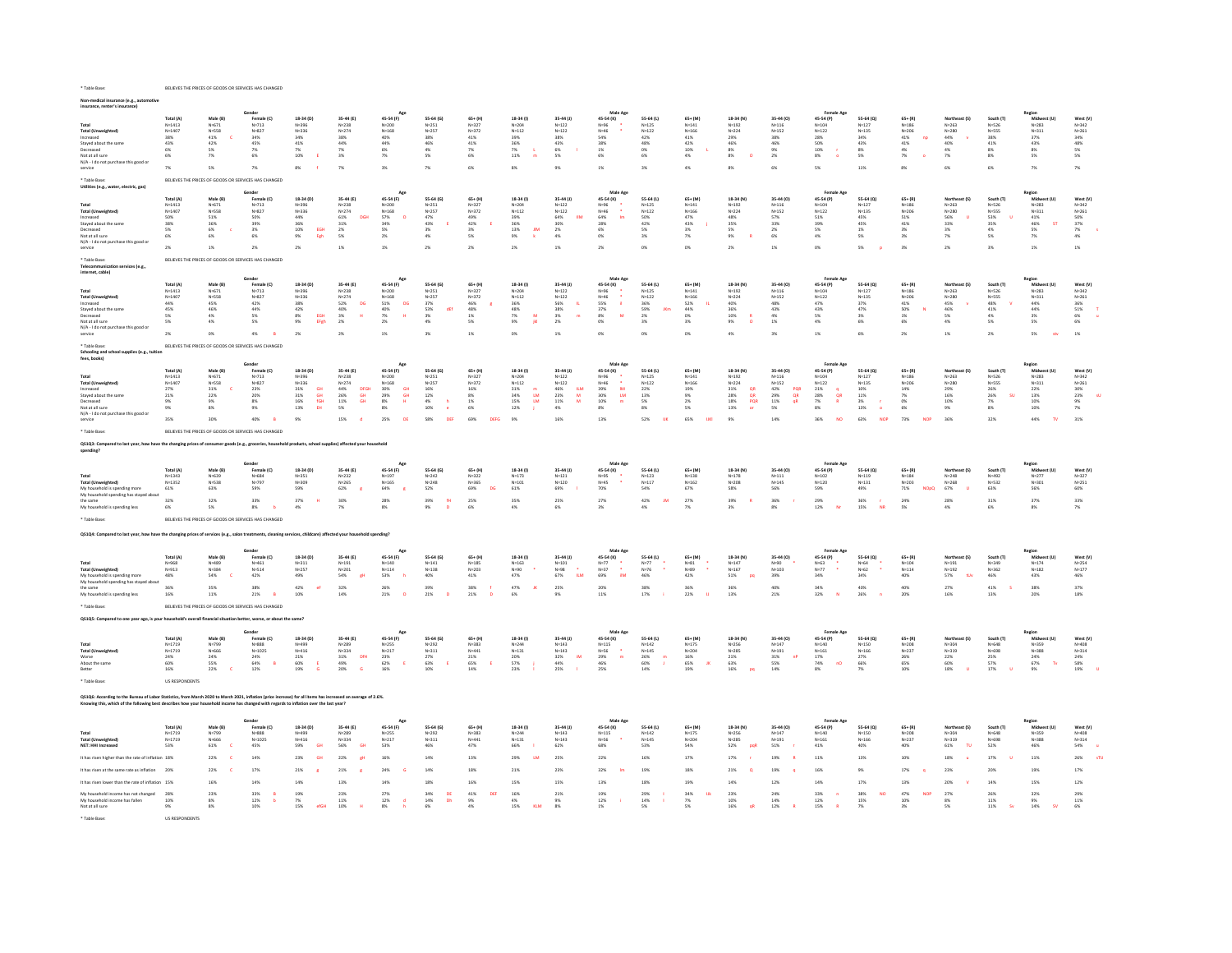QS1Q1: Overall, have the prices of consumer goods (e.g., groceries, household products, school supplies) and services (e.g., salon treatments, cleaning services,<br>childcare) that you regularly purchase changed over the last

| Consumer goods (e.g., groceries<br>ehold products, school supp                                                                                        |                                                                 |                                                                                                  |                                                                                                                         |                                                                                                          |                                                                                              |                                                                                                            |                                                                                                              |                                                                                |                                                                   |                                                                      |                                                                      |                                                                                                            |                                                                                      |                                                                                                           |                                                             |                                                                            |                                                                         |                                                                                                                                   |                                                                                         |                                                                                       |                                                                            |
|-------------------------------------------------------------------------------------------------------------------------------------------------------|-----------------------------------------------------------------|--------------------------------------------------------------------------------------------------|-------------------------------------------------------------------------------------------------------------------------|----------------------------------------------------------------------------------------------------------|----------------------------------------------------------------------------------------------|------------------------------------------------------------------------------------------------------------|--------------------------------------------------------------------------------------------------------------|--------------------------------------------------------------------------------|-------------------------------------------------------------------|----------------------------------------------------------------------|----------------------------------------------------------------------|------------------------------------------------------------------------------------------------------------|--------------------------------------------------------------------------------------|-----------------------------------------------------------------------------------------------------------|-------------------------------------------------------------|----------------------------------------------------------------------------|-------------------------------------------------------------------------|-----------------------------------------------------------------------------------------------------------------------------------|-----------------------------------------------------------------------------------------|---------------------------------------------------------------------------------------|----------------------------------------------------------------------------|
| <b>Total (Unweighted)</b><br>Not at all sun                                                                                                           | Total (A<br>$N = 1719$<br>$N = 1719$<br>78%<br>15%<br>7%        | Less than \$50K (B)<br>$N = 484$<br>$N = 798$<br>$76\%$<br>De<br>18%<br>6%                       | \$50K - \$74.9K (C)<br>$N = 269$<br>$N = 309$<br>$\begin{array}{c} 77\% \\ 17\% \end{array}$<br>$\overline{D}$<br>$7\%$ | \$75K - \$99.9K (D)<br>$N = 219$<br>$N = 169$<br>$\frac{84\%}{8\%}$<br>7%                                | \$100K+(E)<br>$N = 643$<br>$N = 341$<br>$\begin{array}{l} 83\% \\ 13\% \end{array}$<br>5%    | HS or Less (F)<br>$N =$ 554<br>$N = 545$<br>$\begin{array}{l} 71\% \\ 23\% \end{array}$<br><b>GH</b><br>6% | Education<br>Some College (G<br>$N = 554$<br>$N = 531$<br>$\begin{array}{l} 76\% \\ 14\% \end{array}$<br>10% | College Grad+ (H)<br>$N = 352$<br>$N = 411$<br>$84\%$<br>FG<br>11%<br>S%       | Yes (I)<br>$N = 961$<br>$N = 868$<br>$81\%$<br>14%<br>5%          | Employed<br>No(1)<br>$N = 758$<br>$N = 851$<br>75%<br>17%<br>8%      | Yes (K)<br>$N = 672$<br>N=570<br>$81\%$<br>15%<br>4%                 | Children in HH<br>No(L)<br>$N = 1047$<br>$N = 1149$<br>$76\%$<br>16%<br>$8\%$                              | Yes (M<br>$N = 557$<br>N=510<br>$\begin{array}{c} 84\% \\ 12\% \end{array}$<br>$4\%$ | Parent of Child Under 18<br>No (N)<br>$N = 1162$<br>$N = 1209$<br>$75\%$<br>17%<br>$\frac{m}{M}$<br>$8\%$ | $N = 1241$<br>$N = 1183$<br>$\frac{82\%}{13\%}$<br>5%       | Renter (P<br>$N = 413$<br>$N = 479$<br>$^{71\%}_{18\%}$<br>$\circ$<br>11%  | $N = 809$<br>$N = 827$<br>$85\%$<br>11%<br>5%                           | <b>Marital Status</b><br>Not ma<br>$N = 910$<br>$N = 892$<br>$72\%$<br>19%<br>$\overset{\text{\tiny Q}}{\text{\tiny a}}$<br>$8\%$ | White (S)<br>$N = 1094$<br>$N = 1256$<br>$81\%$<br>14%<br>6%                            | Race/Eth<br>AA (T)<br>$N = 205$<br>$N = 161$<br>70%<br>22%<br>7%                      | Hispanic<br>$N = 260$<br>$N = 151$<br>$78\%$<br>16%                        |
| ' Table Base:<br>Services (e.g., salon treatme<br>services, childcare)                                                                                | <b>US RESPONDENTS</b>                                           |                                                                                                  |                                                                                                                         |                                                                                                          |                                                                                              |                                                                                                            | Education                                                                                                    |                                                                                |                                                                   |                                                                      |                                                                      |                                                                                                            |                                                                                      | Parent of Child Under 18                                                                                  |                                                             |                                                                            |                                                                         |                                                                                                                                   |                                                                                         |                                                                                       |                                                                            |
| Tota<br><b>Total (Unweighted</b><br>Yes<br>Not at all sun                                                                                             | Total (A)<br>$N = 1719$<br>$N = 1719$<br>56%<br>25%<br>18%      | Less than \$50K (B)<br>$N = 484$<br>$N=798$<br>49%<br>$32\%$<br>$\mathsf{CE}$<br>19%             | \$50K - \$74.9K (C)<br>$N = 269$<br>$N = 309$<br>58%<br>22%<br>20%                                                      | \$75K - \$99.9K (D)<br>$N = 219$<br>N=169<br>54%<br>28%<br>$\bullet$<br>18%                              | $$100K + (E)$<br>$N = 643$<br>$N = 341$<br>67%<br><b>BcD</b><br>$19\%$<br>$15\%$             | HS or Less (F)<br>$N = 554$<br>$N = 545$<br>49%<br>$30\%$<br>$21\%$                                        | Some College (G)<br>$N = 554$<br>$N = 531$<br>52%<br>$27\%$<br>21%                                           | College Grad+ (H)<br>$N = 352$<br>$N=411$<br>62%<br><b>FG</b><br>$23\%$<br>15% | Yes (I)<br>$N = 961$<br>$N = 868$<br>66%<br>$21\%$<br>13%         | Employed<br>No(1)<br>$N=758$<br>$N = 851$<br>44%<br>$30\%$<br>26%    | Yes (K)<br>$N = 672$<br>$N = 570$<br>69%<br>20%<br>10%               | Children in HH<br>$\mathsf{No}\left(\mathsf{L}\right)$<br>$N = 1047$<br>$N = 1149$<br>48%<br>$28\%$<br>24% | Yes (M)<br>$N = 557$<br>$N = 510$<br>72%<br>$19\%$<br>9%                             | No (N)<br>$N = 1162$<br>N=1209<br>49%<br>$28\%$<br>${\bf M}$<br>23%                                       | r (O)<br>$N = 1241$<br>$N = 1183$<br>60%<br>$24\%$<br>16%   | Renter (P)<br>$N = 413$<br>$N = 479$<br>49%<br>26%<br>26%                  | Married (Q)<br>$N = 809$<br>$N = 827$<br>63%<br>$22\%$<br>16%           | <b>Marital Status</b><br>Not mar<br>$N = 910$<br>N=892<br>50%<br>$28\%$<br>$\alpha$<br>21%                                        | White (S)<br>$N = 1094$<br>$N = 1256$<br>55%<br>$25\%$<br>20%                           | Race/I<br>AA (T)<br>$N=205$<br>$N = 161$<br>60%<br>$21\%$<br>19%                      | Hispanic (I<br>$N = 260$<br>$N = 151$<br>62%<br>$27\%$<br>12%              |
| * Table Base:                                                                                                                                         | <b>US RESPONDENTS</b>                                           |                                                                                                  |                                                                                                                         |                                                                                                          |                                                                                              |                                                                                                            |                                                                                                              |                                                                                |                                                                   |                                                                      |                                                                      |                                                                                                            |                                                                                      |                                                                                                           |                                                             |                                                                            |                                                                         |                                                                                                                                   |                                                                                         |                                                                                       |                                                                            |
| Q\$1Q2: Compared to last year, how have the prices of each of the following types of consumer goods and services that you regularly purchase changed? |                                                                 |                                                                                                  |                                                                                                                         |                                                                                                          |                                                                                              |                                                                                                            |                                                                                                              |                                                                                |                                                                   |                                                                      |                                                                      |                                                                                                            |                                                                                      |                                                                                                           |                                                             |                                                                            |                                                                         |                                                                                                                                   |                                                                                         |                                                                                       |                                                                            |
| Fresh food and drink (e.g., produce, dairy<br>products)                                                                                               |                                                                 |                                                                                                  |                                                                                                                         |                                                                                                          |                                                                                              |                                                                                                            | Educatio                                                                                                     |                                                                                |                                                                   | Employed                                                             |                                                                      | Children in HH                                                                                             |                                                                                      | Parent of Child Under 18                                                                                  |                                                             |                                                                            |                                                                         | <b>Marital Statu</b>                                                                                                              |                                                                                         | Race/Eth                                                                              |                                                                            |
| <b>Total (Unweighted)</b><br>Increased<br>Stayed about the same<br>Decreased<br>Not at all sun<br>N/A - I do not purchase this good or service 1%     | Total (A)<br>$N = 1413$<br>$N = 1407$<br>69%<br>23%<br>4%<br>3% | Less than \$50K (B)<br>$N = 390$<br>$N = 641$<br>$63\%$<br>27%<br>5%<br>$\mathbf{D}$<br>4%<br>1% | \$50K - \$74.9K (C)<br>$N = 218$<br>$N = 255$<br>$71\%$<br>ъ<br>22%<br>$\mathsf{d}$<br>$4\%$<br>3%<br>1%                | \$75K - \$99.9K (D)<br>$N = 187$<br>$N = 141$<br>71%<br>$\substack{20\% \\ 0\%}$<br>6%<br>2%             | $$100K + (E)$<br>$N = 561$<br>$N = 304$<br>$73\%$<br>20%<br>$\overline{D}$<br>5%<br>2%<br>OX | HS or Less (F)<br>$N = 428$<br>$N = 426$<br>54%<br>31%<br><b>GH</b><br>6%<br>h<br>$7\%$<br><b>GH</b><br>1% | Some College (G)<br>$N = 439$<br>$N = 429$<br>$74\%$<br>21%<br>3%<br>2%<br>1%                                | College Grad+ (H)<br>$N = 305$<br>$N = 346$<br>$78\%$<br>17%<br>3%<br>2%<br>OX | Yes (I)<br>$N = 828$<br>$N = 734$<br>68%<br>24%<br>5%<br>3%<br>1% | No(1)<br>$N = 58$<br>$N = 673$<br>$71\%$<br>21%<br>3%<br>$5\%$<br>1% | Yes (K)<br>$N = 588$<br>$N = 502$<br>60%<br>27%<br>6%<br>$6\%$<br>0% | No (L)<br>N=825<br>$N = 905$<br>$76\%$<br>19%<br>3%<br>2%<br>1%                                            | Yes (M)<br>$N = 497$<br>$N = 450$<br>65%<br>25%<br>6%<br>$4\%$<br>0%                 | No (N)<br>$N = 917$<br>$N = 957$<br>$71\%$<br>21%<br>3%<br>3%<br>$1\%$                                    | $N = 1061$<br>$N = 1001$<br>$71\%$<br>22%<br>4%<br>3%<br>OX | Renter (P)<br>$N = 313$<br>$N = 373$<br>66%<br>26%<br>4%<br>$3\%$<br>$1\%$ | Married (Q<br>$N = 704$<br>$N = 708$<br>$77\%$<br>19%<br>3%<br>2%<br>0% | Not married (R)<br>N=709<br>$N = 699$<br>$61\%$<br>27%<br>$\alpha$<br>5%<br>$\blacksquare$<br>$5\%$<br>$\alpha$<br>1%<br>$\alpha$ | White (S)<br>$N = 918$<br>$N = 1032$<br>76%<br>TU.<br>$\frac{19\%}{3\%}$<br>$3\%$<br>0% | AA (T)<br>$N = 157$<br>$N = 128$<br>53%<br>25%<br>13%<br><b>SU</b><br>$8\%$<br>1%     | Hispanic (U<br>$N = 218$<br>$N = 129$<br>59%<br>32%<br>4%<br>$3\%$<br>2%   |
| ' Table Base:<br>Packaged food and drink (e.g., bottled<br>water, dry pasta, frozen foods)                                                            |                                                                 | BELIEVES THE PRICES OF GOODS OR SERVICES HAS CHANGED                                             |                                                                                                                         |                                                                                                          |                                                                                              |                                                                                                            | Education                                                                                                    |                                                                                |                                                                   | Employed                                                             |                                                                      | Children in HH                                                                                             |                                                                                      | Parent of Child Under 18                                                                                  |                                                             |                                                                            |                                                                         | <b>Marital Status</b>                                                                                                             |                                                                                         |                                                                                       |                                                                            |
| Total<br><b>Total (Unweighted)</b><br>Increased<br>Stayed about the sam<br>lecreased<br>Not at all sure                                               | Total (A)<br>$N = 1413$<br>$N = 140$<br>63%<br>28%<br>3%<br>5%  | Less than \$50K (B)<br>$N = 390$<br>$N = 641$<br>$\frac{59\%}{31\%}$<br>$5\%$<br>De<br>4%        | \$50K - \$74.9K (C)<br>$N = 218$<br>$N = 255$<br>66%<br>26%<br>$3\%$<br>4%                                              | \$75K - \$99.9K (D)<br>$N = 187$<br>$N = 141$<br>$\begin{array}{l} 61\% \\ 33\% \end{array}$<br>0%<br>5% | \$100K+(E)<br>$N = 561$<br>$N = 304$<br>67%<br>24%<br>2%<br>5%                               | HS or Less (F)<br>$N = 428$<br>$N = 426$<br>57%<br>28%<br>$4\%$<br>$8\%$<br>gH                             | Some College (G)<br>$N = 439$<br>$N = 429$<br>64%<br>30%<br>$2\%$<br>4%                                      | College Grad+ (H)<br>$N = 305$<br>$N = 346$<br>66%<br>28%<br>3%<br>3%          | Yes (i)<br>$N = 828$<br>$N = 734$<br>64%<br>27%<br>2K<br>5%       | No (I)<br>$N = 585$<br>$N = 67$<br>63%<br>29%<br>2%<br>4%            | Yes (K)<br>N=588<br>$N = 502$<br>60%<br>27%<br>$4\%$<br>7%           | No (I)<br>$N = 825$<br>$N = 905$<br>66%<br>29%<br>2%<br>3%                                                 | Yes (M)<br>$N = 497$<br>$N = 450$<br>64%<br>25%<br>$4\%$<br>N<br>7%                  | No (N)<br>$N = 917$<br>N=957<br>63%<br>30%<br>2%<br>$4\%$                                                 | r (O)<br>$N = 1061$<br>$N = 1001$<br>65%<br>27%<br>3%<br>4% | Renter (P)<br>$N = 313$<br>$N = 373$<br>62%<br>30%<br>3%<br>$3\%$          | Married (O)<br>$N = 704$<br>$N = 708$<br>71%<br>24%<br>2%<br>2%         | Not may<br>(R) heit<br>$N = 709$<br>$N = 695$<br>56%<br>32%<br>$\alpha$<br>$\frac{3\%}{7\%}$<br>$\alpha$                          | White (S)<br>$N = 918$<br>N=1032<br>68%<br>m.<br>26%<br>2%<br>$4\%$                     | Race/Et<br><b>44 (T)</b><br>$N = 157$<br>$N = 128$<br>49%<br>35%<br>٠s<br>3%<br>$8\%$ | <b>Hispanic (L)</b><br>$N = 218$<br>$N = 129$<br>57%<br>28%<br>$6\%$<br>7% |
| N/A - I do not purchase this good or service 1%                                                                                                       |                                                                 | 1%                                                                                               | 1%                                                                                                                      | 1%                                                                                                       | 2 <sup>5</sup>                                                                               | 3%<br>- Gh                                                                                                 | O <sup>N</sup>                                                                                               | 1%                                                                             | 1%                                                                | 1%                                                                   | 2%                                                                   | 1%                                                                                                         | 1%                                                                                   | 2 <sup>5</sup>                                                                                            | 2 <sup>5</sup>                                              | $1\%$                                                                      | 1%                                                                      | 2%                                                                                                                                | 1%                                                                                      | 5%                                                                                    | 2%                                                                         |
| Table Rase<br>Household goods (e.g., cleaning supplies                                                                                                |                                                                 | BELIEVES THE PRICES OF GOODS OR SERVICES HAS CHANGED                                             |                                                                                                                         |                                                                                                          |                                                                                              |                                                                                                            |                                                                                                              |                                                                                |                                                                   |                                                                      |                                                                      |                                                                                                            |                                                                                      |                                                                                                           |                                                             |                                                                            |                                                                         |                                                                                                                                   |                                                                                         |                                                                                       |                                                                            |
| pet products, decorations)                                                                                                                            | Total (A)                                                       | Less than \$50K (B)                                                                              | \$50K - \$74.9K (C)                                                                                                     | \$75K - \$99.9K (D)                                                                                      | $$100K + (E)$                                                                                | HS or Less (F)                                                                                             | Educatio<br>Some College (G)                                                                                 | College Grad+ (H)                                                              | <b>Yes (I)</b>                                                    | Employed<br>No(1)                                                    | Yes (K)                                                              | Children in HH<br><b>No (L)</b>                                                                            | Yes (M)                                                                              | Parent of Child Under 18<br>No (N)                                                                        |                                                             | Renter (P)                                                                 | Married (Q)                                                             | <b>Marital Statu</b><br>Not mar                                                                                                   | White (S)                                                                               | Race/Fth<br>AA (T)                                                                    | Hispanic (L                                                                |
| <b>Total (Unweighted)</b>                                                                                                                             | $N = 1413$<br>$N = 1407$                                        | $N=390$<br>$N = 641$                                                                             | $N=218$<br>$N = 255$                                                                                                    | $N = 187$<br>$N = 141$                                                                                   | $N = 561$<br>$N = 304$                                                                       | $N = 428$<br>$N = 426$                                                                                     | $N = 439$<br>$N = 429$                                                                                       | $N = 305$<br>$N = 346$                                                         | $N = 828$<br>$N = 734$                                            | $N = 58$<br>$N = 673$                                                | $N = 588$<br>$N = 502$                                               | $N = 825$<br>N=905                                                                                         | $N = 497$<br>$N = 450$                                                               | $N = 917$<br>N=957                                                                                        | $N = 1061$<br>$N = 1001$                                    | $N = 313$<br>$N = 373$                                                     | $N = 704$<br>$N = 708$                                                  | $N = 709$<br>$N = 699$                                                                                                            | $N = 918$<br>$N = 1032$                                                                 | $N = 157$<br>$N = 128$                                                                | $N = 218$<br>$N = 129$                                                     |
| Increased<br>Staved about the sam                                                                                                                     | 64%<br>25%                                                      | $58\%$<br>31%<br>cE                                                                              | 64%<br>23%                                                                                                              | $62\%$<br>25%                                                                                            | 70%<br>20%                                                                                   | 51%<br>34%<br><b>GH</b>                                                                                    | $67\%$<br>23%                                                                                                | 69%<br>22%                                                                     | 63%<br>26%                                                        | $66\%$<br>23%                                                        | 59%<br>26%                                                           | $67\%$<br>24%                                                                                              | $65\%$<br>22%                                                                        | 63%<br>26%                                                                                                | 66%<br>23%                                                  | 61%<br>28%                                                                 | $74\%$<br>19%                                                           | $54\%$<br>$30\%$                                                                                                                  | 69%<br>23%                                                                              | 54%<br>32%                                                                            | 60%<br>24%                                                                 |
| Decreased<br>Not at all sun                                                                                                                           | 4%<br>6%                                                        | 4%<br>$4\%$                                                                                      | 4%<br>7%                                                                                                                | 4%<br>8%                                                                                                 | 4%<br>$5\%$                                                                                  | 5%<br>7%                                                                                                   | 3%<br>6%                                                                                                     | 2%<br>5%                                                                       | 5%<br>5%                                                          | 2%<br>$6\%$                                                          | 5%<br>$8\%$                                                          | 3%<br>$4\%$                                                                                                | 5%<br>6%                                                                             | 3%<br>$5\%$                                                                                               | $\overline{P}$<br>5%<br>$5\%$                               | 1%<br>6%                                                                   | 2%<br>3%                                                                | $\alpha$<br>5%<br>8%<br>$\alpha$                                                                                                  | 3%<br>$4\%$                                                                             | 4%<br>$8\%$                                                                           | 7%<br>7%                                                                   |
| N/A - I do not purchase this good or service 2%                                                                                                       |                                                                 | 3%                                                                                               | 3%                                                                                                                      | 0%                                                                                                       | $1\%$                                                                                        | $3\%$                                                                                                      | 1%                                                                                                           | $1\%$                                                                          | $1\%$                                                             | 2%                                                                   | $2\%$                                                                | 2%                                                                                                         | $1\%$                                                                                | $2\%$                                                                                                     | 1%                                                          | $4\%$                                                                      | 1%                                                                      | $2\%$                                                                                                                             | $1\%$                                                                                   | $3\%$                                                                                 | 3%                                                                         |
| Table Base:<br>Personal services (e.g., haircuts<br>manicures)                                                                                        |                                                                 | BELIEVES THE PRICES OF GOODS OR SERVICES HAS CHANGED                                             |                                                                                                                         |                                                                                                          |                                                                                              |                                                                                                            |                                                                                                              |                                                                                |                                                                   |                                                                      |                                                                      |                                                                                                            |                                                                                      |                                                                                                           |                                                             |                                                                            |                                                                         |                                                                                                                                   |                                                                                         |                                                                                       |                                                                            |
|                                                                                                                                                       | Total (A)                                                       | Less than \$50K (B)                                                                              | \$50K - \$74.9K (C)                                                                                                     | \$75K - \$99,9K (D)                                                                                      | $$100K + (E)$                                                                                | HS or Less (F)                                                                                             | Educatio<br>Some College (G)                                                                                 | College Grad+ (H)                                                              | Yes (I)                                                           | Employed<br>No(1)                                                    | Yes (K)                                                              | Children in HI<br>No(1)                                                                                    | Yes (M)                                                                              | Parent of Child Under 18<br>No (N)                                                                        |                                                             | Renter (P                                                                  | Married (O)                                                             | ital Statu<br>Not ma                                                                                                              | White (S)                                                                               | Race/Et<br>AA (T)                                                                     | <b>Hispanic (I</b>                                                         |
| Total<br><b>Total (Unweighted)</b>                                                                                                                    | $N = 1413$<br>$N = 1407$                                        | $N = 390$<br>$N = 641$                                                                           | $N = 218$<br>$N = 255$                                                                                                  | $N = 187$<br>$N = 141$                                                                                   | $N = 561$<br>$N = 304$                                                                       | $N = 428$<br>$N = 426$                                                                                     | $N = 439$<br>$N = 429$                                                                                       | $N = 305$<br>$N = 346$                                                         | $N = 828$<br>$N = 734$                                            | $N = 585$<br>$N = 673$                                               | N=588<br>$N = 502$                                                   | $N = 825$<br>N=905                                                                                         | $N = 497$<br>$N = 450$                                                               | $N = 917$<br>N=957                                                                                        | $N = 1061$<br>$N = 1001$                                    | $N = 313$<br>$N = 373$                                                     | $N = 704$<br>$N = 708$                                                  | $N = 709$<br>N=699                                                                                                                | $N = 918$<br>$N = 1032$                                                                 | $N = 157$<br>$N = 128$                                                                | $N = 218$<br>$N = 129$                                                     |
| Increased<br>Stayed about the same                                                                                                                    | 41%<br>31%                                                      | 32%<br>33%                                                                                       | 46%<br><b>Bd</b><br>28%                                                                                                 | 35%<br>35%                                                                                               | 48%<br><b>BD</b><br>31%                                                                      | 32%<br>35%                                                                                                 | 41%<br>28%                                                                                                   | 41%<br>36%                                                                     | 44%<br>33%                                                        | 37%<br>29%                                                           | 45%<br>30%                                                           | 38%<br>33%                                                                                                 | 46%<br>-N<br>31%                                                                     | 38%<br>32%                                                                                                | 42%<br>33%                                                  | 37%<br>28%                                                                 | 48%<br>30%                                                              | 34%<br>32%                                                                                                                        | 44%<br>30%                                                                              | 28%<br>36%                                                                            | 44%<br>32%                                                                 |
| ecreased<br>Not at all sure                                                                                                                           | 10%<br>8%                                                       | 13%<br>$\alpha$<br>9%                                                                            | $7\%$<br>9%                                                                                                             | 15%<br>Ce<br>7%                                                                                          | 8%<br>7%                                                                                     | 13%<br>9%                                                                                                  | 10%<br>7%                                                                                                    | $9\%$<br>7%                                                                    | 12%<br>7%                                                         | 9%<br>9%                                                             | 12%<br>7%                                                            | 9%<br>$8\%$                                                                                                | 13%<br>5%                                                                            | 9%<br>9%<br>M                                                                                             | 11%<br>7%                                                   | $10\%$<br>10%                                                              | 8%<br>6%                                                                | $12\%$<br>q<br>9%<br>$\overline{a}$                                                                                               | 8%<br>7%                                                                                | 16%<br>×.<br>9%                                                                       | $15\%$<br>7%                                                               |
| N/A - I do not purchase this good or service 9%                                                                                                       |                                                                 | 14%                                                                                              | 10%                                                                                                                     | 9%                                                                                                       | 5%                                                                                           | 11%                                                                                                        | 13%                                                                                                          | 7%                                                                             | 5%                                                                | 16%                                                                  | 6%                                                                   | 12%                                                                                                        | 5%                                                                                   | 12%                                                                                                       | 8%                                                          | 14%                                                                        | 7%                                                                      | 12%<br>$\circ$                                                                                                                    | 11%<br>m                                                                                | 10%                                                                                   | 2%                                                                         |
| * Table Base<br>Household services (e.g., gardener<br>cleaning services)                                                                              |                                                                 | BELIEVES THE PRICES OF GOODS OR SERVICES HAS CHANGED                                             |                                                                                                                         | hold Incom                                                                                               |                                                                                              |                                                                                                            | Education                                                                                                    |                                                                                |                                                                   | Employed                                                             |                                                                      | Children in HH                                                                                             |                                                                                      | Parent of Child Under 18                                                                                  |                                                             | Home Ownership                                                             |                                                                         | <b>Marital Status</b>                                                                                                             |                                                                                         | Race/Ethn                                                                             |                                                                            |
|                                                                                                                                                       | Total (A)<br>$N = 1413$                                         | Less than \$50K (B)                                                                              | \$50K - \$74.9K (C)<br>$N = 218$                                                                                        | \$75K - \$99.9K (D)<br>$N = 187$                                                                         | $$100K + (E)$<br>N=561                                                                       | HS or Less (F)<br>$N = 428$                                                                                | Some College (G)<br>N=439                                                                                    | College Grad+ (H)<br>N=305                                                     | <b>Yes</b> (I)<br>$N = 828$                                       | No(1)<br>$N = 585$                                                   | Yes (K)<br>$N = 588$                                                 | No (L)<br>$N = 825$                                                                                        | Yes (M)<br>$N = 497$                                                                 | No (N)<br>$N = 917$                                                                                       | er (O)<br>N=1061                                            | Renter (P)<br>$N = 313$                                                    | Married (Q)<br>$N = 704$                                                | Not married (R)<br>N=709                                                                                                          | White (S)<br>N=918                                                                      | AA (T)<br>$N = 157$                                                                   | Hispanic (U<br>$N = 218$                                                   |
| <b>Total (Unweighted)</b>                                                                                                                             | $N = 1407$                                                      | $N = 390$<br>$N = 641$                                                                           | $N = 255$                                                                                                               | $N = 141$                                                                                                | $N = 304$<br>BCD                                                                             | $N = 426$                                                                                                  | $N = 429$                                                                                                    | $N = 346$<br>37%                                                               | $N = 734$                                                         | $N = 673$                                                            | $N = 502$<br>47%                                                     | $N = 905$<br>27%                                                                                           | $N = 450$<br>$\bar{N}$                                                               | $N = 957$<br>27%                                                                                          | $N = 1001$                                                  | $N = 373$                                                                  | $N = 708$                                                               | $N = 699$                                                                                                                         | $N = 1032$<br>35%                                                                       | $N = 128$                                                                             | $N = 129$                                                                  |
| ncreased<br>Staved about the same                                                                                                                     | 36%<br>26%                                                      | $28\%$<br>26%                                                                                    | $34\%$<br>20%                                                                                                           | 31%<br>29%                                                                                               | 44%<br>27%                                                                                   | $33\%$<br>24%                                                                                              | $30\%$<br>25%                                                                                                | 27%                                                                            | 41%<br>29%                                                        | 29%<br>21%                                                           | 27%                                                                  | 25%                                                                                                        | $51\%$<br>25%                                                                        | 26%                                                                                                       | 37%<br>26%                                                  | $31\%$<br>25%                                                              | 39%<br>24%                                                              | $32\%$<br>27%                                                                                                                     | 23%                                                                                     | 30%<br>35%<br><b>s</b>                                                                | $41\%$<br>32%                                                              |
| Decreased<br>Not at all sun                                                                                                                           | 5%<br>6%                                                        | 6%<br>6%                                                                                         | 5%<br>3%                                                                                                                | 3%<br>8%                                                                                                 | 5%<br>$6\%$                                                                                  | 6%<br>11%                                                                                                  | 4%<br>6%                                                                                                     | 5%<br>4%                                                                       | 5%<br>6%                                                          | 4%<br>$6\%$                                                          | 7%<br>7%                                                             | 4%<br>6%                                                                                                   | 7%<br>N<br>$3\%$                                                                     | 4%<br>$8\%$<br>M                                                                                          | 5%<br>5%                                                    | 4%<br>$8\%$                                                                | 4%<br>4%                                                                | 6%<br>$8\%$                                                                                                                       | 4%<br>5%                                                                                | 3%<br>$11\%$                                                                          | 8%<br>8%                                                                   |
| N/A - I do not purchase this good or service 27%                                                                                                      |                                                                 | 33%                                                                                              | 37%                                                                                                                     | 29%                                                                                                      | 17%                                                                                          | 26%                                                                                                        | 36%                                                                                                          | 269                                                                            | 19%                                                               | 40%                                                                  | 13%                                                                  | 38%                                                                                                        | 13%                                                                                  | 35%                                                                                                       | 26%                                                         | 31%                                                                        | 29%                                                                     | 269                                                                                                                               | 33%                                                                                     | 21%                                                                                   | 11%                                                                        |
| * Table Base:<br>Childcare services (e.g., daycare,<br>babysitters)                                                                                   |                                                                 | BELIEVES THE PRICES OF GOODS OR SERVICES HAS CHANGED                                             |                                                                                                                         |                                                                                                          |                                                                                              |                                                                                                            |                                                                                                              |                                                                                |                                                                   |                                                                      |                                                                      |                                                                                                            |                                                                                      |                                                                                                           |                                                             |                                                                            |                                                                         |                                                                                                                                   |                                                                                         |                                                                                       |                                                                            |
|                                                                                                                                                       | Total (A)                                                       | Less than \$50K (B)                                                                              | \$50K - \$74.9K (C)                                                                                                     | \$75K - \$99.9K (D)                                                                                      | \$100K+(E)                                                                                   | HS or Less (F)                                                                                             | Some College (G)                                                                                             | College Grad+ (H)                                                              | Yes (I)                                                           | Employee<br>No(1)                                                    | Yes (K)                                                              | ildren in H<br>No (L)                                                                                      | Yes (M)                                                                              | Child Under 18<br>No (N)                                                                                  | r(0)                                                        | Renter (P)                                                                 | Married (O)                                                             | ital Statu<br>Not married (R)                                                                                                     | White (S)                                                                               | Race/<br>AA (T)                                                                       | <b>Hispanic (L)</b>                                                        |
| <b>Total (Unweighted)</b>                                                                                                                             | $N = 1413$<br>$N = 140$                                         | $N = 390$<br>$N = 641$                                                                           | $N = 218$<br>$N = 255$                                                                                                  | $N = 187$<br>$N = 141$                                                                                   | $N = 561$<br>$N = 304$                                                                       | $N = 428$<br>$N = 426$                                                                                     | $N = 439$<br>$N = 429$                                                                                       | $N = 305$<br>$N = 346$                                                         | $N = 828$<br>$N = 734$                                            | $N = 585$<br>$N = 673$                                               | $N = 588$<br>$N = 502$                                               | $N = 825$<br>N=905                                                                                         | $N = 497$<br>$N = 450$                                                               | $N = 917$<br>N=957                                                                                        | $N = 1061$<br>$N = 1001$                                    | $N = 313$<br>$N = 373$                                                     | $N = 704$<br>$N = 708$                                                  | $N = 709$<br>$N = 695$                                                                                                            | $N = 918$<br>$N = 1032$                                                                 | $N=157$<br>$N = 128$                                                                  | $N = 218$<br>$N = 129$                                                     |
| Increased<br>Stayed about the same                                                                                                                    | 23%<br>$14\%$                                                   | 21%<br>$\mathbf d$<br>$16\%$                                                                     | 19%<br>$13\%$                                                                                                           | 12%<br>13%                                                                                               | BCD<br>31%<br>$14\%$                                                                         | 19%<br>$17\%$<br>$\mathsf{G}$                                                                              | 21%<br>9%                                                                                                    | 23%<br>$17\%$                                                                  | 30%<br>18%                                                        | 13%<br>9%                                                            | 39%<br>22%                                                           | 12%<br>$8\%$                                                                                               | 42%<br>$\mathbf{N}$<br>$22\%$                                                        | 13%<br>9%                                                                                                 | 22%<br>$14\%$                                               | 26%<br>$14\%$                                                              | 27%<br>$13\%$                                                           | 20%<br>$14\%$                                                                                                                     | 21%<br>$12\%$                                                                           | 23%<br>$18\%$                                                                         | 37%<br>$15\%$                                                              |
| Decreased<br>Not at all sure                                                                                                                          | 6%<br>8%                                                        | 6%<br>7%                                                                                         | 3%<br>8%                                                                                                                | $9\%$<br>c<br>9%                                                                                         | 7%<br>8%                                                                                     | 6%<br>15%<br><b>GH</b>                                                                                     | S%<br>5%                                                                                                     | 7%<br>5%                                                                       | 9%<br>9%                                                          | 3%<br>6%                                                             | 9%<br>9%                                                             | 4%<br>7%                                                                                                   | 11%<br>N<br>6%                                                                       | 4%<br>9%                                                                                                  | 7%<br>8%                                                    | 5%<br>7%                                                                   | 5%<br>5%                                                                | 7%<br>11%<br>$\circ$                                                                                                              | 5%<br>6%                                                                                | 12%<br>×.<br>13%                                                                      | $8\%$<br>10%                                                               |
| V/A - I do not purchase this good or service 49%                                                                                                      |                                                                 | 51%<br>- 6                                                                                       | 56%                                                                                                                     | 57%                                                                                                      | 39%                                                                                          | 43%                                                                                                        | 61%<br><b>PH</b>                                                                                             | 48%                                                                            | 34%                                                               | 69%                                                                  | 21%                                                                  | 68%                                                                                                        | 19%                                                                                  | 64%                                                                                                       | 50%                                                         | 47%                                                                        | 50%                                                                     | 48%                                                                                                                               | 56%                                                                                     | 34%                                                                                   | 30%                                                                        |
| Table Rase:<br>Healthcare services (e.g., doctor's visits,<br>$\,$ medical insurance) $\,$                                                            |                                                                 | BELIEVES THE PRICES OF GOODS OR SERVICES HAS CHANGED                                             |                                                                                                                         |                                                                                                          |                                                                                              |                                                                                                            |                                                                                                              |                                                                                |                                                                   |                                                                      |                                                                      |                                                                                                            |                                                                                      |                                                                                                           |                                                             |                                                                            |                                                                         |                                                                                                                                   |                                                                                         |                                                                                       |                                                                            |
|                                                                                                                                                       | Total (A)                                                       | Less than \$50K (B)                                                                              | \$50K - \$74.9K (C)                                                                                                     | <b>Hourahold Incom</b><br>\$75K - \$99.9K (D)                                                            | $$100K + (E)$                                                                                | HS or Less (F)                                                                                             | Education<br>ome College (G)                                                                                 | College Grad+ (H)                                                              | Yes (I)                                                           | Employed<br>No(1)                                                    | Yes (K)                                                              | Children in HH<br>No (L)                                                                                   | Yes (M)                                                                              | Parent of Child Under 18<br>No (N)                                                                        | tr (O)                                                      | Home Ownership<br>Renter (P)                                               | Married (O                                                              | <b>Marital Statu</b>                                                                                                              |                                                                                         | Race/Ft<br>AA (T)                                                                     | Hispanio                                                                   |
|                                                                                                                                                       | $N = 1413$                                                      | $N = 390$                                                                                        | $N = 218$                                                                                                               | $N = 187$                                                                                                | $N = 561$                                                                                    | $N = 428$                                                                                                  |                                                                                                              | $N = 200$                                                                      | $N = 828$                                                         | $N = \mathbb{C}R$                                                    | $N = 588$                                                            | $N = 825$                                                                                                  | $N = 497$                                                                            | $N = 917$                                                                                                 | $N = 1061$                                                  | $N = 313$                                                                  | $N = 704$                                                               |                                                                                                                                   |                                                                                         | $N = 157$                                                                             | $N = 218$                                                                  |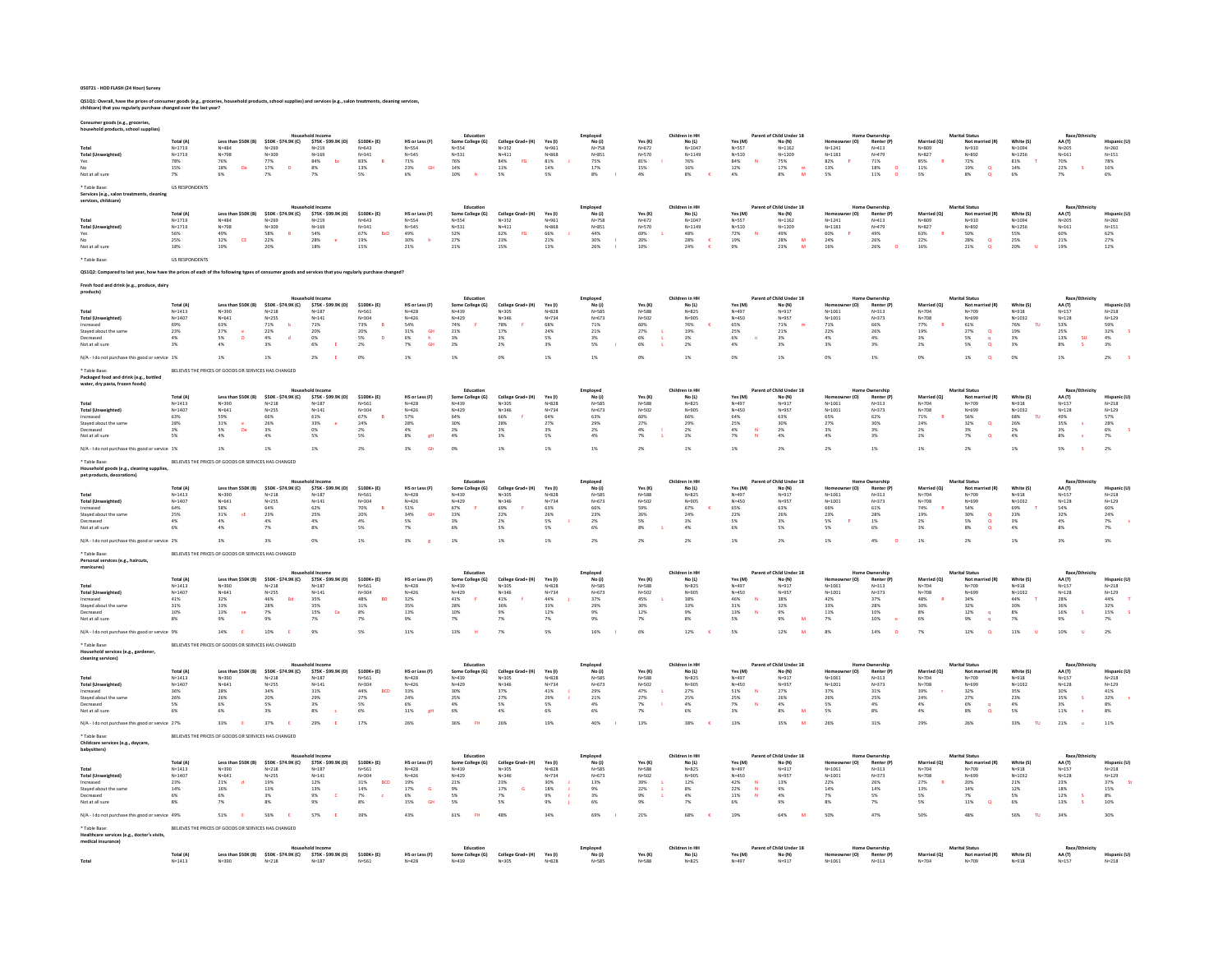| <b>Total (Un</b><br>ncreared<br>Stayed about the same<br>Decreased<br>Vot at all sure                                                                                                   | $N = 1407$<br>39%<br>$41\%$<br>6% | N=641<br>31%<br>44%<br>$\epsilon$<br>7%<br>10%       | $N = 255$<br>39%<br>$\mathbf{b}$<br>$36\%$<br>5%<br>14%<br>dE | $N = 141$<br>39%<br>47%<br>7%<br>6%      | $N = 304$<br>45%<br>8<br>39%<br>7%<br>7% | $N = 426$<br>29%<br>42%<br>7%<br>$15\%$<br><b>GH</b> | $N = 429$<br>41%<br>$42\%$<br>6%<br>9% | $N = 346$<br>40%<br>46%<br>7%<br>6%         | $N = 734$<br>$\frac{43\%}{40\%}$<br>8%<br>$7\%$ | $N = 673$<br>34%<br>$44\%$<br>5%<br>$12\%$ | $N = 502$<br>46%<br>33%<br>8%<br>10% | $N = 90$<br>34%<br>47%<br>$\,$ K<br>6%<br>9% | $N = 450$<br>48%<br>37%<br>6%<br>6% | $N = 957$<br>34%<br>44%<br>$\blacksquare$<br>7%<br>$11\%$ | $N = 1001$<br>40%<br>$43\%$<br>5%<br>$8\%$ | $N = 373$<br>37%<br>39%<br>10%<br>$\circ$<br>$9\%$ | $N = 708$<br>44%<br>$41\%$<br>5% | $N = 699$<br>34%<br>$41\%$<br>8%<br>$11\%$ | $N = 1032$<br>40%<br>43%<br>5%<br>$8\%$ | $N = 128$<br>28%<br>42%<br>12%<br>12% | $N = 129$<br>40%<br>36%<br>9%<br>13% |
|-----------------------------------------------------------------------------------------------------------------------------------------------------------------------------------------|-----------------------------------|------------------------------------------------------|---------------------------------------------------------------|------------------------------------------|------------------------------------------|------------------------------------------------------|----------------------------------------|---------------------------------------------|-------------------------------------------------|--------------------------------------------|--------------------------------------|----------------------------------------------|-------------------------------------|-----------------------------------------------------------|--------------------------------------------|----------------------------------------------------|----------------------------------|--------------------------------------------|-----------------------------------------|---------------------------------------|--------------------------------------|
| N/A - I do not purchase this good or service 4%                                                                                                                                         |                                   | $8\%$<br>DE                                          | 5%                                                            | 1%                                       | 2%                                       | $7\%$<br><b>GH</b>                                   | 3%                                     | 2%                                          | 3%                                              | 6%                                         | 3%                                   | S%                                           | $3\%$                               | 4%                                                        | 4%                                         | 6%                                                 | 2%                               | 6%                                         | 4%                                      | 5%                                    | 2%                                   |
|                                                                                                                                                                                         |                                   | BELIEVES THE PRICES OF GOODS OR SERVICES HAS CHANGED |                                                               |                                          |                                          |                                                      |                                        |                                             |                                                 |                                            |                                      |                                              |                                     |                                                           |                                            |                                                    |                                  |                                            |                                         |                                       |                                      |
| edical insurance (e.g., automotiv                                                                                                                                                       |                                   |                                                      |                                                               |                                          |                                          |                                                      |                                        |                                             |                                                 |                                            |                                      |                                              |                                     |                                                           |                                            |                                                    |                                  |                                            |                                         |                                       |                                      |
| insurance, renter's insurance)                                                                                                                                                          |                                   |                                                      |                                                               |                                          |                                          |                                                      |                                        |                                             |                                                 | Employe                                    |                                      |                                              |                                     | Child Under 18                                            |                                            |                                                    |                                  |                                            |                                         |                                       |                                      |
|                                                                                                                                                                                         | <b>Total (A)</b><br>$N = 1413$    | Less than \$50K (B)<br>$N = 390$                     | \$50K - \$74.9K (C)<br>$N = 218$                              | \$75K - \$99.9K (D)<br>$N = 187$         | $$100K + (E)$<br>$N = 561$               | HS or Less (F)<br>$N = 428$                          | Some College (G)<br>$N = 439$          | College Grad+ (H)<br>$N = 305$              | Yes (I)<br>$N = 828$                            | No (J)<br>$N = 58$                         | Yes (K)<br>$N = 588$                 | No (L)<br>$N = 825$                          | Yes (M)<br>$N = 497$                | No (N)<br>$N = 917$                                       | $N = 1061$                                 | Renter (P)<br>$N = 313$                            | Married (Q)<br>$N = 704$         | Not married (R)<br>$N = 709$               | White (S)<br>$N = 918$                  | AA (T)<br>$N = 157$                   | Hispanic (I<br>$N = 218$             |
| <b>Total (Unweighted)</b><br>Increased                                                                                                                                                  | $N = 1407$<br>$38\%$              | $N = 641$<br>37%                                     | $N=255$<br>41%                                                | $N = 141$<br>$\frac{30\%}{53\%}$         | $N = 304$<br>$42\%$                      | $N = 426$<br>$33\%$                                  | $N = 429$<br>$38\%$                    | $N = 346$<br>39%                            | $N = 734$<br>39%                                | $N = 673$<br>36%                           | $N = 502$<br>40%                     | $N = 905$<br>37%                             | $N = 450$<br>43%                    | $N = 957$<br>$35\%$                                       | $N = 1001$<br>$39\%$                       | $N = 373$<br>34%                                   | $N = 708$<br>$43\%$              | $N = 699$<br>33%                           | $N = 1032$<br>40%                       | $N = 128$<br>30%                      | $N = 129$<br>39%                     |
| Staved about the same                                                                                                                                                                   | 43%<br>6%                         | 40%<br>5%                                            | 37%<br>7K                                                     | BC<br>$5\%$                              | 44%<br>7%                                | 42%<br>5%                                            | 41%<br>8%                              | 48%<br>S%                                   | 44%                                             | 40%<br>$6\%$                               | 41%                                  | 44%<br>6%                                    | 44%                                 | 42%<br>7%                                                 | 45%<br>6%                                  | 38%<br>7%                                          | 45%<br>6%                        | 41%<br>7%                                  | 44%<br>$6\%$                            | 39%<br>7%                             | 41%                                  |
| Not at all sure                                                                                                                                                                         | 6%                                | 6%                                                   | $8\%$                                                         | 7%                                       | 5%                                       | <b>H</b><br>9%                                       | 7%                                     | 2%                                          | 6%                                              | 8%                                         | 8%                                   | 5%                                           | $^{6\%}_{4\%}$                      | M<br>$8\%$                                                | 6%                                         | 6%                                                 | 4%                               | 9%<br>$\circ$                              | 6%                                      | 9%                                    | $\frac{8\%}{7\%}$                    |
| V/A - I do not purchase this good or service 7%                                                                                                                                         |                                   | 11%<br>cdE                                           | 7%<br>$^{\circ}$                                              | 5%                                       | 3%                                       | 11%<br>ch                                            | 6%                                     | 6%                                          | 4%                                              | 10%                                        | 5%                                   | 8%                                           | 3%                                  | 8%                                                        | 4%                                         | 15%                                                | 3%                               | 11%                                        | 5%                                      | 15%                                   | 6%                                   |
| <b>Table Base</b><br>Utilities (e.g., water, electric, gas)                                                                                                                             |                                   | BELIEVES THE PRICES OF GOODS OR SERVICES HAS CHANGED |                                                               |                                          |                                          |                                                      |                                        |                                             |                                                 |                                            |                                      |                                              |                                     |                                                           |                                            |                                                    |                                  |                                            |                                         |                                       |                                      |
|                                                                                                                                                                                         | Total (A                          |                                                      |                                                               |                                          | $$100K + (E)$                            |                                                      | Education                              |                                             |                                                 | Employee                                   |                                      | Children in HI                               |                                     | Parent of Child Under 18                                  |                                            | <b>Home Ownership</b><br>Rent                      | Married (Q)                      | <b>Marital Status</b>                      |                                         | Race/Ethr                             |                                      |
|                                                                                                                                                                                         | $N = 1413$                        | $N = 390$                                            | \$50K - \$74.9K (C)<br>$N = 218$                              | \$75K - \$99.9K (D)<br>$N = 187$         | N=561<br>$N = 304$                       | HS or Less (F)<br>$N = 428$                          | Some College (G)<br>$N = 439$          | College Grad+ (H)<br>$N = 305$<br>$N = 346$ | Yes (I)<br>$N = 828$<br>$N = 724$               | No(1)<br>$N = 585$<br>$N = 673$            | Yes (K)<br>$N = 588$                 | No (L)<br>$N = 825$                          | Yes (M)<br>$N = 497$                | $N = 917$                                                 | $N = 1061$                                 | $N = 313$                                          | $N = 704$                        | $N = 709$                                  | White (S)<br>$N = 918$                  | AA (T)<br>$N = 157$                   | Hispanic (U<br>$N = 218$             |
| <b>Total (Unweighted</b><br>Increased                                                                                                                                                   | $N = 1407$<br>50%                 | $N = 641$<br>47%                                     | $N = 255$<br>55%                                              | $N=141$<br>$47%$                         | 53%                                      | $N = 426$<br>45%                                     | $N = 429$<br>49%                       | 52%                                         | 52%                                             | 47%                                        | $N = 502$<br>55%                     | $N = 905$<br>47%                             | $N = 450$<br>58%                    | N=957<br>46%                                              | $N = 1001$<br>52%                          | $N = 373$<br>47%                                   | $N = 708$<br>55%                 | $N = 699$<br>46%                           | $N = 1032$<br>53%                       | $N = 128$<br>48%                      | $N = 129$<br>43%                     |
| Stayed about the sam<br>Decreased                                                                                                                                                       | 38%<br>5%                         | 41%<br>6%                                            | 33%<br>3%                                                     | $42\%$<br>4%                             | 35%<br>6%                                | 39%<br>6%                                            | 38%<br>4%                              | 39%<br>5%                                   | 36%<br>6%                                       | 40%<br>4%                                  | 30%<br>6%                            | 43%<br><b>V</b><br>4%                        | $31\%$<br>7%                        | 41%<br>M<br>4%                                            | 37%<br>6%                                  | 37%<br>3%                                          | 37%<br>3%                        | $38\%$<br>$\alpha$<br>7%                   | 38%<br>3%                               | 37%<br>5%                             | 36%<br>9%                            |
| Not at all sure                                                                                                                                                                         |                                   | 5%                                                   | 6%                                                            | 5%                                       | $5\%$                                    | $8\%$                                                | 6%                                     | 3%                                          | $5\%$                                           | 6%                                         | 7%                                   | 4%                                           | 4%                                  | 6%                                                        | 4%                                         | 9%<br>$\circ$                                      | 4%                               | $7\%$<br>$\alpha$                          | $4\%$                                   | $9\%$                                 | $11\%$                               |
| N/A - I do not purchase this good or service 2%                                                                                                                                         |                                   | 1%                                                   | 2%                                                            | 2%                                       | 2%                                       | 2%                                                   | 3%                                     | 1%                                          | 1%                                              | 2%                                         | 1%                                   | 2 <sup>5</sup>                               | $1\%$                               | $2\%$                                                     | 1%                                         | 3%                                                 | 1%                               | 2%                                         | 2%                                      | 2%                                    | 1%                                   |
| Table Base<br>Telecommunication services (e.g.,<br>internet, cable)                                                                                                                     |                                   | BELIEVES THE PRICES OF GOODS OR SERVICES HAS CHANGED |                                                               |                                          |                                          |                                                      |                                        |                                             |                                                 |                                            |                                      |                                              |                                     |                                                           |                                            |                                                    |                                  |                                            |                                         |                                       |                                      |
|                                                                                                                                                                                         | Total (A)                         | Less than \$50K (B)                                  | \$50K - \$74.9K (C)                                           | \$75K - \$99.9K (D)                      | \$100K+(E)                               | HS or Less (F)                                       | Educat<br>Some College (G)<br>N=439    | College Grad+ (H)                           | Yes (I)                                         | Employee<br>No(1)                          | Yes $(K)$                            | Children in HI<br>No (L)                     | Yes (M)                             | Parent of Child Under 18<br>No (N)                        |                                            | ne Ownership<br>Renter (P)<br>N=313                | Married (O)                      | <b>Marital Status</b><br>Not man $N=709$   | White (S)                               | Race/Et<br>AA (T)                     | Hispanic (L                          |
| <b>Total (Unweighted)</b>                                                                                                                                                               | $N = 1413$<br>$N = 1407$          | $N = 390$<br>$N = 641$                               | $N = 218$<br>$N = 255$                                        | $N = 187$<br>$N = 141$                   | N=561<br>$N = 304$                       | $N = 428$<br>$N = 426$                               | $N = 429$                              | $N = 305$<br>$N = 346$                      | $N = 828$<br>$N = 724$                          | $N = 585$<br>$N = 673$                     | $N = 588$<br>$N = 502$               | $N = 825$<br>$N = 905$                       | $N = 497$<br>$N = 450$              | $N = 917$<br>$N = 957$                                    | $N = 1061$<br>$N = 1001$                   | $N = 373$                                          | $N = 704$<br>$N = 708$           | $N = 699$                                  | $N = 918$<br>$N = 1032$                 | $N = 157$<br>$N = 128$                | $N = 218$<br>$N = 129$               |
| ncreased<br>Staved about the same                                                                                                                                                       | $44\%$<br>45%                     | $38\%$<br>46%                                        | $44\%$<br>44%                                                 | 45%<br>48%                               | B<br>49%<br>43%                          | $36\%$<br>48%                                        | $46\%$<br>- P<br>42%                   | $48\%$<br>45%                               | 45%<br>44%                                      | $42\%$<br>46%                              | $44\%$<br>39%                        | 43%<br>49%                                   | 47%<br>39%                          | $42\%$<br>48%<br>M                                        | $44\%$<br>46%                              | 43%<br>42%                                         | $47\%$<br>45%                    | $41\%$<br>45%                              | 45%<br>45%                              | 39%<br>41%                            | 47%<br>42%                           |
| Decreased<br>Not at all sure                                                                                                                                                            | 5%<br>5%                          | <b>c</b><br>7%<br>6%                                 | $2\%$<br>7%                                                   | $3\%$<br>4%                              | 4%<br>$3\%$                              | 7%<br>6%                                             | 3%<br>7%                               | 4%<br>3%                                    | 5%<br>4%                                        | $4\%$<br>$6\%$                             | $7\%$<br>$7\%$                       | 2%<br>4%                                     | $7\%$<br>4%                         | 3%<br>6%                                                  | 4%<br>4%                                   | 5%<br>6%                                           | 4%<br>3%                         | 5%<br>7%<br>$\Omega$                       | 4%<br>4%                                | 5%<br>$11\%$<br><b>SH</b>             | 7%<br>2%                             |
| N/A - I do not purchase this good or service 2%                                                                                                                                         |                                   | 4%<br>Æ                                              | 2%                                                            | 1%                                       | 1%                                       | 4%                                                   | 2%                                     | 1%                                          | 2%                                              | 3%                                         | 2%                                   | 2%                                           | 3%                                  | 2%                                                        | 2%                                         | 4%                                                 | 1%                               | 3%                                         | 2%                                      | 4%                                    | 1%                                   |
| Table Rase<br>Schooling and school supplies (e.g.,<br>tuition fees, books)                                                                                                              |                                   | BELIEVES THE PRICES OF GOODS OR SERVICES HAS CHANGED |                                                               |                                          |                                          |                                                      |                                        |                                             |                                                 |                                            |                                      |                                              |                                     |                                                           |                                            |                                                    |                                  |                                            |                                         |                                       |                                      |
|                                                                                                                                                                                         | <b>Total (A)</b>                  | Less than \$50K (B)                                  | \$50K - \$74.9K (C)                                           | \$75K - \$99.9K (D)                      | \$100K+(E)                               | HS or Less (F)                                       | Some College (G)                       | College Grad+ (H)                           | Yes (I)                                         | Employer<br>No(1)                          | Yes (K)                              | Children in H<br>No (L)                      | Yes (M)                             | Parent of Child Under 18<br>No (N)                        | r (O)                                      | Renter (P)                                         | Married (O)                      | Not married (R)                            | White (S)                               | AA (T)                                | Hispanic (U                          |
| <b>Total (Unweighted)</b>                                                                                                                                                               | $N = 1413$<br>$N = 1407$          | $N = 390$<br>$N = 641$                               | $\mathsf{N}{=}218$<br>$N=255$                                 | $N = 187$<br>$N = 141$                   | $N = 561$<br>$N = 304$                   | $N = 428$<br>$N = 426$                               | N=439<br>$N = 429$                     | $N = 305$<br>$N = 346$                      | $N = 828$<br>$N = 734$                          | $N = 585$<br>$N = 673$                     | N=588<br>$N = 502$                   | $N = 825$<br>$N = 905$                       | N=497<br>$N = 450$                  | $N = 917$<br>$N = 957$                                    | $N = 1061$<br>$N = 1001$                   | $N = 313$<br>$N = 373$                             | $N = 704$<br>$N = 708$           | $N = 709$<br>$N = 699$                     | $N = 918$<br>$N = 1032$                 | $N = 157$<br>$N = 128$                | $N = 218$<br>$N = 129$               |
| Increased<br>Staved about the same                                                                                                                                                      | $27\%$<br>21%                     | $23\%$<br>24%                                        | $23\%$<br>19%                                                 | 20%<br>25%                               | $35\%$<br>BCD<br>19%                     | $23\%$<br>24%<br>$\overline{G}$                      | $23\%$<br>17%                          | $25\%$<br>24%                               | $33\%$<br>25%                                   | $17\%$<br>15%                              | 40%<br>31%                           | $17\%$<br>14%                                | 43%<br>32%<br>N                     | $18\%$<br>15%                                             | $27\%$<br>21%                              | 28%<br>23%                                         | $32\%$<br>20%                    | $22\%$<br>23%                              | $26\%$<br>20%                           | $26\%$<br>25%                         | $31\%$<br>25%                        |
| ecreased                                                                                                                                                                                |                                   | 8%                                                   | S%                                                            | 6%                                       | $11\%$                                   | 10%                                                  | 8%                                     |                                             | $11\%$                                          | 5%                                         | 13%                                  |                                              | $14\%$                              |                                                           | 9%                                         | 6%                                                 | 8%                               |                                            | 6%                                      | $14\%$<br>s                           | $13\%$                               |
| Not at all sure                                                                                                                                                                         | 9%                                | 8%                                                   | 9%                                                            | 10%                                      | $8\%$                                    | 14%<br>eH                                            | 9%                                     | 6%                                          | 9%                                              | 9%                                         | 12%                                  | 7%                                           | 7%                                  | $9\%$                                                     | 8%                                         | 10%                                                | 6%                               | 11%<br>$\circ$                             | $7\%$                                   | 15%                                   | 12%                                  |
| N/A - I do not purchase this good or service 35%                                                                                                                                        |                                   | 37%<br>- E                                           | 43%<br>- F                                                    | 40%                                      | 27%                                      | 29%                                                  | 44%                                    | 36%                                         | 21%                                             | 54%                                        | 4%                                   | 57%                                          | 3%                                  | 52%                                                       | 36%                                        | 33%                                                | 35%                              | 34%                                        | 42%                                     | 20%                                   | 19%                                  |
| Table Base<br>Q\$1Q3: Compared to last year, how have the changing prices of consumer goods (e.g., groceries, household products, school supplies) affected your household<br>spending? |                                   | BELIEVES THE PRICES OF GOODS OR SERVICES HAS CHANGED |                                                               |                                          |                                          |                                                      |                                        |                                             |                                                 |                                            |                                      |                                              |                                     |                                                           |                                            |                                                    |                                  |                                            |                                         |                                       |                                      |
|                                                                                                                                                                                         |                                   |                                                      |                                                               | <b>Household Incom</b>                   |                                          |                                                      | Educatio                               |                                             |                                                 | Employee                                   |                                      | Children in HI                               |                                     | Parent of Child Under 18                                  |                                            | Home Ownershi                                      |                                  | <b>Marital Status</b>                      |                                         | Race/Etl                              |                                      |
|                                                                                                                                                                                         | Total (A)                         | Less than \$50K (B)                                  | \$50K - \$74.9K (C)                                           | \$75K - \$99.9K (D)                      | $$100K + (E)$                            | HS or Less (F)                                       | Some College (G)                       | College Grad+ (H)                           | Yes (I                                          | No(1)                                      | Yes (K)                              | No (L)                                       | Yes (M)                             |                                                           |                                            |                                                    |                                  |                                            | White (S)                               | AA (T)                                |                                      |
| Total<br><b>Total (Unweighted)</b>                                                                                                                                                      | $N = 1343$<br>$N = 1352$          | $N = 368$<br>$N = 616$                               | $N = 206$<br>$N = 243$                                        | $N = 185$<br>$N=138$                     | $N = 532$<br>$N = 292$                   | $N = 393$<br>$N = 404$                               | $N = 421$<br>$N = 412$                 | $N = 295$<br>$N = 336$                      | $N = 776$<br>$N = 696$                          | $N = 567$<br>$N = 656$                     | $N = 544$<br>$N = 477$               | $N = 799$<br>$N = 875$                       | $N = 468$<br>$N = 431$              | $N = 875$<br>$N = 921$                                    | $N = 1018$<br>$N = 964$                    | $N = 292$<br>$N = 359$                             | $N = 685$<br>N=689               | $N=658$<br>$N = 663$                       | $N = 882$<br>N=998                      | $N = 144$<br>$N = 120$                | $N = 202$<br>$N = 123$               |
| My household is spending more<br>My household spending has stayed abou                                                                                                                  | 61%                               | 57%                                                  | 64%                                                           | 61%                                      | 64%                                      | 60%                                                  | 56%                                    | 64%                                         | 62%                                             | 60%                                        | 66%                                  | 58%                                          | 68%                                 | 58%                                                       | 63%                                        | 58%                                                | 67%                              | 56%                                        | 64%                                     | 57%                                   | 55%                                  |
| the same<br>My household is spending les                                                                                                                                                | 32%                               | 37%<br>7%                                            | 29%                                                           | 36%                                      | 30%                                      | 34%<br>6%                                            | 35%                                    | 30%<br>6%                                   | 31%                                             | 34%                                        | 29%                                  | 34%                                          | 26%<br>6%                           | 35%<br>- 54                                               | 31%                                        | 34%<br>9%                                          | 28%                              | 37%<br>$\circ$                             | 29%                                     | 40%<br>3%                             | 37%                                  |
| Table Rase                                                                                                                                                                              |                                   | BELIEVES THE PRICES OF GOODS OR SERVICES HAS CHANGED |                                                               |                                          |                                          |                                                      |                                        |                                             |                                                 |                                            |                                      |                                              |                                     |                                                           |                                            |                                                    |                                  |                                            |                                         |                                       |                                      |
|                                                                                                                                                                                         |                                   |                                                      |                                                               |                                          |                                          |                                                      |                                        |                                             |                                                 |                                            |                                      |                                              |                                     |                                                           |                                            |                                                    |                                  |                                            |                                         |                                       |                                      |
| Q\$1Q4: Compared to last year, how have the changing prices of services (e.g., salon treatments, cleaning services, childcare) affected your hou:                                       |                                   |                                                      |                                                               |                                          |                                          | old spending?                                        |                                        |                                             |                                                 |                                            |                                      |                                              |                                     |                                                           |                                            |                                                    |                                  |                                            |                                         |                                       |                                      |
|                                                                                                                                                                                         |                                   |                                                      |                                                               |                                          |                                          |                                                      |                                        |                                             |                                                 | Employee                                   |                                      | Iren in H                                    |                                     | f Child Hoder 19                                          |                                            |                                                    |                                  | ral Cratu                                  |                                         |                                       |                                      |
|                                                                                                                                                                                         | Total (A)<br>$N = 968$            | Less than \$50K (B)<br>$N = 236$                     | \$50K - \$74.9K (C)<br>$N=156$<br>$N=170$                     | \$75K - \$99.9K (D)<br>$N=119$<br>$N=87$ | \$100K+(E)<br>$N = 428$<br>$N = 237$     | HS or Less (F)<br>$N = 273$                          | Some College (G)<br>$N=290$<br>$N=272$ | College Grad+ (H)<br>$N = 218$              | <b>Yes</b> (I)<br>$N = 636$                     | No(1)<br>$N = 332$                         | Yes (K)<br>$N = 464$                 | No (L)<br>N=504                              | Yes (M)<br>$N = 401$<br>$N = 350$   | No (N)<br>$N = 566$                                       | r (O)<br>$N = 740$                         | Renter (P)<br>$N = 202$                            | Married (Q)<br>$N = 509$         | Not married (R)<br>$N = 459$               | White (S)<br>N=604                      | AA (T)<br>$N = 122$                   | Hispanic (I<br>$N = 161$             |
| <b>Total (Unweighted)</b><br>My household is spending more                                                                                                                              | $N = 913$<br>48%                  | $N = 382$<br>42%                                     | 39%                                                           | 56%                                      | 52%<br><b>BC</b>                         | $N = 258$<br>41%                                     | 42%                                    | $N = 234$<br>52%                            | $N = 544$<br>52%                                | $N = 369$<br>39%                           | $N = 387$<br>56%                     | $N = 526$<br>40%                             | 58%                                 | $N = 563$<br>40%                                          | $N = 659$<br>50%                           | $N = 236$<br>42%                                   | $N = 481$<br>51%                 | $N = 432$<br>44%                           | $N = 644$<br>50%                        | $N = 98$<br>43%                       | $N = 97$<br>45%                      |
| My household spending has stayed about                                                                                                                                                  | 36%                               | 41%                                                  | 38%                                                           | 30%                                      | 35%                                      | $\frac{45\%}{14\%}$<br>Gh                            | $33\%$                                 | 34%                                         | 35%                                             | 39%                                        | 33%                                  | 40%                                          | $31\%$ 10%                          | $40\%$                                                    | 36%                                        | 38%                                                | 33%                              | 40%                                        | 35%                                     | 42%                                   | 34%<br>21%                           |
| My household is spending less                                                                                                                                                           | 16%                               | 17%                                                  | 23%                                                           | 14%                                      | 13%                                      |                                                      | H<br>25%                               | 14%                                         | 13%                                             | 22%                                        | 11%                                  | 21%                                          |                                     | 20%                                                       | 14%                                        | 20%                                                | 16%                              | 16%                                        | 15%                                     | 15%                                   |                                      |
|                                                                                                                                                                                         |                                   | BELIEVES THE PRICES OF GOODS OR SERVICES HAS CHANGED |                                                               |                                          |                                          |                                                      |                                        |                                             |                                                 |                                            |                                      |                                              |                                     |                                                           |                                            |                                                    |                                  |                                            |                                         |                                       |                                      |
| QS1Q5: Compared to one year ago, is your household's overall financial situation                                                                                                        |                                   |                                                      | better, worse, or about the same?                             |                                          |                                          |                                                      |                                        |                                             |                                                 |                                            |                                      |                                              |                                     |                                                           |                                            |                                                    |                                  |                                            |                                         |                                       |                                      |
|                                                                                                                                                                                         | <b>Total (A)</b>                  | Less than \$50K (B)                                  | \$50K - \$74.9K (C)                                           | \$75K - \$99.9K (D)                      | \$100K+(E)                               | HS or Less (F)                                       | Some College (G)                       | College Grad+ (H)                           | Yes (I)                                         | Employer<br>No(1)                          | Yes (K)                              | Children in HI<br>No (L)                     |                                     | Parent of Child Under 18<br>No (N)                        | er (O)<br>Homeov                           | Renter (P)                                         | Married (Q)                      | Marital Status<br>Not married (R)          | White (S)                               | Race/E<br>AA (T)                      | Hispanic (U                          |
| <b>Total (Unweighted)</b>                                                                                                                                                               | $N = 1719$<br>$N = 1719$          | $N = 484$<br>$N = 798$                               | $N = 269$<br>$N = 309$                                        | $N = 219$                                | $N = 643$<br>$N = 3.41$                  | N=554<br>$N = SAS$                                   | $N =$ 554<br>$N = 531$                 | $N = 352$<br>$N = 411$                      | $N = 961$<br>$N = 868$                          | $N = 758$<br>$N = 851$                     | $N = 672$<br>$N = 570$               | $N = 1047$<br>$N = 1149$                     | Yes (M)<br>N=557<br>$N = 510$       | $N = 1162$<br>$N = 1209$                                  | $N = 1241$                                 | $N = 413$<br>$N = 479$                             | $N = 809$<br>$N = 827$           | $N = 910$<br>$N = 892$                     | $N = 1094$<br>N=1256                    | $N=205$<br>$N = 161$                  | $N = 260$<br>$N = 151$               |
| Worse                                                                                                                                                                                   | $24\%$                            | $30\%$<br>$\mathsf{DE}$                              | $35\%$<br>DE                                                  | $N = 169$<br>18%                         | $18\%$                                   | 25%                                                  | 26%                                    | $23\%$                                      | $23\%$                                          | $25\%$                                     | $27\%$                               | 22%                                          | 28%                                 | $22\%$                                                    | $N = 1183$<br>$22\%$                       | 30%<br>$\circ$                                     | $22\%$                           | $25\%$                                     | 24%                                     | 24%                                   | $26\%$                               |
| About the same                                                                                                                                                                          | 60%<br>16%                        | 57%<br>13%                                           | 56%<br>9%                                                     | 67%<br>Bc<br>15%                         | 60%<br>22%<br>BC                         | 63%<br>13%                                           | 62%<br>12%                             | 56%<br>FG                                   | 57%<br>21%                                      | 64%<br>11%                                 | 53%<br>21%                           | 64%<br><b>K</b><br>13%                       | 49%<br>23%                          | 65%<br>M<br>13%                                           | 62%<br>$\mathbf{P}$<br>16%                 | 55%<br>16%                                         | 58%<br>20%                       | 62%                                        | 59%<br>17%                              | 56%<br>20%                            | 63%                                  |
|                                                                                                                                                                                         | <b>US RESPONDENTS</b>             |                                                      |                                                               |                                          |                                          |                                                      |                                        |                                             |                                                 |                                            |                                      |                                              |                                     |                                                           |                                            |                                                    |                                  |                                            |                                         |                                       |                                      |
| 1Q6: According to the Bureau of Labor Statistics, from March 2020 to March 2021, inflation (price increase) for all items has increased an average of 2.6%.                             |                                   |                                                      |                                                               |                                          |                                          |                                                      |                                        |                                             |                                                 |                                            |                                      |                                              |                                     |                                                           |                                            |                                                    |                                  |                                            |                                         |                                       |                                      |
| Knowing this, which of the following best describes how your household income has changed with regards to inflation over the last year?                                                 |                                   |                                                      |                                                               |                                          |                                          |                                                      |                                        |                                             |                                                 |                                            |                                      |                                              |                                     |                                                           |                                            |                                                    |                                  |                                            |                                         |                                       |                                      |
|                                                                                                                                                                                         | <b>Total (A)</b>                  | Less than \$50K (B)                                  | \$50K - \$74.9K (C)                                           | \$75K - \$99.9K (D)                      | \$100K+(E)                               | HS or Less (F)                                       | Some College (G)                       | College Grad+ (H)                           | Yes (I)                                         | Employee<br>No(1)                          | Yes (K)                              | Children in H<br>No (L)                      | Yes (M                              | t of Child Under 18<br>No (N)                             | r(0)                                       | Renter (P)                                         | Married (O)                      | Not married (R)                            | White (S)                               | Race/E<br>AA (T)                      | Hispanic (U)                         |
| <b>Total (Unweighted)</b>                                                                                                                                                               | $N = 1719$<br>$N = 1719$          | $N = 484$<br>$N = 798$                               | $N = 269$<br>$N = 309$                                        | $N=219$<br>$N = 169$                     | $N = 643$<br>$N = 341$                   | N=554<br>$N = S4S$                                   | N=554<br>$N = 531$                     | $N = 352$<br>$N = 411$                      | N=961<br>$N = 868$                              | $N=758$<br>$N = 851$                       | $N = 672$<br>$N = 570$               | $N = 1047$<br>$N = 1149$                     | $N =$ 557<br>$N = 510$              | $N = 1162$<br>$N = 1209$                                  | N=1241<br>$N = 1183$                       | $N = 413$<br>$N = 479$                             | N=809<br>$N = 827$               | N=910<br>$N = 892$                         | $N = 1094$<br>$N = 1256$                | $N = 205$<br>$N = 161$                | $N = 260$<br>$N = 151$               |
| <b>VET: HHI Increased</b>                                                                                                                                                               | 53%                               | 49%                                                  | 48%                                                           | $52\%$                                   | $62\%$<br>BCd                            | $47\%$                                               | 47%                                    | 57%                                         | 60%                                             | $43\%$                                     | 61%                                  | 47%                                          | 62%                                 | 48%                                                       | 54%                                        | 50%                                                | 55%                              | 50%                                        | 51%                                     | 44%                                   | 64%                                  |
|                                                                                                                                                                                         |                                   | 19%                                                  | 10%                                                           | 14%                                      | 24%                                      | 16%                                                  | 139                                    | 24%                                         | 22%                                             | 13%                                        | 24%                                  | 14%                                          |                                     | 14%                                                       | 189                                        | 18%                                                | 20%                              | 169                                        | 17%                                     | 14%                                   |                                      |
| It has risen at the same rate as inflation                                                                                                                                              |                                   | 17%                                                  | 199                                                           | 20%                                      | 24%                                      | 199                                                  |                                        | 209                                         | 22%                                             | 17%                                        | 23%                                  |                                              |                                     |                                                           |                                            | 18%                                                | 21%                              |                                            |                                         |                                       |                                      |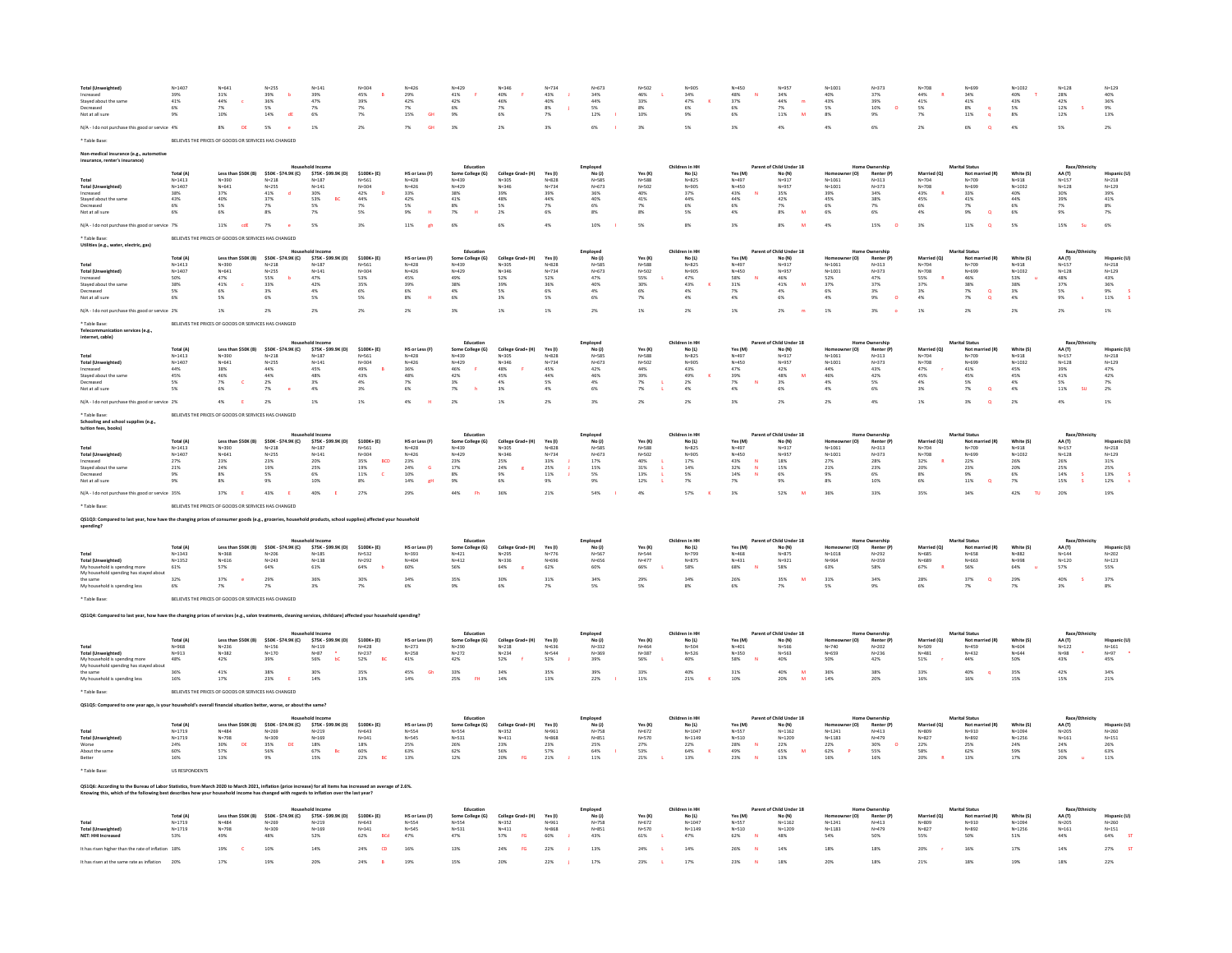| It has risen lower than the rate of inflation 15%                                                                    |                       | $13\%$ and $13\%$ |  | 19% B 18% |           | 15%<br>$11\%$              |     |     |                            | 18% Fh 13% 17% i 13% |  | 14% 16%                                                         |               | 13% | 16% | 16% | 15% | 13%                            | 16%           | 15% | 12%                                        | 15% |
|----------------------------------------------------------------------------------------------------------------------|-----------------------|-------------------|--|-----------|-----------|----------------------------|-----|-----|----------------------------|----------------------|--|-----------------------------------------------------------------|---------------|-----|-----|-----|-----|--------------------------------|---------------|-----|--------------------------------------------|-----|
| My household income has not changed 28% 28% 28% 32%<br>My household income has fallen 10% 11% 11%<br>Not at all sure | 9% 12% CE 6%          |                   |  | 14% e 8%  | 33%<br>7% | 25%<br>26%<br>9%<br>$-4\%$ | 11% | 12% | $9\%$<br>18% GH 8% H 3% 6% | 34% F 31% 25%<br>8%  |  | 32% I 22% 32% K 23% 31% M 31% P 23% 30%<br>12%   9%<br>13%   8% | 11%<br>10% 4% | 11% | 10% | 9%  |     | 13% o 10%<br>12% M 5% 13% O 5% | $26\%$<br>10% | 11% | 30% u 26% 22%<br>13%<br>13% Q 8% 17% Su 8% | 6%  |
| * Table Base:                                                                                                        | <b>US RESPONDENTS</b> |                   |  |           |           |                            |     |     |                            |                      |  |                                                                 |               |     |     |     |     |                                |               |     |                                            |     |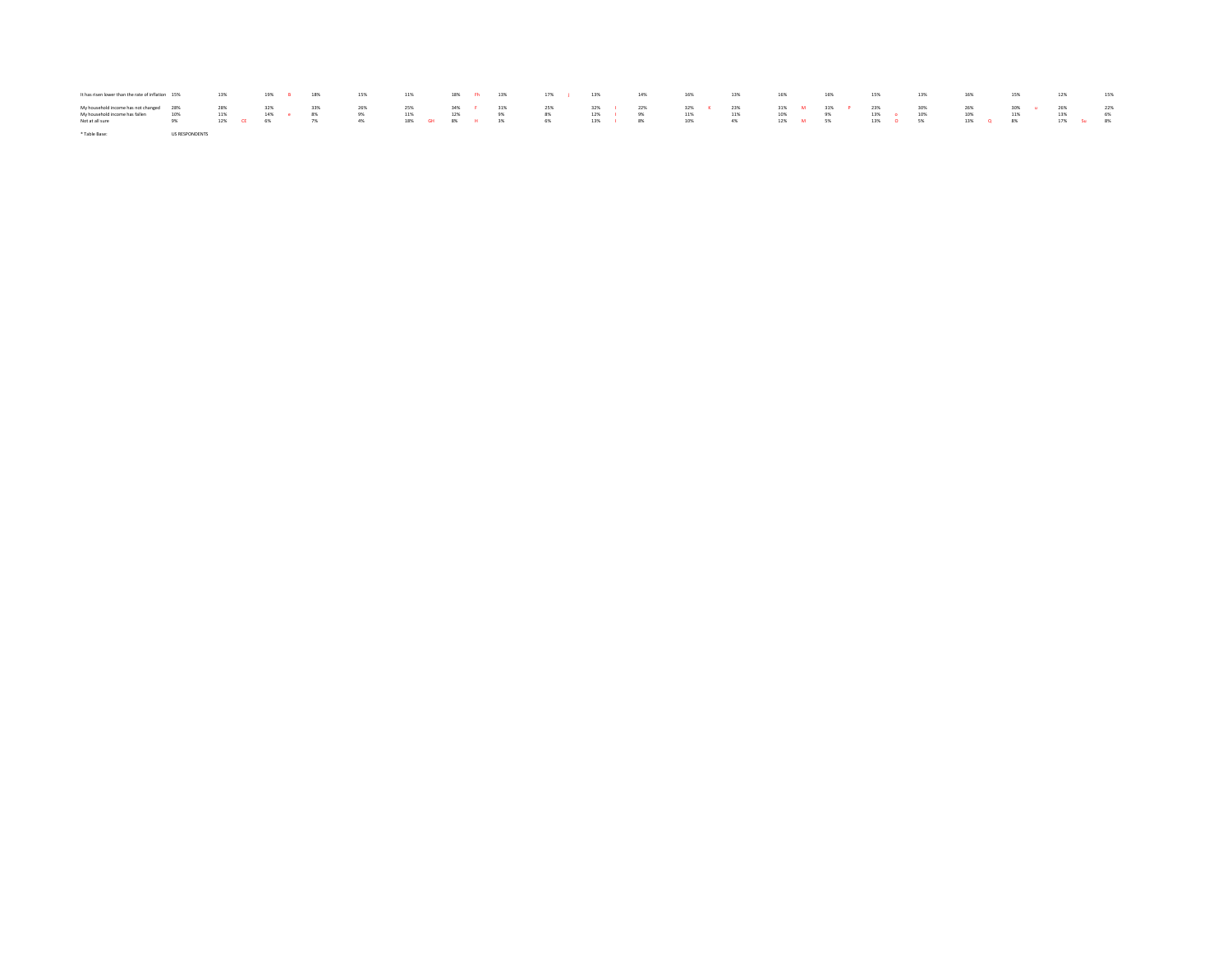QS1Q1: Overall, have the prices of consumer goods (e.g., groceries, household products, school supplies) and services (e.g., salon treatments, cleaning services, childcare) that you regularly purchase changed over the last year?

#### Consumer goods (e.g., groceries,

household products, school supplies)

|                           | Total (A)  | Believe the price of<br>goods has changed (B) | Believe the price of<br>services has changed (C) |   |
|---------------------------|------------|-----------------------------------------------|--------------------------------------------------|---|
| Total                     | $N = 1719$ | $N = 1343$                                    | $N = 968$                                        |   |
| <b>Total (Unweighted)</b> | $N = 1719$ | $N = 1352$                                    | $N = 913$                                        |   |
| Yes                       | 78%        | 100%                                          | 93%                                              |   |
| No                        | 15%        | 0%                                            | 7%                                               | в |
| Not at all sure           | 7%         | 0%                                            | 1%                                               | в |

#### \* Table Base: US RESPONDENTS

Services (e.g., salon treatments, cleaning

#### services, childcare)

|                           | Total (A)  | Believe the price of<br>goods has changed (B) |   | Believe the price of<br>services has changed (C) |   |
|---------------------------|------------|-----------------------------------------------|---|--------------------------------------------------|---|
| Total                     | $N = 1719$ | $N = 1343$                                    |   | $N = 968$                                        |   |
| <b>Total (Unweighted)</b> | $N = 1719$ | $N = 1352$                                    |   | $N = 913$                                        |   |
| Yes                       | 56%        | 67%                                           |   | 100%                                             | B |
| No                        | 25%        | 19%                                           | c | 0%                                               |   |
| Not at all sure           | 18%        | 14%                                           | c | 0%                                               |   |

\* Table Base: US RESPONDENTS

#### QS1Q2: Compared to last year, how have the prices of each of the following types of consumer goods and services that you regularly purchase changed?

Fresh food and drink (e.g., produce, dairy products)

|                           | Total (A)  | Believe the price of<br>goods has changed (B) | Believe the price of<br>services has changed (C) |
|---------------------------|------------|-----------------------------------------------|--------------------------------------------------|
| Total                     | $N = 1413$ | $N = 1343$                                    | $N = 968$                                        |
| <b>Total (Unweighted)</b> | $N = 1407$ | $N = 1352$                                    | $N = 913$                                        |
| Increased                 | 69%        | 71%                                           | 69%                                              |
| Staved about the same     | 23%        | 22%                                           | 22%                                              |
| Decreased                 | 4%         | 4%                                            | 5%                                               |
| Not at all sure           | 3%         | 3%                                            | 4%                                               |
|                           |            |                                               |                                                  |

N/A - I do not purchase this good or service 1% 1% 1% 1%

\* Table Base: BELIEVES THE PRICES OF GOODS OR SERVICES HAS CHANGED Packaged food and drink (e.g., bottled

### water, dry pasta, frozen foods)

|                                                 | Total (A)  | Believe the price of<br>goods has changed (B) | <b>Believe the price of</b><br>services has changed (C) |
|-------------------------------------------------|------------|-----------------------------------------------|---------------------------------------------------------|
| Total                                           | $N = 1413$ | $N = 1343$                                    | $N = 968$                                               |
| <b>Total (Unweighted)</b>                       | $N = 1407$ | $N = 1352$                                    | $N = 913$                                               |
| Increased                                       | 63%        | 64%                                           | 65%                                                     |
| Stayed about the same                           | 28%        | 27%                                           | 26%                                                     |
| Decreased                                       | 3%         | 2%                                            | 3%                                                      |
| Not at all sure                                 | 5%         | 4%                                            | 4%                                                      |
|                                                 |            |                                               |                                                         |
| N/A - I do not purchase this good or service 1% |            | 1%                                            | 1%                                                      |

## \* Table Base: BELIEVES THE PRICES OF GOODS OR SERVICES HAS CHANGED

Household goods (e.g., cleaning supplies,

pet products, decorations)

|                           | Total (A)  | Believe the price of<br>goods has changed (B) | Believe the price of<br>services has changed (C) |
|---------------------------|------------|-----------------------------------------------|--------------------------------------------------|
| Total                     | $N = 1413$ | $N = 1343$                                    | $N = 968$                                        |
| <b>Total (Unweighted)</b> | $N = 1407$ | $N = 1352$                                    | $N = 913$                                        |
| Increased                 | 64%        | 66%                                           | 66%                                              |
| Staved about the same     | 25%        | 24%                                           | 23%                                              |
| Decreased                 | 4%         | 4%                                            | 5%                                               |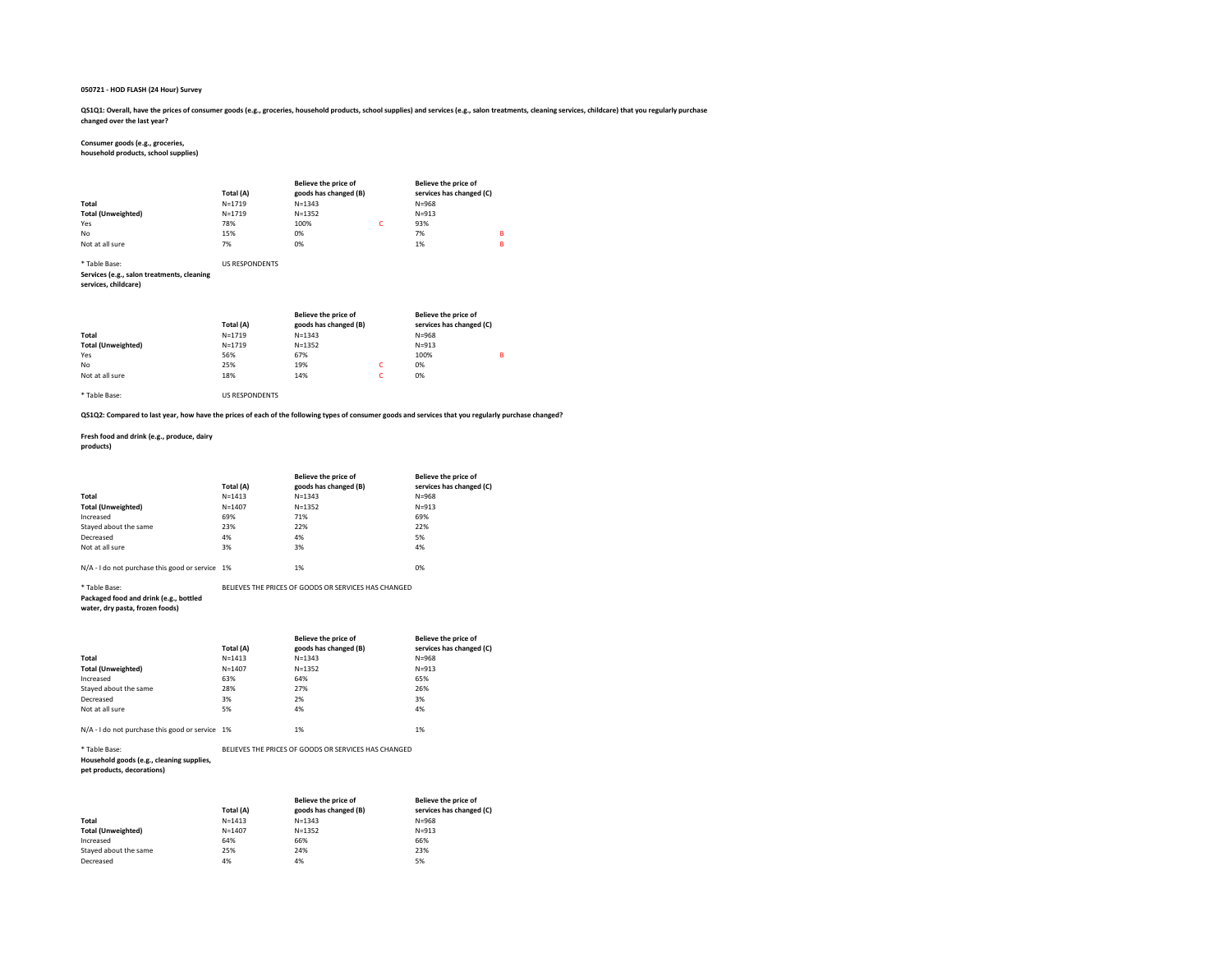| Not at all sure                                 | 6% | 5% | 5% |
|-------------------------------------------------|----|----|----|
| N/A - I do not purchase this good or service 2% |    | 2% | 2% |

#### \* Table Base: BELIEVES THE PRICES OF GOODS OR SERVICES HAS CHANGED Personal services (e.g., haircuts,

manicures)

|                                                 | Total (A)  | Believe the price of<br>goods has changed (B) |   | Believe the price of<br>services has changed (C) |   |
|-------------------------------------------------|------------|-----------------------------------------------|---|--------------------------------------------------|---|
| Total                                           | $N = 1413$ | $N = 1343$                                    |   | $N = 968$                                        |   |
| <b>Total (Unweighted)</b>                       | $N = 1407$ | $N = 1352$                                    |   | $N = 913$                                        |   |
| Increased                                       | 41%        | 40%                                           |   | 52%                                              | в |
| Stayed about the same                           | 31%        | 32%                                           |   | 28%                                              |   |
| Decreased                                       | 10%        | 10%                                           |   | 10%                                              |   |
| Not at all sure                                 | 8%         | 8%                                            |   | 5%                                               |   |
| N/A - I do not purchase this good or service 9% |            | 10%                                           | Ċ | 4%                                               |   |

\* Table Base: BELIEVES THE PRICES OF GOODS OR SERVICES HAS CHANGED Household services (e.g., gardener,

### cleaning services)

|                                                  | Total (A)  | Believe the price of<br>goods has changed (B) |   | Believe the price of<br>services has changed (C) |   |
|--------------------------------------------------|------------|-----------------------------------------------|---|--------------------------------------------------|---|
| Total                                            | $N = 1413$ | $N = 1343$                                    |   | $N = 968$                                        |   |
| <b>Total (Unweighted)</b>                        | $N = 1407$ | $N = 1352$                                    |   | $N = 913$                                        |   |
| Increased                                        | 36%        | 35%                                           |   | 44%                                              | в |
| Stayed about the same                            | 26%        | 26%                                           |   | 26%                                              |   |
| Decreased                                        | 5%         | 5%                                            |   | 6%                                               |   |
| Not at all sure                                  | 6%         | 6%                                            |   | 5%                                               |   |
|                                                  |            |                                               |   |                                                  |   |
| N/A - I do not purchase this good or service 27% |            | 28%                                           | Ċ | 18%                                              |   |

\* Table Base: BELIEVES THE PRICES OF GOODS OR SERVICES HAS CHANGED Childcare services (e.g., daycare,

babysitters)

|                                                  |            | Believe the price of  | Believe the price of     |   |
|--------------------------------------------------|------------|-----------------------|--------------------------|---|
|                                                  | Total (A)  | goods has changed (B) | services has changed (C) |   |
| Total                                            | $N = 1413$ | $N = 1343$            | $N = 968$                |   |
| <b>Total (Unweighted)</b>                        | $N = 1407$ | $N = 1352$            | $N = 913$                |   |
| Increased                                        | 23%        | 23%                   | 28%                      | B |
| Staved about the same                            | 14%        | 13%                   | 17%                      | b |
| Decreased                                        | 6%         | 6%                    | 8%                       |   |
| Not at all sure                                  | 8%         | 7%                    | 8%                       |   |
|                                                  |            |                       |                          |   |
| N/A - I do not purchase this good or service 49% |            | 50%                   | 39%                      |   |

\* Table Base: BELIEVES THE PRICES OF GOODS OR SERVICES HAS CHANGED

#### Healthcare services (e.g., doctor's visits,

medical insurance)

|                                                 | Total (A)  | Believe the price of<br>goods has changed (B) | Believe the price of<br>services has changed (C) |   |
|-------------------------------------------------|------------|-----------------------------------------------|--------------------------------------------------|---|
| Total                                           | $N = 1413$ | $N = 1343$                                    | $N = 968$                                        |   |
| <b>Total (Unweighted)</b>                       | $N = 1407$ | $N = 1352$                                    | $N = 913$                                        |   |
| Increased                                       | 39%        | 39%                                           | 44%                                              | ь |
| Staved about the same                           | 41%        | 41%                                           | 39%                                              |   |
| Decreased                                       | 6%         | 6%                                            | 6%                                               |   |
| Not at all sure                                 | 9%         | 9%                                            | 8%                                               |   |
|                                                 |            |                                               |                                                  |   |
| N/A - I do not purchase this good or service 4% |            | 4%                                            | 3%                                               |   |

\* Table Base: BELIEVES THE PRICES OF GOODS OR SERVICES HAS CHANGED

#### Non-medical insurance (e.g., automotive

insurance, renter's insurance)

|       |            | Believe the price of  | Believe the price of     |
|-------|------------|-----------------------|--------------------------|
|       | Total (A)  | goods has changed (B) | services has changed (C) |
| Total | $N = 1413$ | $N = 1343$            | $N = 968$                |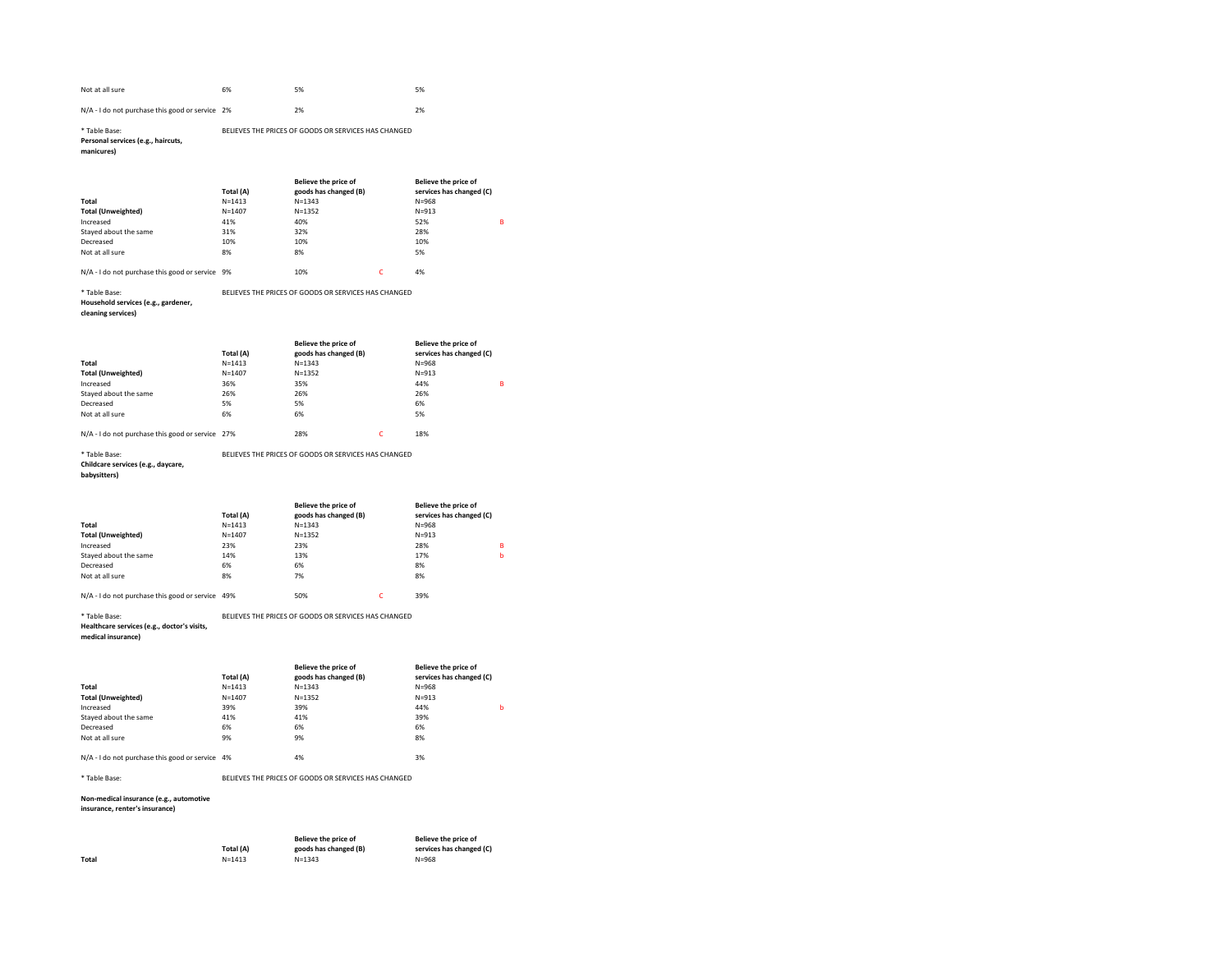| <b>Total (Unweighted)</b> | $N = 1407$ | $N = 1352$ | $N = 913$ |
|---------------------------|------------|------------|-----------|
| Increased                 | 38%        | 38%        | 42%       |
| Staved about the same     | 43%        | 43%        | 42%       |
| Decreased                 | 6%         | 6%         | 6%        |
| Not at all sure           | 6%         | 6%         | 5%        |
|                           |            |            |           |

| N/A - I do not purchase this good or service 7% | 6% | 5% |
|-------------------------------------------------|----|----|
|                                                 |    |    |

#### \* Table Base: BELIEVES THE PRICES OF GOODS OR SERVICES HAS CHANGED Utilities (e.g., water, electric, gas)

|                                                 |            | Believe the price of  | Believe the price of     |
|-------------------------------------------------|------------|-----------------------|--------------------------|
|                                                 | Total (A)  | goods has changed (B) | services has changed (C) |
| Total                                           | $N = 1413$ | $N = 1343$            | $N = 968$                |
| <b>Total (Unweighted)</b>                       | $N = 1407$ | $N = 1352$            | $N = 913$                |
| Increased                                       | 50%        | 51%                   | 54%                      |
| Stayed about the same                           | 38%        | 37%                   | 33%                      |
| Decreased                                       | 5%         | 5%                    | 6%                       |
| Not at all sure                                 | 6%         | 5%                    | 6%                       |
|                                                 |            |                       |                          |
| N/A - I do not purchase this good or service 2% |            | 1%                    | 1%                       |

\* Table Base: BELIEVES THE PRICES OF GOODS OR SERVICES HAS CHANGED

#### Telecommunication services (e.g., internet,

cable)

|                                                 |            | Believe the price of  | Believe the price of     |
|-------------------------------------------------|------------|-----------------------|--------------------------|
|                                                 | Total (A)  | goods has changed (B) | services has changed (C) |
| Total                                           | $N = 1413$ | $N = 1343$            | $N = 968$                |
| <b>Total (Unweighted)</b>                       | $N = 1407$ | $N = 1352$            | $N = 913$                |
| Increased                                       | 44%        | 45%                   | 48%                      |
| Stayed about the same                           | 45%        | 45%                   | 42%                      |
| Decreased                                       | 5%         | 4%                    | 5%                       |
| Not at all sure                                 | 5%         | 4%                    | 5%                       |
|                                                 |            |                       |                          |
| N/A - I do not purchase this good or service 2% |            | 2%                    | 1%                       |

#### \* Table Base: BELIEVES THE PRICES OF GOODS OR SERVICES HAS CHANGED

Schooling and school supplies (e.g., tuition

fees, books)

|                                                  | Total (A)  | Believe the price of<br>goods has changed (B) |   | Believe the price of<br>services has changed (C) |   |
|--------------------------------------------------|------------|-----------------------------------------------|---|--------------------------------------------------|---|
| Total                                            | $N = 1413$ | $N = 1343$                                    |   | $N = 968$                                        |   |
| <b>Total (Unweighted)</b>                        | $N = 1407$ | $N = 1352$                                    |   | $N = 913$                                        |   |
| Increased                                        | 27%        | 27%                                           |   | 33%                                              | в |
| Stayed about the same                            | 21%        | 20%                                           |   | 23%                                              |   |
| Decreased                                        | 9%         | 9%                                            |   | 11%                                              |   |
| Not at all sure                                  | 9%         | 8%                                            |   | 8%                                               |   |
| N/A - I do not purchase this good or service 35% |            | 36%                                           | c | 25%                                              |   |

\* Table Base: BELIEVES THE PRICES OF GOODS OR SERVICES HAS CHANGED

QS1Q3: Compared to last year, how have the changing prices of consumer goods (e.g., groceries, household products, school supplies) affected your household spending?

|                                        | Total (A)  | Believe the price of<br>goods has changed (B) | Believe the price of<br>services has changed (C) |
|----------------------------------------|------------|-----------------------------------------------|--------------------------------------------------|
| Total                                  | $N = 1343$ | $N = 1343$                                    | $N = 897$                                        |
| <b>Total (Unweighted)</b>              | $N = 1352$ | $N = 1352$                                    | $N = 858$                                        |
| My household is spending more          | 61%        | 61%                                           | 66%                                              |
| My household spending has staved about |            |                                               |                                                  |
| the same                               | 32%        | 32%                                           | 28%                                              |
| My household is spending less          | 6%         | 6%                                            | 6%                                               |
|                                        |            |                                               |                                                  |

\* Table Base: BELIEVES THE PRICES OF GOODS OR SERVICES HAS CHANGED

QS1Q4: Compared to last year, how have the changing prices of services (e.g., salon treatments, cleaning services, childcare) affected your household spending?